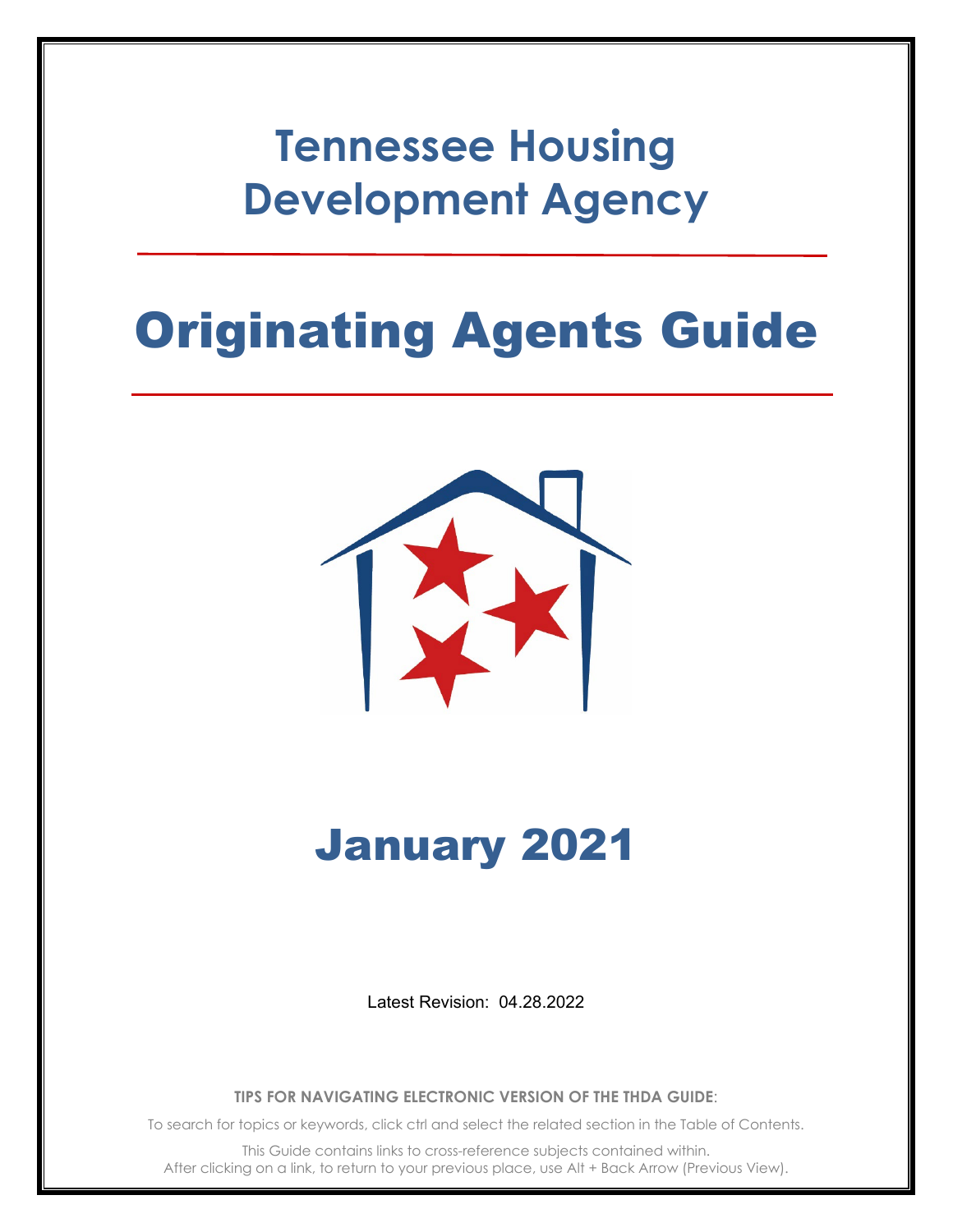# **Table of Contents**

| 1. |                                                                                 |  |
|----|---------------------------------------------------------------------------------|--|
| 2. | Great Choice Plus Mortgage Program: Down Payment/Closing Cost Assistance Loan 4 |  |
| 3. |                                                                                 |  |
| 4. |                                                                                 |  |
| 5. |                                                                                 |  |
| 6. |                                                                                 |  |
|    |                                                                                 |  |
|    |                                                                                 |  |
|    |                                                                                 |  |
|    |                                                                                 |  |
|    |                                                                                 |  |
|    |                                                                                 |  |
|    |                                                                                 |  |
|    |                                                                                 |  |
|    |                                                                                 |  |
|    |                                                                                 |  |
|    |                                                                                 |  |
|    |                                                                                 |  |
|    |                                                                                 |  |
|    |                                                                                 |  |
|    |                                                                                 |  |
|    |                                                                                 |  |
|    |                                                                                 |  |
|    |                                                                                 |  |
|    |                                                                                 |  |
|    |                                                                                 |  |
|    |                                                                                 |  |
|    |                                                                                 |  |
|    |                                                                                 |  |
|    |                                                                                 |  |
|    |                                                                                 |  |
|    |                                                                                 |  |
|    |                                                                                 |  |
|    |                                                                                 |  |
|    |                                                                                 |  |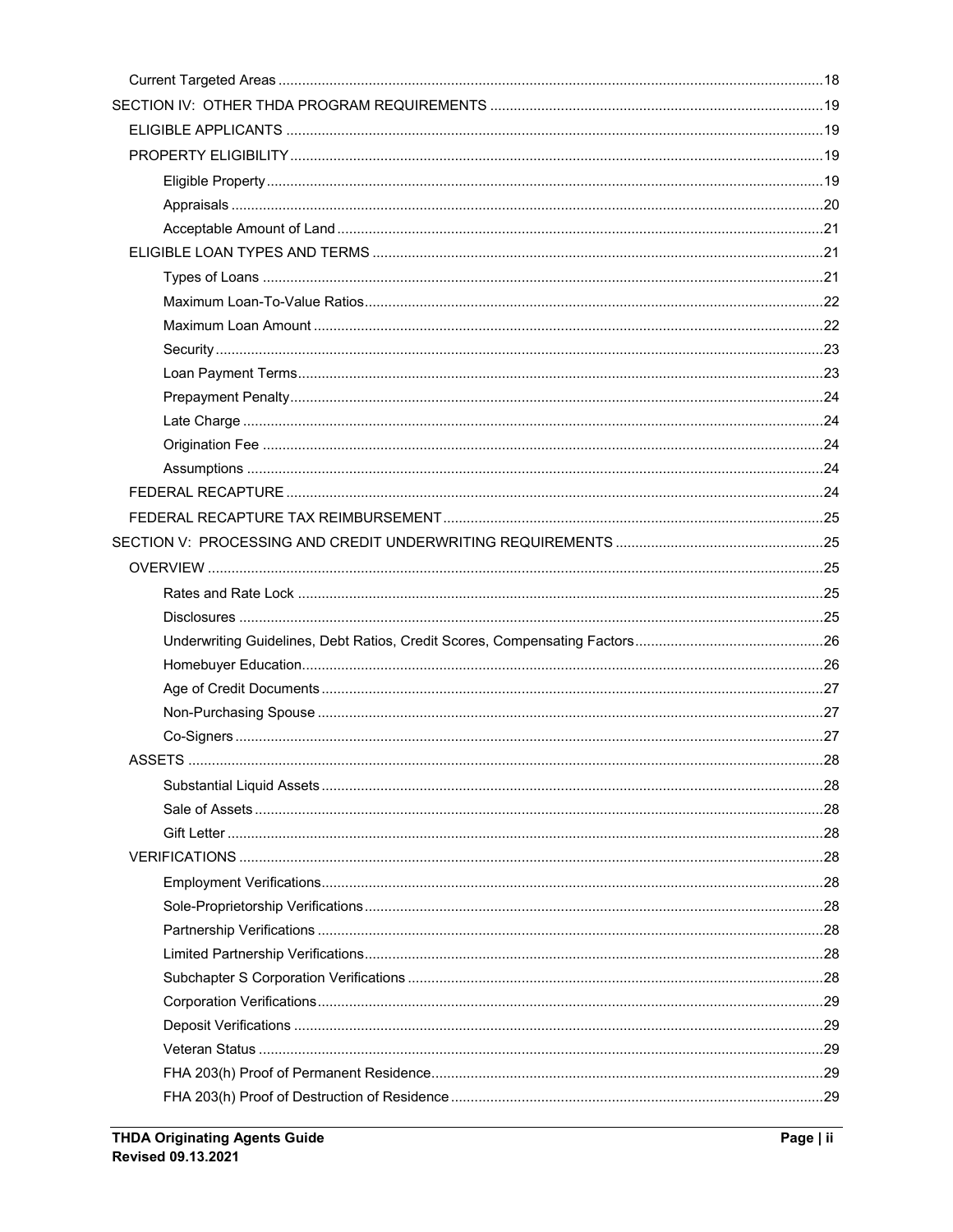| Final Divorce Decree/Marital Dissolution; Court Ordered Child Support; SSI or Other Assistance 33   |  |
|-----------------------------------------------------------------------------------------------------|--|
| Verification of Employment; Most Recent Pay Stub; Form Evidencing Telephone Verification of Prior   |  |
|                                                                                                     |  |
|                                                                                                     |  |
| Original Certificate of Title or Original Manufactured Certificate of Origin (Manufactured Home) 33 |  |
|                                                                                                     |  |
|                                                                                                     |  |
|                                                                                                     |  |
|                                                                                                     |  |
|                                                                                                     |  |
|                                                                                                     |  |
|                                                                                                     |  |
|                                                                                                     |  |
|                                                                                                     |  |
|                                                                                                     |  |
|                                                                                                     |  |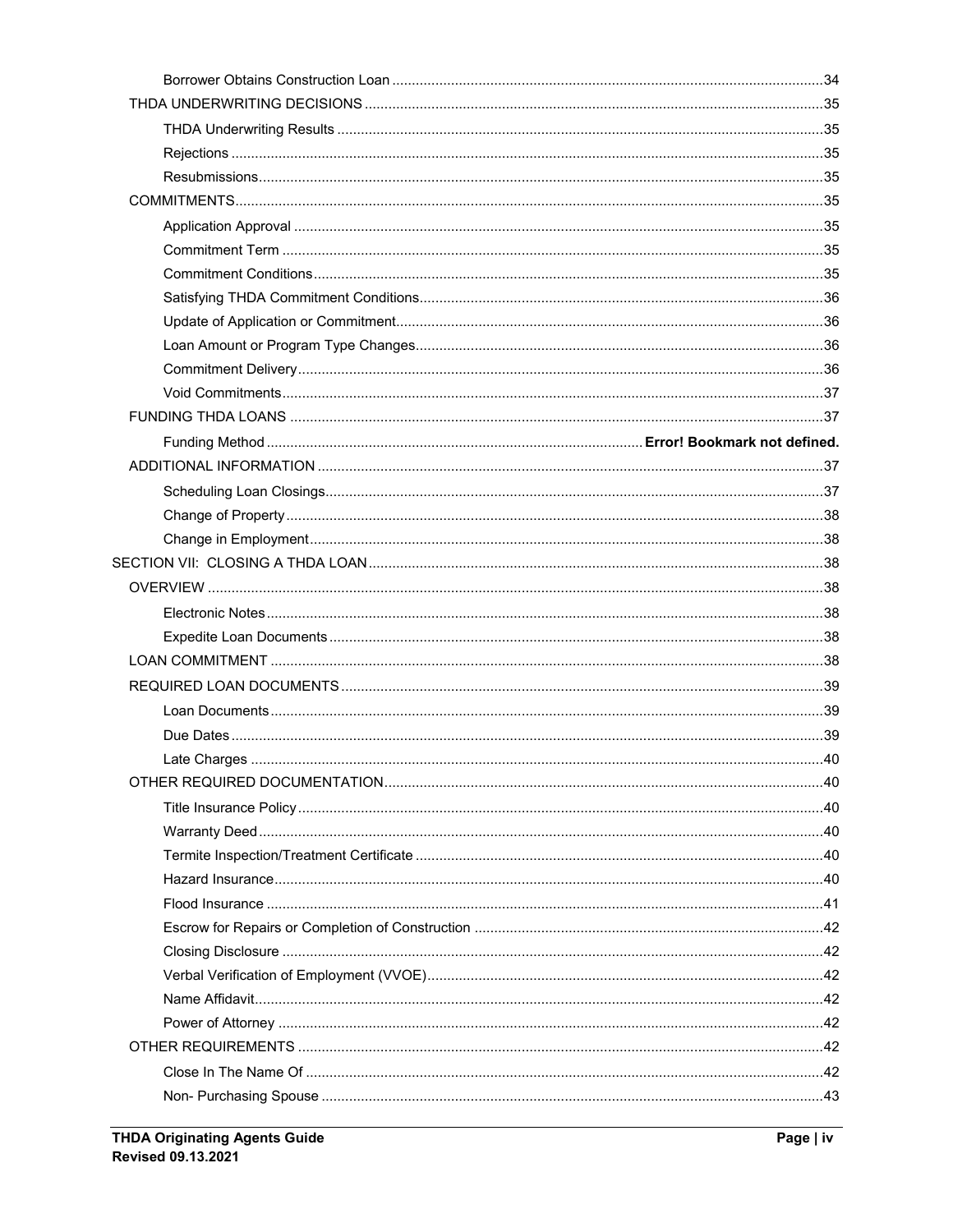| Original Certificate of Title or Original Manufactured Certificate (MCO) of Origin (Manufactured Home)43 |  |
|----------------------------------------------------------------------------------------------------------|--|
|                                                                                                          |  |
|                                                                                                          |  |
|                                                                                                          |  |
|                                                                                                          |  |
|                                                                                                          |  |
|                                                                                                          |  |
|                                                                                                          |  |
|                                                                                                          |  |
|                                                                                                          |  |
|                                                                                                          |  |
|                                                                                                          |  |
|                                                                                                          |  |
|                                                                                                          |  |
|                                                                                                          |  |
|                                                                                                          |  |
|                                                                                                          |  |
|                                                                                                          |  |
|                                                                                                          |  |
|                                                                                                          |  |
|                                                                                                          |  |
|                                                                                                          |  |
|                                                                                                          |  |
|                                                                                                          |  |
|                                                                                                          |  |
|                                                                                                          |  |
|                                                                                                          |  |
|                                                                                                          |  |
|                                                                                                          |  |
|                                                                                                          |  |
|                                                                                                          |  |
|                                                                                                          |  |
|                                                                                                          |  |
|                                                                                                          |  |
|                                                                                                          |  |
|                                                                                                          |  |
|                                                                                                          |  |
|                                                                                                          |  |
|                                                                                                          |  |
|                                                                                                          |  |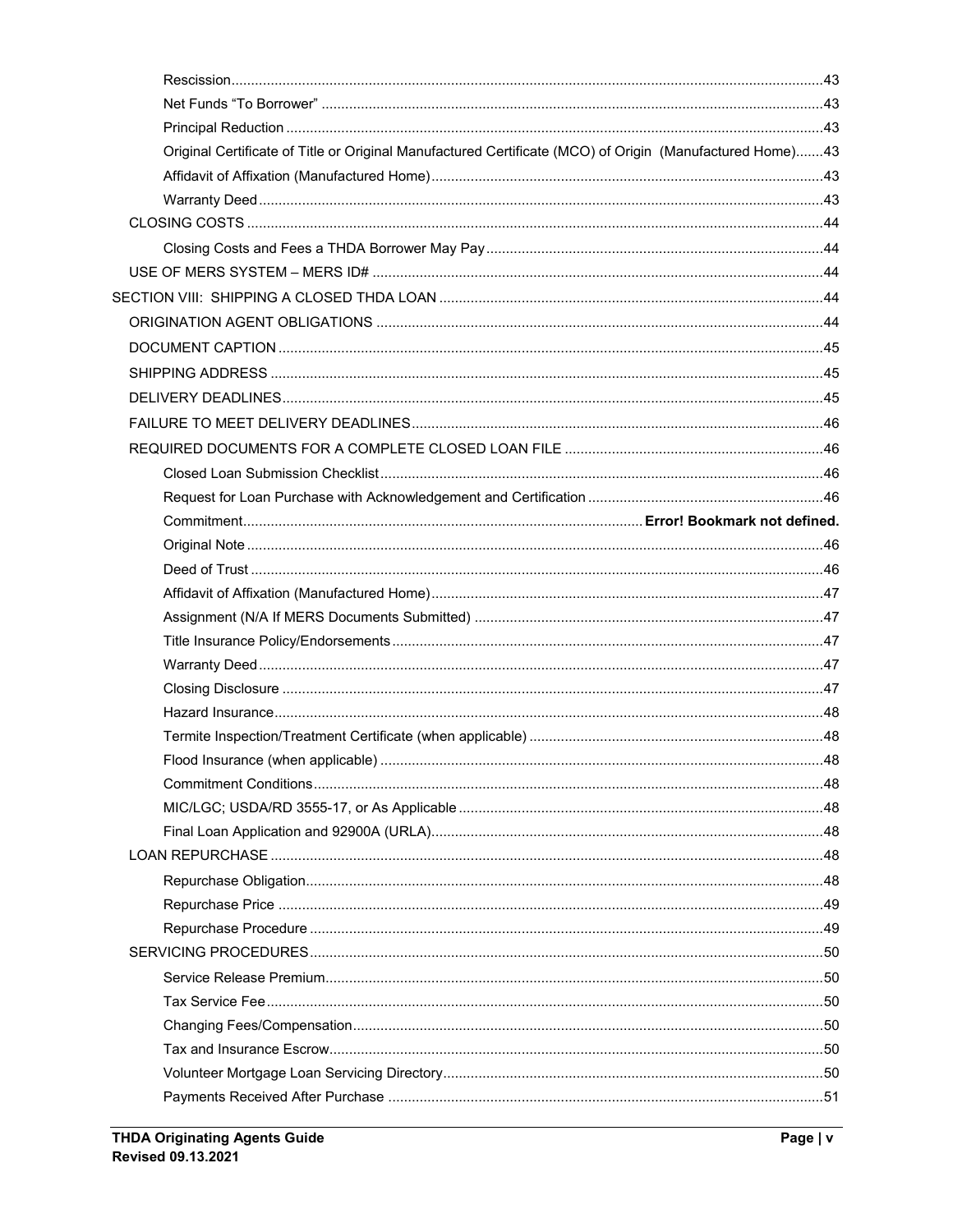| APPLICATION DECLARATION HO-0450 VETERAN EXEMPTION APPLICATION DECLARATION HO-<br>REQUEST FOR LOAN PURCHASE WITH ACKNOWLEDGEMENT AND CERTIFICATION HO-044454<br>GREAT CHOICE PLUS/HFA ADVANTAGE PLUS AMORTIZING SUBORDINATE NOTE (PAYMENT)54<br>GREAT CHOICE PLUS/HFA ADVANTAGE PLUS DEFERRED SUBORDINATE NOTE (NO PAYMENT)54<br>GREAT CHOICE PLUS/HFA ADVANTAGE PLUS SUBORDINATE DEED OF TRUST 54 |  |
|---------------------------------------------------------------------------------------------------------------------------------------------------------------------------------------------------------------------------------------------------------------------------------------------------------------------------------------------------------------------------------------------------|--|
|                                                                                                                                                                                                                                                                                                                                                                                                   |  |
|                                                                                                                                                                                                                                                                                                                                                                                                   |  |
|                                                                                                                                                                                                                                                                                                                                                                                                   |  |
|                                                                                                                                                                                                                                                                                                                                                                                                   |  |
|                                                                                                                                                                                                                                                                                                                                                                                                   |  |
|                                                                                                                                                                                                                                                                                                                                                                                                   |  |
|                                                                                                                                                                                                                                                                                                                                                                                                   |  |
|                                                                                                                                                                                                                                                                                                                                                                                                   |  |
|                                                                                                                                                                                                                                                                                                                                                                                                   |  |
|                                                                                                                                                                                                                                                                                                                                                                                                   |  |
|                                                                                                                                                                                                                                                                                                                                                                                                   |  |
|                                                                                                                                                                                                                                                                                                                                                                                                   |  |
|                                                                                                                                                                                                                                                                                                                                                                                                   |  |
|                                                                                                                                                                                                                                                                                                                                                                                                   |  |
|                                                                                                                                                                                                                                                                                                                                                                                                   |  |
|                                                                                                                                                                                                                                                                                                                                                                                                   |  |
|                                                                                                                                                                                                                                                                                                                                                                                                   |  |
|                                                                                                                                                                                                                                                                                                                                                                                                   |  |
|                                                                                                                                                                                                                                                                                                                                                                                                   |  |
|                                                                                                                                                                                                                                                                                                                                                                                                   |  |
|                                                                                                                                                                                                                                                                                                                                                                                                   |  |
|                                                                                                                                                                                                                                                                                                                                                                                                   |  |
|                                                                                                                                                                                                                                                                                                                                                                                                   |  |
|                                                                                                                                                                                                                                                                                                                                                                                                   |  |
|                                                                                                                                                                                                                                                                                                                                                                                                   |  |
|                                                                                                                                                                                                                                                                                                                                                                                                   |  |
|                                                                                                                                                                                                                                                                                                                                                                                                   |  |
|                                                                                                                                                                                                                                                                                                                                                                                                   |  |
|                                                                                                                                                                                                                                                                                                                                                                                                   |  |
|                                                                                                                                                                                                                                                                                                                                                                                                   |  |
|                                                                                                                                                                                                                                                                                                                                                                                                   |  |
|                                                                                                                                                                                                                                                                                                                                                                                                   |  |
|                                                                                                                                                                                                                                                                                                                                                                                                   |  |
|                                                                                                                                                                                                                                                                                                                                                                                                   |  |
|                                                                                                                                                                                                                                                                                                                                                                                                   |  |
|                                                                                                                                                                                                                                                                                                                                                                                                   |  |
|                                                                                                                                                                                                                                                                                                                                                                                                   |  |
|                                                                                                                                                                                                                                                                                                                                                                                                   |  |
|                                                                                                                                                                                                                                                                                                                                                                                                   |  |
|                                                                                                                                                                                                                                                                                                                                                                                                   |  |
|                                                                                                                                                                                                                                                                                                                                                                                                   |  |
|                                                                                                                                                                                                                                                                                                                                                                                                   |  |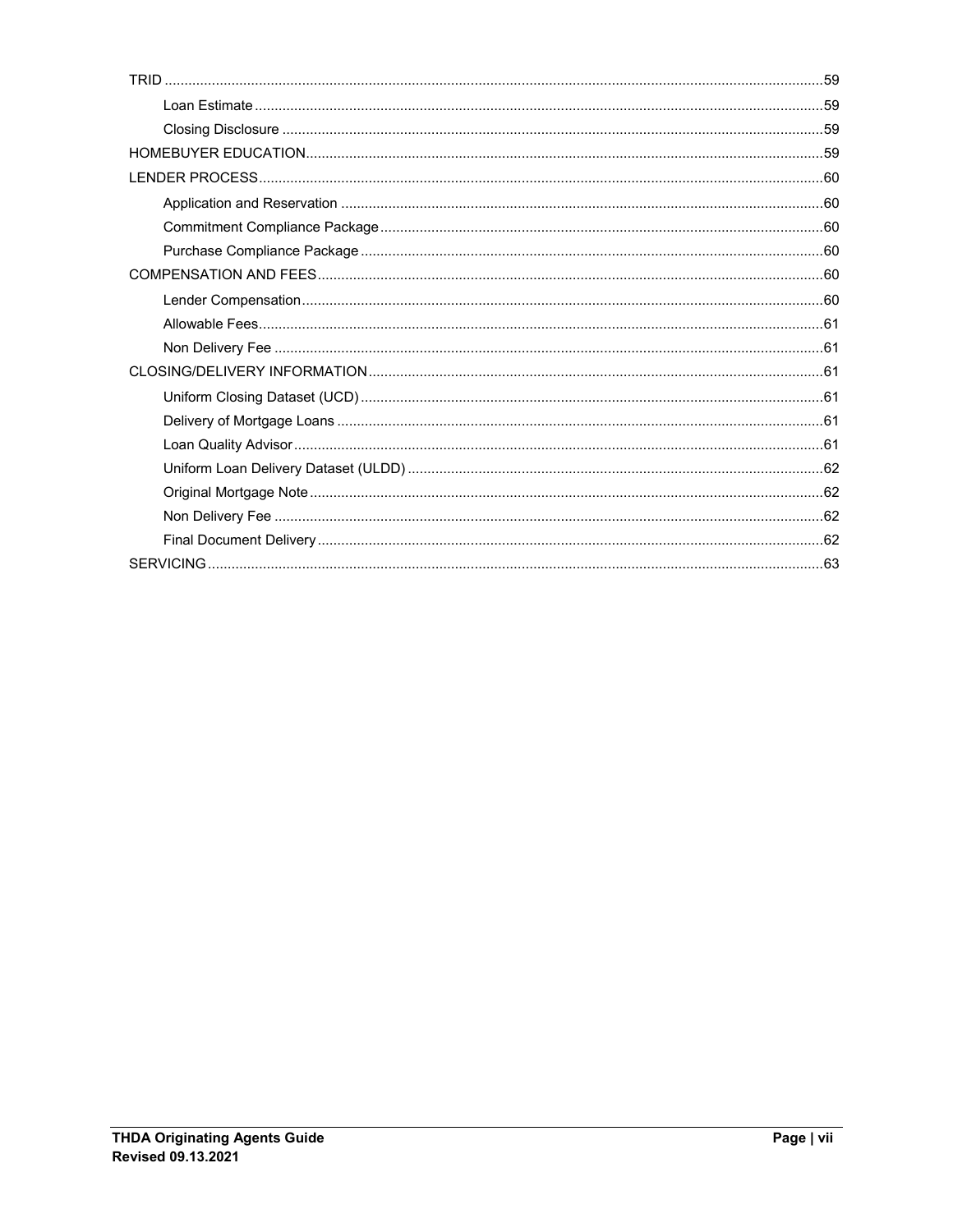# <span id="page-8-0"></span>**SECTION I: THDA**

# <span id="page-8-1"></span>**GUIDE OVERVIEW**

This Originating Agents Guide amends and replaces the Originating Agents Guide dated September 2004 (the "Prior Guide") and, together with all subsequent revisions, modifications or updates (the "Guide") provided by the Tennessee Housing Development Agency ("THDA"), contains information about THDA loan programs and specific requirements for qualifying applicants, submitting, closing, and delivering loans for THDA. The Prior Guide shall apply to all THDA approved loans locked on or prior to April 27, 2022, and this Guide shall apply to all THDA approved loans locked on or after April 28,2022.

THDA may revise, modify or update this Guide from time to time and will notify Originating Agents of such changes. THDA may provide notice of changes by posting such changes to its web site at [www.thda.org.](http://www.thda.org/)

# <span id="page-8-2"></span>**HOURS OF OPERATION AND HOLIDAY SCHEDULE**

The Single Family Programs Division hours of operation are 7:00 a.m. until 4:30 p.m. Central Time, Monday through Friday. Rate lock desk is available 9:00 a.m. until 5:30 p.m. Central Time on all THDA business days. The Single Family Programs Division will be closed on official State holidays which are as follows:

> New Year's Day Martin Luther King Day Presidents' Day Good Friday Memorial Day Independence Day Labor Day Columbus Day\* Veteran's Day Thanksgiving Day Christmas Day\*\*

\* This holiday may be exchanged for a holiday on the Friday after Thanksgiving.

\*\*Other holidays around Christmas may be announced later.

# <span id="page-8-3"></span>**SINGLE FAMILY PROGRAMS DIVISION STAFF DIRECTORY**

The Single Family Programs Division of THDA has day-to-day operational control of the origination and closing of THDA mortgage loans. All correspondence should be directed to:

> Single Family Programs Division Tennessee Housing Development Agency 502 Deaderick Street Third Floor Nashville, TN 37243

THDA Toll-Free……………………………800-228-8432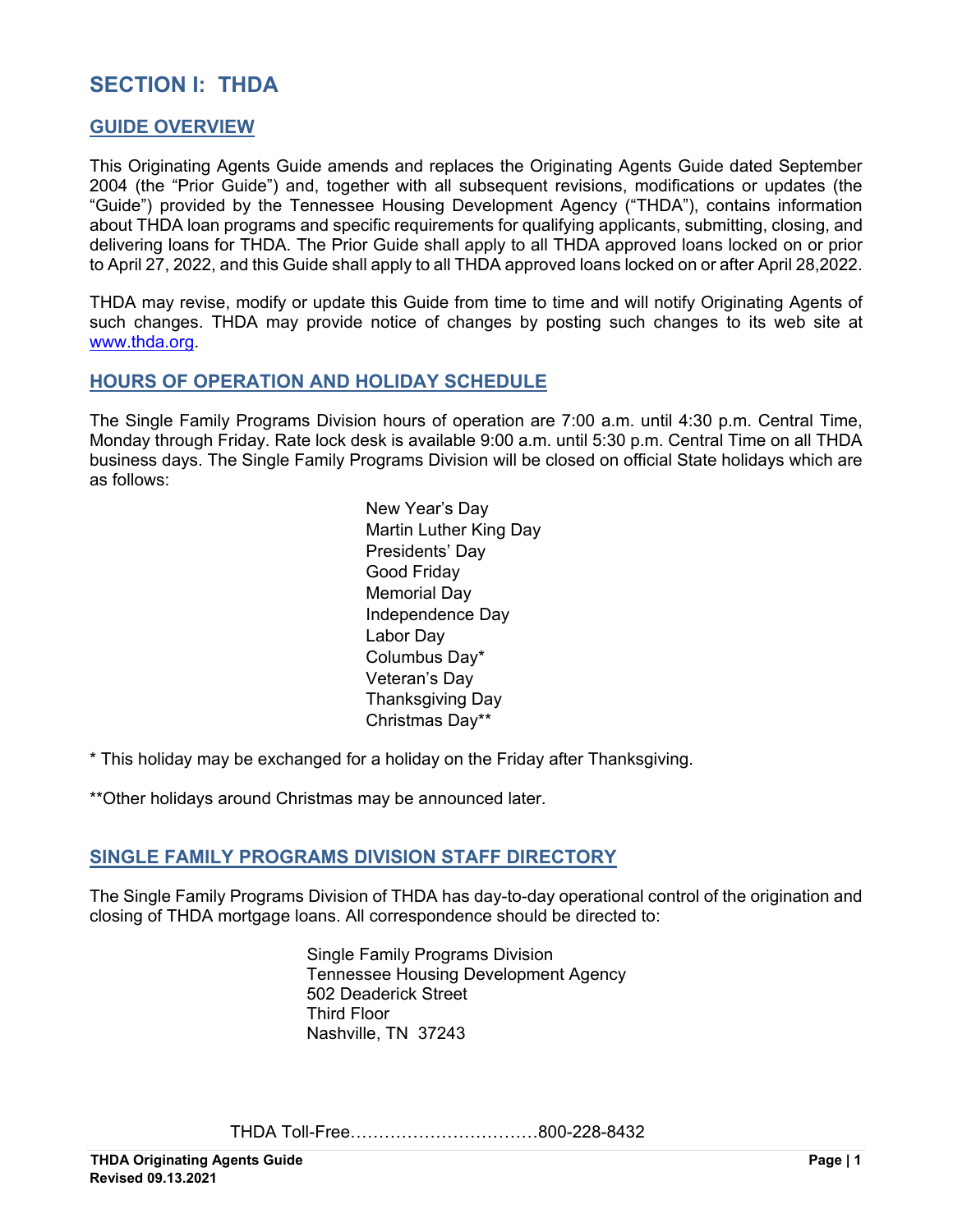Single Family Information Line............... 615-815-2100 Single Family Ask Desk............................. Email: [sfask@thda.org](mailto:sfask@thda.org) Volunteer Mortgage Loan Servicing....... 844-865-7378 Volunteer Mortgage Loan Servicing....... Email: [custserv@volservicing.com](mailto:custserv@volservicing.com)

| <b>THDA STAFF</b>                                                  | <b>PHONE</b> | <b>EMAIL</b>           |
|--------------------------------------------------------------------|--------------|------------------------|
| Lindsay Hall, Chief Operating Officer of Single Family Programs    | 615-815-2080 | lhall@thda.org         |
| Rhonda Ronnow, Director of Loan Operations, Single Family Programs | 615-815-2111 | rronnow@thda.org       |
| Vacant, Assistant to Director of Loan Operations                   | 615-815-2101 |                        |
| Russell Catron, Program Development & Administration Coordinator   | 615-815-2186 | rcatron@thda.org       |
| Rhonda Ellis, Mortgage Loan Specialist, Processing                 | 615-815-2103 | rellis@thda.org        |
| Vacant, Mortgage Loan Closing and Shipping Manager                 | 615-815-2102 |                        |
| Sarah Sisler, Mortgage Underwriting Manager                        | 615-815-2073 | ssisler@thda.org       |
| Pam Norris, Underwriter                                            | 615-815-2087 | pnorris@thda.org       |
| Tammy Walker, Underwriter                                          | 615-815-2091 | twalker@thda.org       |
| Lynne Walls, Underwriter                                           | 615-815-2089 | lwalls@thda.org        |
| Vacant, Underwriter                                                |              |                        |
| Kelly Murph, Underwriter                                           | 615-815-2099 | kmurph@thda.org        |
| Chuck Pickering, Mortgage Funding Manager                          | 615-815-2086 | cpickering@thda.org    |
| Shannon Ward, Mortgage Loan Coordinator, Closing                   | 615-815-2084 | sward@thda.org         |
| Karina Wells, Mortgage Loan Specialist, Final Documents            | 615-815-2097 | kwells@thda.org        |
| Katina Brewer, Mortgage Loan Specialist, Final Documents           | 615-815-2083 | kbrewer@thda.org       |
| Tracy Falk, Mortgage Loan Specialist, Post-Closing                 | 615-815-2096 | tfalk@thda.org         |
| Stephen Chinique, Loan Specialist, Post-Closing                    | 615-815-2107 | schinique@thda.org     |
| Jayna Johnson, Homebuyer Education Manager                         | 615-815-2019 | jjohnson@thda.org      |
| Mandy Garman, HBEI Training & Intake Coordinator                   | 615-815-2161 | mgarman@thda.org       |
| Yvonne Hall, HBEI Payments & Reporting Coordinator                 | 615-815-2228 | yhall@thda.org         |
| Kendra Love, HUD Housing Education Counselor-West TN               | 615-815-2138 | klove@thda.org         |
| Montrice Brown-Miller, HUD Housing Education Counselor-Middle TN   | 615-815-2137 | mbrown-miller@thda.org |
| Angela Hall, HUD Housing Education Counselor-East TN               | 615-815-2088 | ahall@thda.org         |
| LiSandra McLaurine, HBEI Specialist                                | 615-815-2085 | Imclaurine@thda.org    |
| Toumie Parrot, Customer Account Manager Middle Tennessee           | 615-815-2122 | tparrot@thda.org       |
| Rebekah Bicknell, Customer Account Manager East Tennessee          | 615-815-2121 | rbicknell@thda.org     |
| Vacant, Customer Account Manager West Tennessee                    | 615-815-2095 |                        |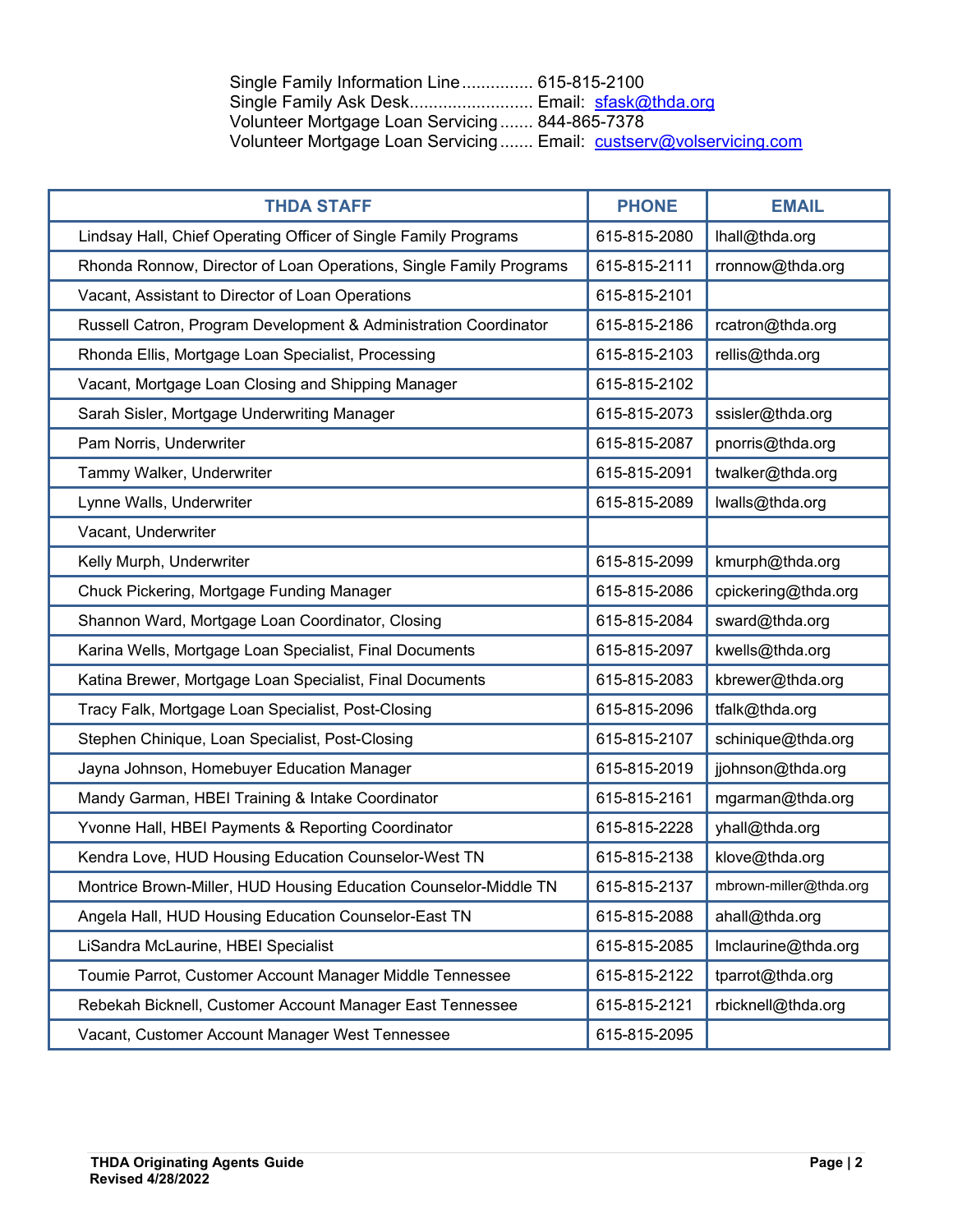# <span id="page-10-0"></span>**CURRENT THDA LOAN PROGRAMS**

THDA offers the following mortgage loan programs:

- 
- Great Choice Great Choice Plus
	-
- Homeownership for the Brave Homeownership for the Brave Plus<br>• Freddie Mac HFA Advantage® Freddie Mac HFA Advantage Plus®
	- Freddie Mac HFA Advantage Plus®

#### <span id="page-10-1"></span>**1. Great Choice Mortgage Loan Program (Mortgage Revenue Bond)**

This MRB loan secured by a first mortgage with the option of down payment and closing cost assistance (see Great Choice Plus for details). THDA allows the following loan types: FHA, USDA, and VA at the maximum loan limits based on insurer or guarantors guidelines. THDA also allows conventional uninsured loans with a maximum loan to value of 78%.

| Great Chaice                                                 | <b>Great Choice Mortgage Loan Program</b>                                                                                                                                                                         |
|--------------------------------------------------------------|-------------------------------------------------------------------------------------------------------------------------------------------------------------------------------------------------------------------|
| <b>Eligible Borrower/First</b><br><b>Time Homebuyer Rule</b> | Borrower must not have an interest in their primary residence within 36 months<br>of application unless the property to be financed with the loan is in a targeted<br>area (See THDA website for targeted areas.) |
| <b>Assumable</b>                                             | Subject to qualifying                                                                                                                                                                                             |
| <b>Interest Rate</b>                                         | Posted on THDA website                                                                                                                                                                                            |
| <b>Loan Term</b>                                             | 30 years                                                                                                                                                                                                          |
| <b>Loan Types</b>                                            | FHA, VA, USDA/RD, uninsured conventional                                                                                                                                                                          |
| <b>Max Loan Amount</b>                                       | Varies                                                                                                                                                                                                            |
| <b>Down Payment</b>                                          | As required by loan type                                                                                                                                                                                          |
| <b>Max MRB Income</b>                                        | Varies by county                                                                                                                                                                                                  |
| <b>Max Acquisition Cost</b>                                  | Varies by county                                                                                                                                                                                                  |
| <b>Eligible Properties</b>                                   | Single Family 1-4 unit (1 must be owner occupied), condos, PUD, townhomes,<br>HUD approved manufactured homes                                                                                                     |
| <b>Homebuyer Education</b>                                   | Required                                                                                                                                                                                                          |
| <b>AUS Requirements</b>                                      | DU, LPA, or GUS                                                                                                                                                                                                   |
| <b>Manual Underwriting</b>                                   | Allowed; See THDA guidelines                                                                                                                                                                                      |
| <b>Min. Credit Score</b>                                     | 640                                                                                                                                                                                                               |
| <b>Max Debt-to-Income Ratio</b>                              | 45%                                                                                                                                                                                                               |
| <b>Max Loan Amount</b>                                       | Varies                                                                                                                                                                                                            |
| <b>Max LTV</b>                                               | Subject to FHA, VA, & USDA/RD guidelines. Conventional loans 78% LTV or<br>less                                                                                                                                   |
| Min. Investment/Required Reserves                            | As required by loan type                                                                                                                                                                                          |
| <b>Mortgage Insurance</b>                                    | As required by loan type                                                                                                                                                                                          |
| <b>Occupancy</b>                                             | Owner occupied within 60 days of closing                                                                                                                                                                          |
| <b>Additional Documentation/Forms</b>                        | Seller Declaration, Application Declaration, Recapture Disclosure                                                                                                                                                 |
| <b>Pre-Payment Penalty</b>                                   | No Penalty                                                                                                                                                                                                        |
| <b>Subject to Recapture</b>                                  | Yes; Eligible for Recapture Reimbursement Program                                                                                                                                                                 |
| <b>Escrows</b>                                               | Required; waivers not permitted                                                                                                                                                                                   |
| Allowable Fees to be charged                                 | Reasonable and customary fees up to \$1400. Origination fee cannot be<br>charged                                                                                                                                  |
| <b>Lender Compensation</b>                                   | 1.75% at time of loan purchase; 1% SRP                                                                                                                                                                            |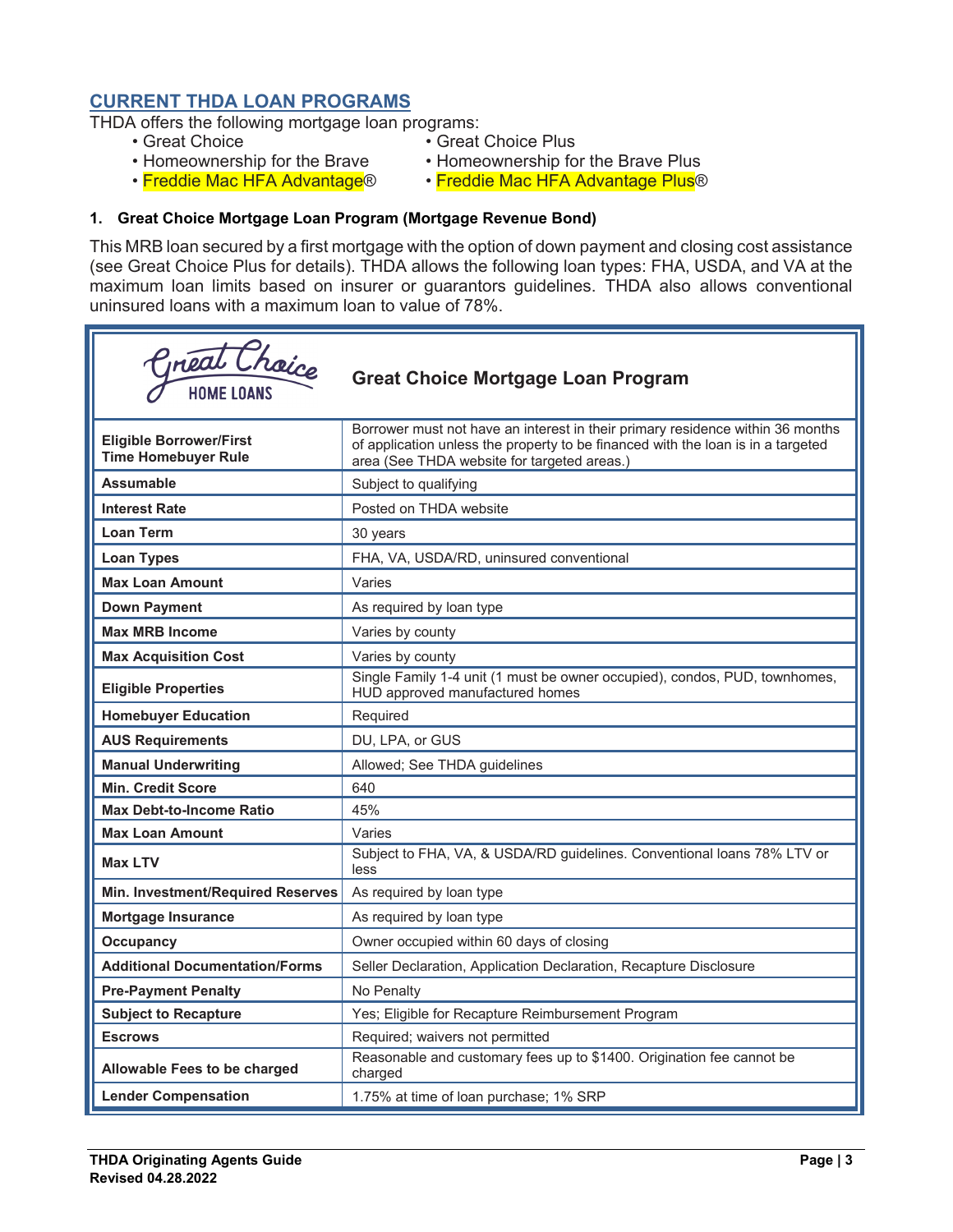#### <span id="page-11-0"></span>**2. Great Choice Plus Mortgage Program: Down Payment/Closing Cost Assistance Loan**

This MRB loan offers a choice for down payment and closing cost assistance, one offering has deferred payments and the other has a low interest rate with monthly payments. Both are secured by a second deed of trust and only available with the THDA Great Choice first mortgage loan. The Great Choice Plus Loan Payment is at an interest rate the same as the first mortgage, monthly payments amortized over a 30 year term, and the loan amount is 6% of the sales price. The Great Choice Plus Loan-Deferred (no payment) is a flat \$6,000 at a 0% interest rate, 30 year term, and must be repaid if the home is refinanced or sold.



| <b>Eligible Borrower/First Time</b><br><b>Homebuyer Rule</b> | Must qualify and obtain THDA Great Choice Loan                                   |
|--------------------------------------------------------------|----------------------------------------------------------------------------------|
| <b>Assumable</b>                                             | Not allowed                                                                      |
| <b>Interest Rate</b>                                         | Same as first mortgage for payment option: 0% for deferred option                |
| <b>Loan Term</b>                                             | 30 years for all DPA options                                                     |
| <b>Loan Types</b>                                            | Conventional                                                                     |
| <b>Max Loan Amount</b>                                       | 6% of sales price for payment option: \$6,000 for deferred option                |
| <b>Down Payment</b>                                          | N/A                                                                              |
| <b>Max MRB Income</b>                                        | Varies by county                                                                 |
| <b>Max Acquisition Cost</b>                                  | Varies by county                                                                 |
| <b>Eligible Properties</b>                                   | Same as first mortgage                                                           |
| <b>Homebuyer Education</b>                                   | Required                                                                         |
| <b>AUS Requirements</b>                                      | DU, LPA, or GUS                                                                  |
| <b>Manual Underwriting</b>                                   | Allowed; See THDA guidelines                                                     |
| <b>Min. Credit Score</b>                                     | 640                                                                              |
| <b>Max Debt-to-Income Ratio</b>                              | 45%                                                                              |
| <b>Max CLTV</b>                                              | Subject to FHA, VA, & USDA/RD guidelines.                                        |
| Min. Investment/Required Reserves                            | <b>No</b>                                                                        |
| Mortgage Insurance                                           | N/A                                                                              |
| <b>Occupancy</b>                                             | Owner occupied within 60 days of closing                                         |
| <b>Additional Documentation/Forms</b>                        | THDA provided Note and Deed of Trust                                             |
| <b>Pre-Payment Penalty</b>                                   | Balance due in full upon first mortgage payoff, assumption, or refinance         |
| <b>Subject to Recapture</b>                                  | <b>No</b>                                                                        |
| <b>Escrows</b>                                               | Required; waivers not permitted                                                  |
| Allowable Fees to be charged                                 | Recording fee, prepaid interest, mortgage tax fee, settlement fee of up to \$200 |
| <b>Lender Compensation</b>                                   | Not paid on second mortgage                                                      |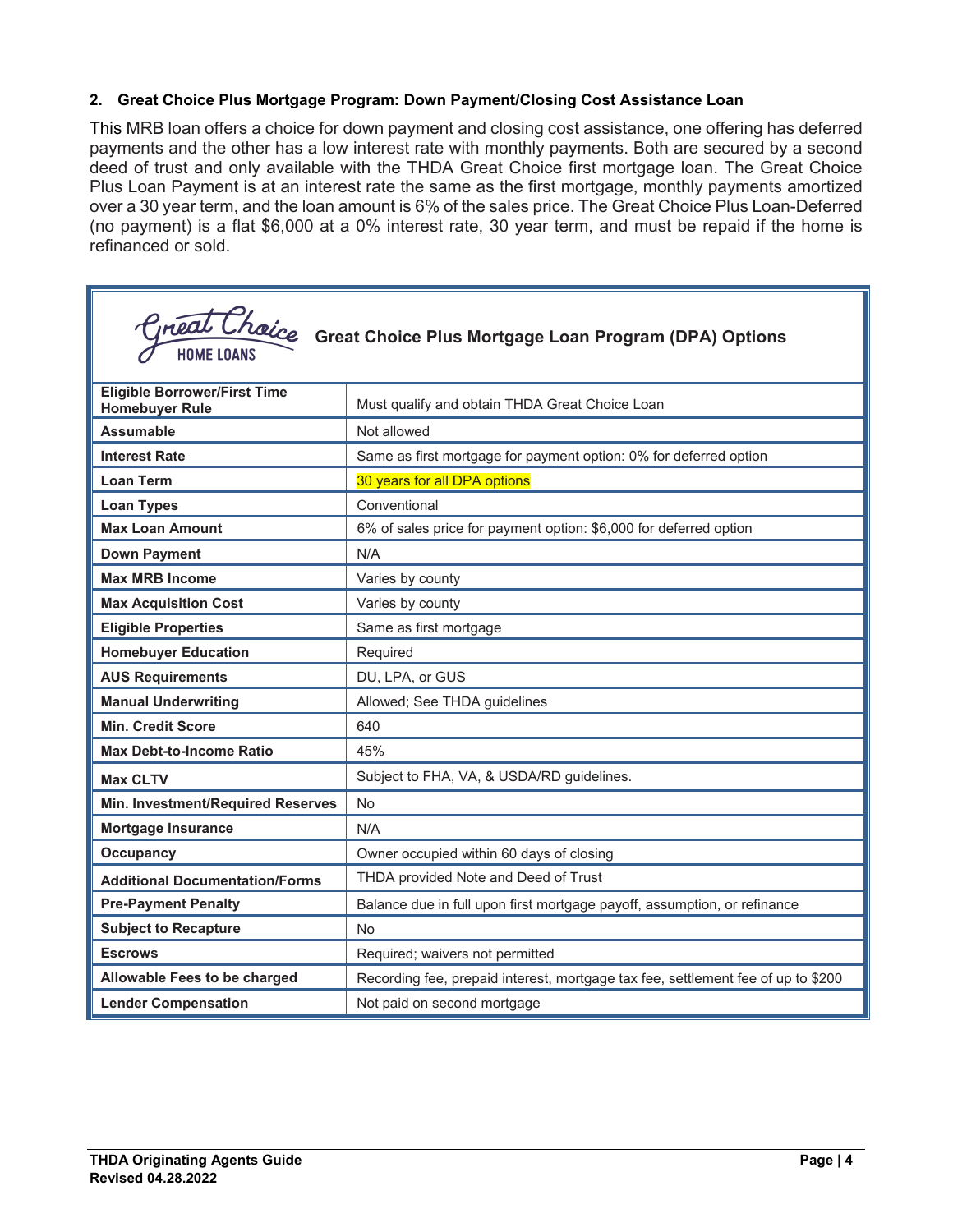#### <span id="page-12-0"></span>**3. Homeownership for the Brave Mortgage Loan Program**

This MRB loan program is offered to qualified members of the United States military, National Guard, Veterans and eligible spouses. A 50 basis point rate reduction will apply to the Great Choice, based on the current rate at time of loan rate lock. The loan is secured by a first mortgage with the option of down payment and closing cost assistance (see Homeownership for the Brave Plus for more details). THDA allows the following loan types: FHA, USDA, and VA at the maximum loan limits based on insurer or guarantors guidelines. THDA alsoallows conventional uninsured loans with a maximum loan to value of 78%.

| Great Chaice<br><b>HOMEOWNERSHIP FOR THE BRAVE</b>           | Homeownership for the Brave Mortgage Loan Program                                                                                                                                                                                                                                              |
|--------------------------------------------------------------|------------------------------------------------------------------------------------------------------------------------------------------------------------------------------------------------------------------------------------------------------------------------------------------------|
| <b>Eligible Borrower/First Time</b><br><b>Homebuyer Rule</b> | Same as Great Choice or the borrower meets the Veteran's exemption for first<br>time homebuyer requirement (See THDA OA Guide for Veteran Exemption). All<br>Veterans, Active Duty Military (including those in their first tour of duty), Spouse<br>of Veteran or Surviving Spouse of Veteran |
| <b>Assumable</b>                                             | Subject to qualifying                                                                                                                                                                                                                                                                          |
| <b>Interest Rate</b>                                         | Posted on THDA website                                                                                                                                                                                                                                                                         |
| <b>Loan Term</b>                                             | 30 years                                                                                                                                                                                                                                                                                       |
| <b>Loan Types</b>                                            | FHA, VA, USDA/RD, uninsured conventional                                                                                                                                                                                                                                                       |
| <b>Max Loan Amount</b>                                       | Varies                                                                                                                                                                                                                                                                                         |
| <b>Down Payment</b>                                          | As required by loan type                                                                                                                                                                                                                                                                       |
| <b>Max MRB Income</b>                                        | Varies by county                                                                                                                                                                                                                                                                               |
| <b>Max Acquisition Cost</b>                                  | Varies by county                                                                                                                                                                                                                                                                               |
| <b>Eligible Properties</b>                                   | Single Family 1-4 unit (1 must be owner occupied), condos, PUD, townhomes,<br>HUD approved manufactured homes                                                                                                                                                                                  |
| <b>Homebuyer Ed</b>                                          | Required                                                                                                                                                                                                                                                                                       |
| <b>AUS Requirements</b>                                      | DU, LPA, or GUS                                                                                                                                                                                                                                                                                |
| <b>Manual Underwriting</b>                                   | Allowed; See THDA guidelines                                                                                                                                                                                                                                                                   |
| <b>Min. Credit Score</b>                                     | 640                                                                                                                                                                                                                                                                                            |
| <b>Max Debt-to-Income Ratio</b>                              | 45%                                                                                                                                                                                                                                                                                            |
| <b>Max LTV</b>                                               | Subject to FHA, VA, & USDA/RD guidelines. Conventional loans 78% LTV or<br>less                                                                                                                                                                                                                |
| Min. Investment/Required<br><b>Reserves</b>                  | As required by loan type                                                                                                                                                                                                                                                                       |
| <b>Mortgage Insurance</b>                                    | As required by loan type                                                                                                                                                                                                                                                                       |
| Occupancy                                                    | Owner occupied within 60 days of closing                                                                                                                                                                                                                                                       |
| <b>Additional Documentation/Forms</b>                        | Seller Declaration, Application Declaration, Recapture Disclosure, DD-214 or<br>$DD-4$                                                                                                                                                                                                         |
| <b>Pre-Payment Penalty</b>                                   | No Penalty                                                                                                                                                                                                                                                                                     |
| <b>Subject to Recapture</b>                                  | Yes; Eligible for Recapture Reimbursement Program                                                                                                                                                                                                                                              |
| <b>Escrows</b>                                               | Required; waivers not permitted                                                                                                                                                                                                                                                                |
| Allowable Fees to be charged                                 | Reasonable and customary fees up to \$1400. Origination fee cannot be<br>charged.                                                                                                                                                                                                              |
| <b>Lender Compensation</b>                                   | 1.75% at time of loan purchase; 1% SRP                                                                                                                                                                                                                                                         |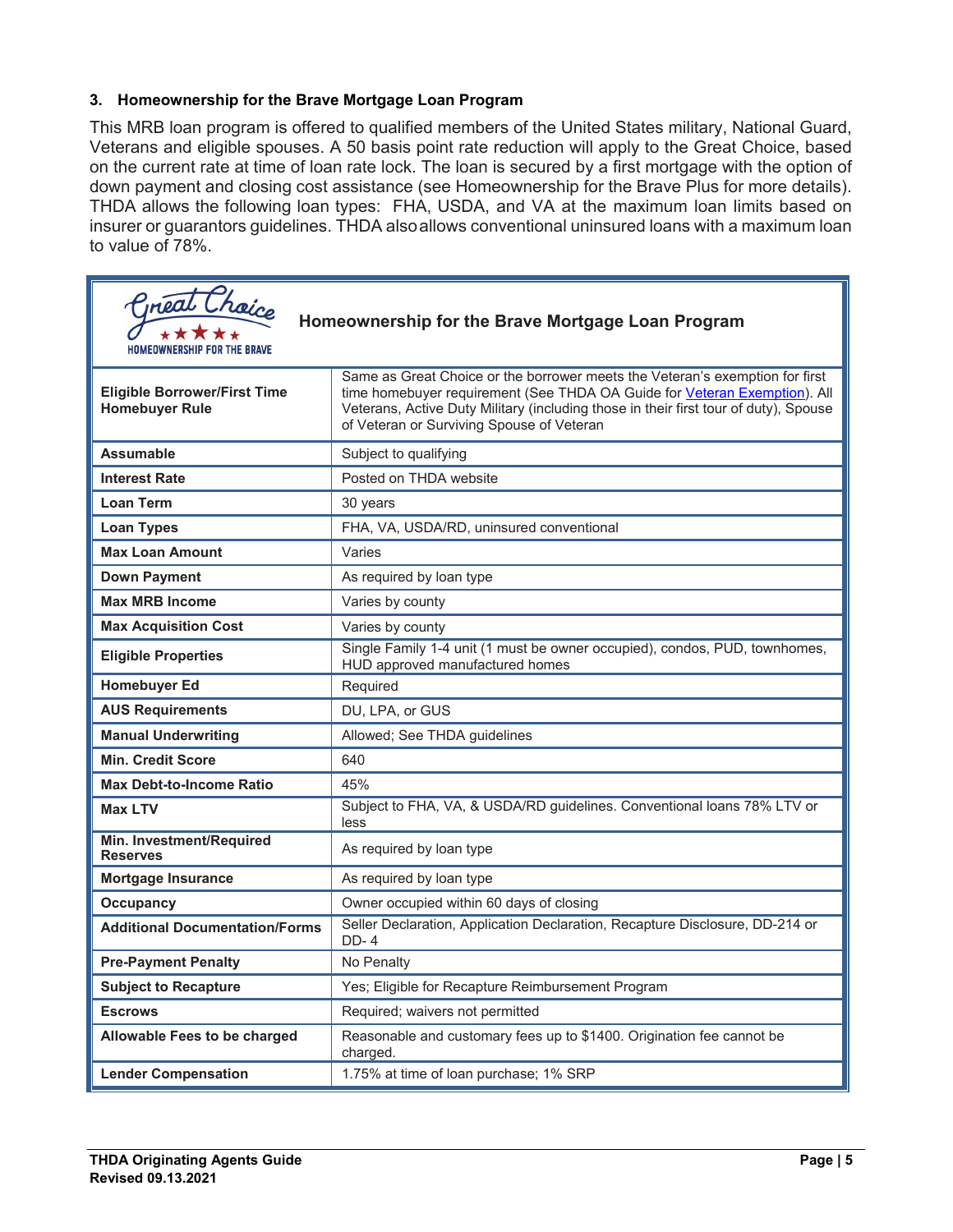#### <span id="page-13-0"></span>**4. Homeownership for the Brave Plus Mortgage Loan Program**

This MRB loan offers a choice for down payment and closing cost assistance, one offering has deferred payments and the other has a low interest rate with monthly payments. Both are secured by a second deed of trust. Loan options are available only with the Homeownership for the Brave first mortgage loan. Brave Plus Loan-payment is at an interest rate the same as the first mortgage, 6% of the sales price, and monthly payments amortized over a 30 year term. Brave Plus Loan-deferred (no payment) is a flat \$6,000 at a 0% interest rate, 30 year term, and must be repaid if the home is refinanced or sold.

| Great Chaice Homeownership for the Brave Plus Mortgage Loan Program (DPA)<br>HOMEOWNERSHIP FOR THE BRAVE |                                                                                     |
|----------------------------------------------------------------------------------------------------------|-------------------------------------------------------------------------------------|
| <b>Eligible Borrower/First Time</b><br><b>Homebuyer Rule</b>                                             | Must qualify and obtain THDA Homeownership for the Brave Loan                       |
| <b>Assumable</b>                                                                                         | Not allowed                                                                         |
| <b>Interest Rate</b>                                                                                     | Same as first mortgage for payment option: 0% for deferred option                   |
| <b>Loan Term</b>                                                                                         | 30 years for all DPA options                                                        |
| <b>Loan Types</b>                                                                                        | Conventional                                                                        |
| <b>Max Loan Amount</b>                                                                                   | 6% of sales price for payment option: \$6,000 for deferred option                   |
| <b>Down Payment</b>                                                                                      | N/A                                                                                 |
| <b>Max MRB Income</b>                                                                                    | Varies by county                                                                    |
| <b>Max Acquisition Cost</b>                                                                              | Varies by county                                                                    |
| <b>Eligible Properties</b>                                                                               | Same as first mortgage                                                              |
| <b>Homebuyer Ed</b>                                                                                      | Required                                                                            |
| <b>AUS Requirements</b>                                                                                  | DU, LPA, or GUS                                                                     |
| <b>Manual Underwriting</b>                                                                               | Allowed; See THDA guidelines                                                        |
| <b>Min. Credit Score</b>                                                                                 | 640                                                                                 |
| <b>Max Debt-to-Income Ratio</b>                                                                          | 45%                                                                                 |
| <b>Max CLTV</b>                                                                                          | Subject to FHA, VA, & USDA/RD guidelines                                            |
| Min.<br>Investment/Required<br><b>Reserves</b>                                                           | No                                                                                  |
| <b>Mortgage Insurance</b>                                                                                | N/A                                                                                 |
| <b>Occupancy</b>                                                                                         | Owner occupied within 60 days of closing                                            |
| <b>Additional Documentation/Forms</b>                                                                    | THDA provides Mortgage Note and Deed of Trust                                       |
| <b>Pre-Payment Penalty</b>                                                                               | Balance due in full upon first mortgage payoff, assumption, or refinance            |
| <b>Subject to Recapture</b>                                                                              | <b>No</b>                                                                           |
| <b>Escrows</b>                                                                                           | Required; waivers not permitted                                                     |
| Allowable Fees to be charged                                                                             | Recording fee, prepaid interest, mortgage tax fee, settlement fee of up to<br>\$200 |
| <b>Lender Compensation</b>                                                                               | Not paid on second mortgage                                                         |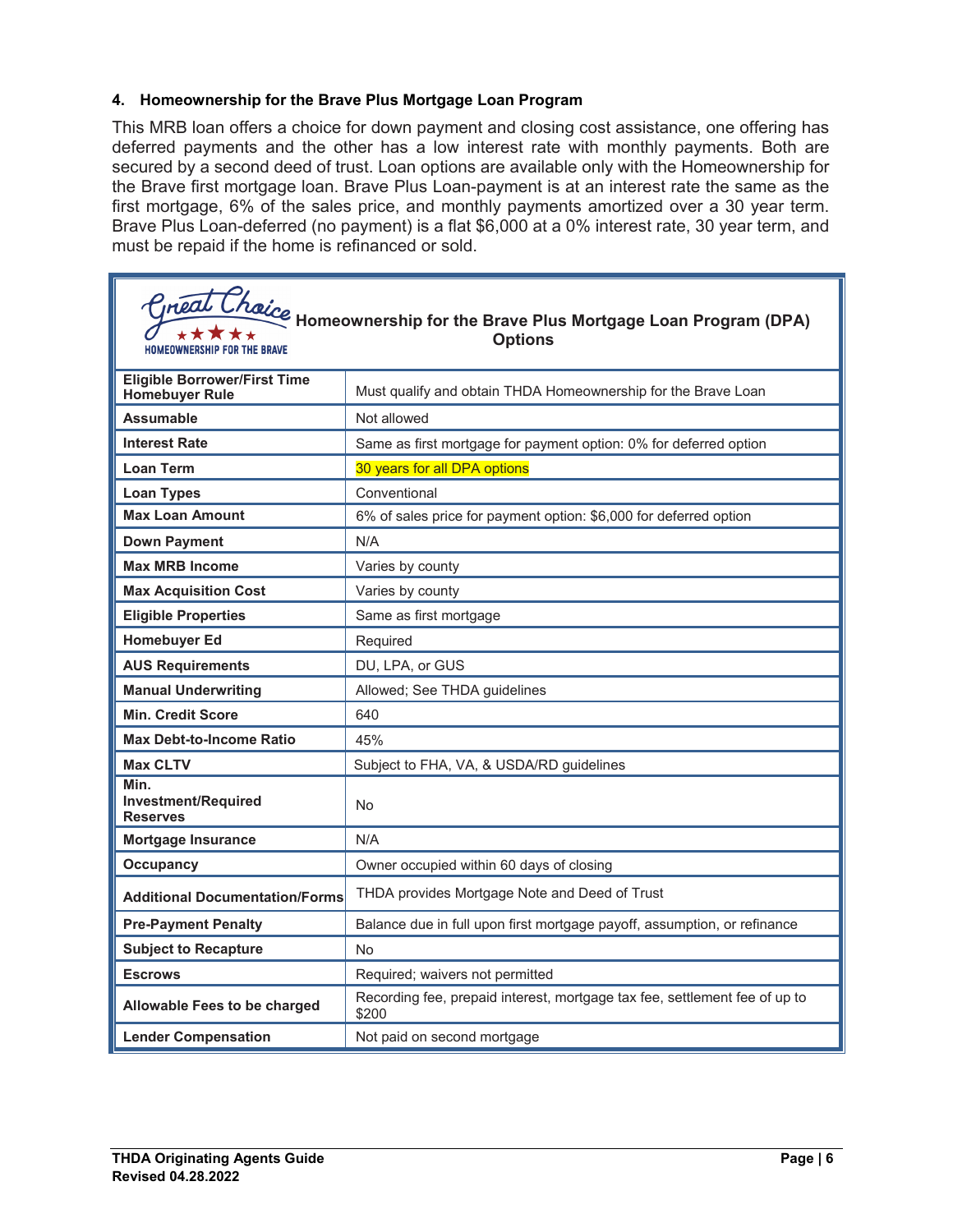#### <span id="page-14-0"></span>**5. Freddie Mac HFA Advantage ® Mortgage Loan Program (Mortgage Backed Securities)**

This MBS program is designed for low and moderate income borrowers. HFA Advantage offers an insured conventional mortgage loan secured by a first mortgage with the option of down payment and closing cost assistance (see HFA Advantage Plus for more details). Maximum CLTV limit of 105%. <u>See Section X.</u>

| Freddie Mac HFA Advantage® Mortgage Loan Program             |                                                                                                                                                          |  |
|--------------------------------------------------------------|----------------------------------------------------------------------------------------------------------------------------------------------------------|--|
|                                                              |                                                                                                                                                          |  |
|                                                              |                                                                                                                                                          |  |
| <b>Eligible Borrower/First Time</b><br><b>Homebuyer Rule</b> | First Time Homebuyer Not Required                                                                                                                        |  |
| <b>Assumable</b>                                             | Per Freddie Mac guidelines                                                                                                                               |  |
| <b>Interest Rate</b>                                         | Posted on THDA website                                                                                                                                   |  |
| <b>Loan Term</b>                                             | 30 years                                                                                                                                                 |  |
| <b>Loan Types</b>                                            | Freddie Mac HFA Advantage                                                                                                                                |  |
| <b>Max Loan Amount</b>                                       | Varies                                                                                                                                                   |  |
| <b>Down Payment</b>                                          | 3%                                                                                                                                                       |  |
| <b>Max MRB Income</b>                                        | Varies by county                                                                                                                                         |  |
| <b>Max Acquisition Cost</b>                                  | Varies by county                                                                                                                                         |  |
| <b>Eligible Properties</b>                                   | Per Freddie Mac HFA Advantage® allows Single-family, one unit primary<br>residence, condos, PUDS are acceptable. Manufactured homes are not<br>eligible. |  |
| <b>Homebuyer Ed</b>                                          | Required                                                                                                                                                 |  |
| <b>AUS Requirements</b>                                      | <b>LPA Only</b>                                                                                                                                          |  |
| <b>Manual Underwriting</b>                                   | Not allowed                                                                                                                                              |  |
| <b>Min. Credit Score</b>                                     | 660                                                                                                                                                      |  |
| <b>Max Debt-to-Income Ratio</b>                              | 45%                                                                                                                                                      |  |
| Max I TV                                                     | 97%                                                                                                                                                      |  |
| Min. Investment/Required<br><b>Reserves</b>                  | Per Freddie Mac guidelines                                                                                                                               |  |
| <b>Mortgage Insurance</b>                                    | Per Freddie Mac guidelines                                                                                                                               |  |
| <b>Occupancy</b>                                             | Owner occupied within 60 days of closing                                                                                                                 |  |
| <b>Additional Documentation/Forms</b>                        |                                                                                                                                                          |  |
| <b>Pre-Payment Penalty</b>                                   | No Penalty                                                                                                                                               |  |
| <b>Subject to Recapture</b>                                  | <b>No</b>                                                                                                                                                |  |
| <b>Escrows</b>                                               | Required; waivers not permitted                                                                                                                          |  |
| Allowable Fees to be charged                                 | Reasonable and customary fees up to \$1400. Origination fee cannot be<br>charged                                                                         |  |
| <b>Lender Compensation</b>                                   | 1.75% at time of loan purchase; 1% SRP                                                                                                                   |  |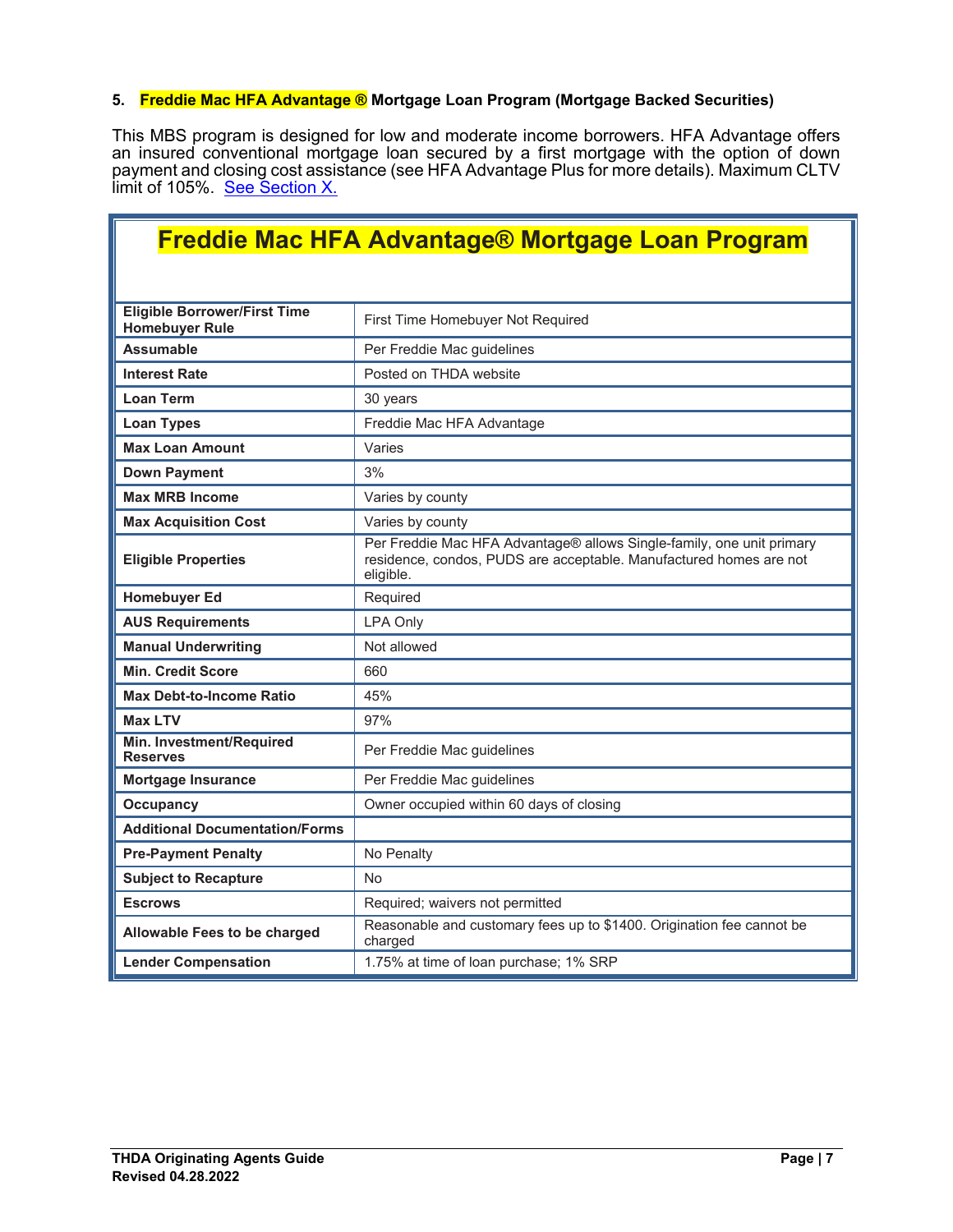#### <span id="page-15-0"></span>**6. Freddie Mac HFA Advantage® Plus Mortgage Loan Program (Mortgage Backed Securities)**

This MBS loan offers a choice for down payment and closing cost assistance, one offering has deferred payments and the other has a low interest rate with monthly payments. Both are secured by a second deed of trust. This loan is available only with the HFA Advantage first mortgage loan. The HFA Advantage Plus-Pmt is at an interest rate the same as the first mortgage, monthly payments amortized over a 30 year term, and 6% of the sales price. The HFA Advantage Plus-No Pmt is \$6,000 at a 0% interest rate, 30 year term, and must be repaid if the home is refinanced or sold.

# **Freddie Mac HFA Advantage® Mortgage Loan Program (DPA) Options**

| <b>Eligible Borrower/First Time</b><br><b>Homebuyer Rule</b> | Must qualify and obtain Freddie Mac HFA Advantage® Loan through THDA                                                                                    |  |  |
|--------------------------------------------------------------|---------------------------------------------------------------------------------------------------------------------------------------------------------|--|--|
| <b>Assumable</b>                                             | Not allowed                                                                                                                                             |  |  |
| <b>Interest Rate</b>                                         | Same as first mortgage for payment option: 0% for deferred option                                                                                       |  |  |
| <b>Loan Term</b>                                             | 30 years for all DPA options                                                                                                                            |  |  |
| <b>Loan Types</b>                                            | Conventional                                                                                                                                            |  |  |
| <b>Max Loan Amount</b>                                       | 6% of sales price for payment option: \$6,000 for deferred option                                                                                       |  |  |
| <b>Down Payment</b>                                          | N/A                                                                                                                                                     |  |  |
| <b>Max MRB Income</b>                                        | Varies by county                                                                                                                                        |  |  |
| <b>Max Acquisition Cost</b>                                  | Varies by county                                                                                                                                        |  |  |
| <b>Eligible Properties</b>                                   | Per Freddie Mac HFA Advantage allows Single-family, one unit primary<br>residence, condos, PUDS are acceptable. Manufactured homes are not<br>eligible. |  |  |
| <b>Homebuyer Ed</b>                                          | Required                                                                                                                                                |  |  |
| <b>AUS Requirements</b>                                      | LPA only                                                                                                                                                |  |  |
| <b>Manual Underwriting</b>                                   | Not allowed                                                                                                                                             |  |  |
| <b>Min. Credit Score</b>                                     | 660                                                                                                                                                     |  |  |
| <b>Max Debt-to-Income Ratio</b>                              | 45%                                                                                                                                                     |  |  |
| <b>Max LTV</b>                                               | 105% max CLTV                                                                                                                                           |  |  |
| Min. Investment/Required<br><b>Reserves</b>                  | <b>No</b>                                                                                                                                               |  |  |
| <b>Mortgage Insurance</b>                                    | N/A                                                                                                                                                     |  |  |
| <b>Occupancy</b>                                             | Owner occupied within 60 days of closing                                                                                                                |  |  |
| <b>Additional Documentation/Forms</b>                        | FNMA/FHLMC Multi-state Note and Deed of Trust in the name of the<br><b>Originating Agent</b>                                                            |  |  |
| <b>Pre-Payment Penalty</b>                                   | Balance due in full upon first mortgage payoff, assumption, or refinance                                                                                |  |  |
| <b>Subject to Recapture</b>                                  | <b>No</b>                                                                                                                                               |  |  |
| <b>Escrows</b>                                               | Required; waivers not permitted                                                                                                                         |  |  |
| Allowable Fees to be charged                                 | Recording fee, prepaid interest, mortgage tax fee, settlement fee up to \$200                                                                           |  |  |
| <b>Lender Compensation</b>                                   | Not paid on second mortgage                                                                                                                             |  |  |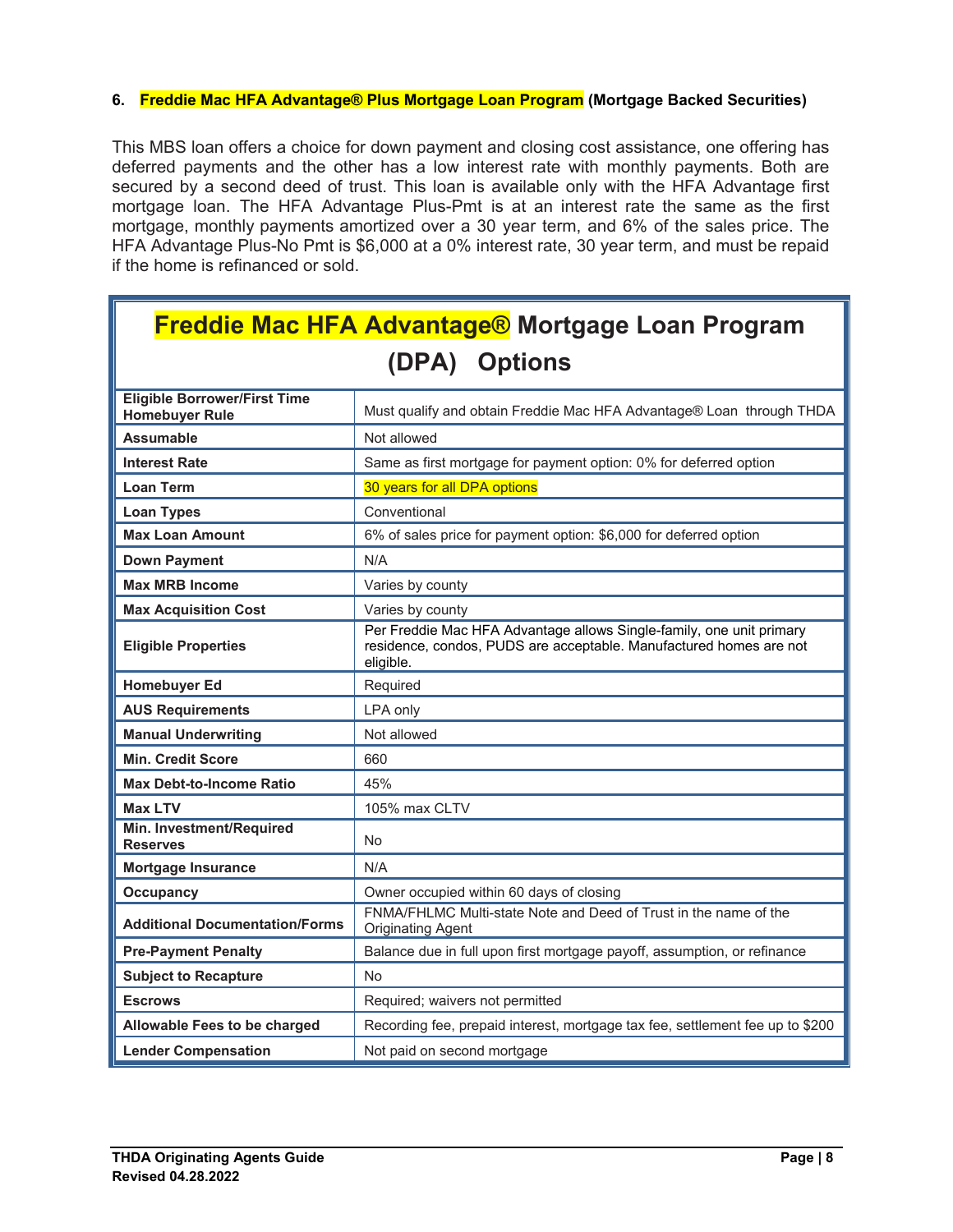# <span id="page-16-0"></span>**SECTION II: ORIGINATING AGENTS**

To be approved as a Tennessee Housing Development Originating Agent, the lender must meet the qualifications as listed on our website.

THDA uses an online data portal to process new lender applications. Lenders should email [SFask@thda.org](mailto:SFask@thda.org) to start the online application process. No documents should be overnighted or emails to THDA unless requested.

Approved Originating Agent's staff must complete required THDA training prior to being authorized to originate loans. Training includes all aspects of the loan originations process.

## <span id="page-16-1"></span>**ORIGINATING AGENT WORKING AGREEMENT**

The written agreement between an Originating Agent and THDA, which must be executed before any loan applications will be accepted by THDA for processing (the "Working Agreement"), contains the basic contractual agreements between the Originating Agent and THDA. The Working Agreement sets forth general terms under which the Originating Agent is authorized to act on behalf of THDA. The Working Agreement also incorporates the contents of this Guide, prior guides, and other written instructions that may be issued by THDA to provide instruction and direction in the daily operation of THDA's programs. THDA has separate working agreements for the MRB program and the MBS program.

# <span id="page-16-2"></span>**CORRESPONDENT RELATIONSHIPS**

Each Originating Agent is responsible for originating, processing, underwriting, closing, postclosing, submitting the documents to THDA, and insuring all THDA loans in are in accordance with the guidelines and procedures stated in the Originating Agents Guide, the appropriate insurer, guarantor, or Agency requirements, and all regulatory requirements of the following : RESPA, Regulation X, ECOA, Regulation B, FCRA, Regulation V, TILA, Regulation Z, Fair Housing Act, Homeowners Protection Act of 1998, Flood Act, CFPB, and any other applicable federal and state laws and regulations. Applications that are originated by a third party and/or brokered applications, are eligible to be submitted to THDA upon written approval of THDA.

Applications originated by one Originating Agent that are transferred to another Originating Agent for submission to THDA must be re-verified in the receiving Originating Agent's name prior to submission to THDA

The Originating Agent who originated, processed, closed, insured and delivered a particular loan to THDA must directly assign the Deed of Trust securing the loan to THDA. Insurance or guaranty certificates may not contain the name of any entity other than the Originating Agent or THDA as the beneficiary of the insurance or guaranty.

# <span id="page-16-3"></span>**MAINTAINING ORIGINATING LENDER APPROVAL STATUS**

After initial approval, each Originating Agent will be required to meet the following specified requirements to maintain their status as an approved THDA Originating Agent.

- Maintain required fidelity bond, errors and omissions insurance and net worth requirements.
- Must provide THDA with financial recertification documentation, as required by HUD. Financial statement shall include a balance sheet, an income statement, and a statement of retained earnings, all related notes and the opinion of an independent Certified Public Accountant as to the correctness of those statements.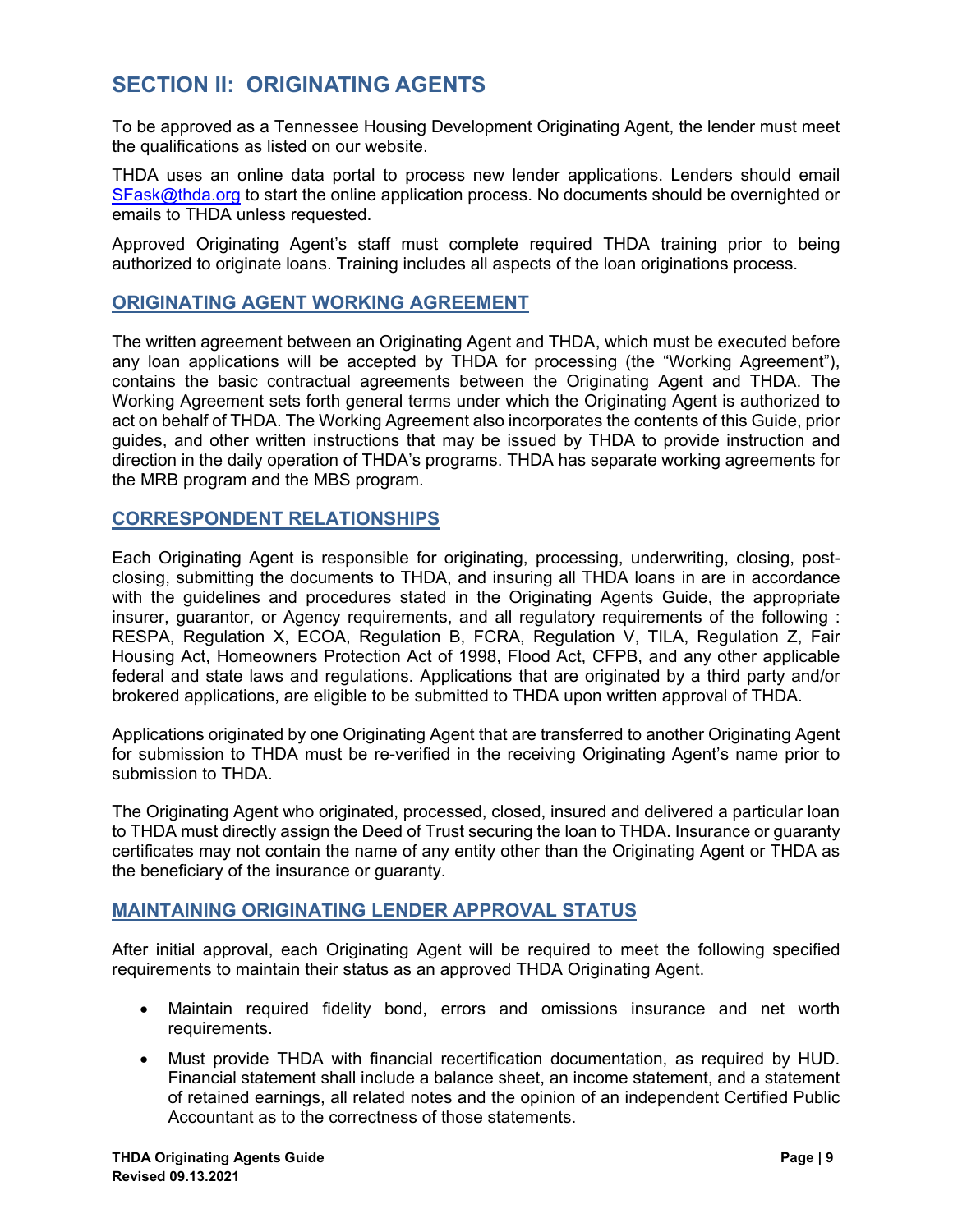- Information Security Lender must provide current information security policy. Written notice must also be provided to document any information security incident or breaches that have taken place in the past three years.
- Minimum Origination Volume Originate no fewer than 6 first mortgage loans which are purchased by THDA during the first twelve months and each full calendar year thereafter, unless otherwise approved by THDA. Consideration of lesser volume will be given in underserved or rural areas. Lenders deactivated due to minimum origination volume not being met will be considered for renewal during the following renewal period.
- Notification of Organizational Changes Provide written notice to THDA of any major organizational changes contemplated, including but not limited to:
	- o Resignation or replacement of senior management personnel.
	- o Resignation or replacement of designated THDA delegated staff.
	- o Mergers, acquisitions or corporate name change.
	- $\circ$  Change in savings and loan association charter to become banking association.
	- o Change in financial position.
	- $\circ$  Any reorganization, which centralizes or decentralizes a primary function (i.e. underwriting, closing or post-closing).
	- $\circ$  Opening or closing of offices originating THDA loans (include address, phone number and branch manager's name).
- Compliance with THDA Requirements Maintain compliance with THDA policies, procedures, rules, and regulations as stated in this Origination Agent Guide and subsequent notifications. Comply with terms and conditions contained in the Purchase Agreement.
- Acceptable Loan Performance Originate loans resulting in a delinquency rate determined to represent an acceptable risk to THDA.
- Lender Performance If a lender's performance is identified as presenting a significant risk to THDA, THDA reserves the right to impose any of the following restrictions:
	- o Place on probationary status,
	- o Suspension of loan locking privileges,
	- o Retention of lender compensation.
- Early Loan Payoff THDA will monitor the early loan payoff reports and reserves the right to impose fees for excessive payoffs.

#### <span id="page-17-0"></span>**Quality Control Plan**

Originating Agents must have a QC Plan that meets FHA, VA, USDA, and Freddie Mac requirements. The Originating Agent must maintain and update its QC Plan as needed to ensure it is fully compliant with all applicable requirements at all times. Provide copies of any notification forwarded to an insure/guarantor for violations of law or regulations, false statements or program abuses by the Originating Agent, its employees or any other party to the transaction as required under the respective Quality Control plan submitted to THDA. An updated QC Plan will be requested as part of the recertification process.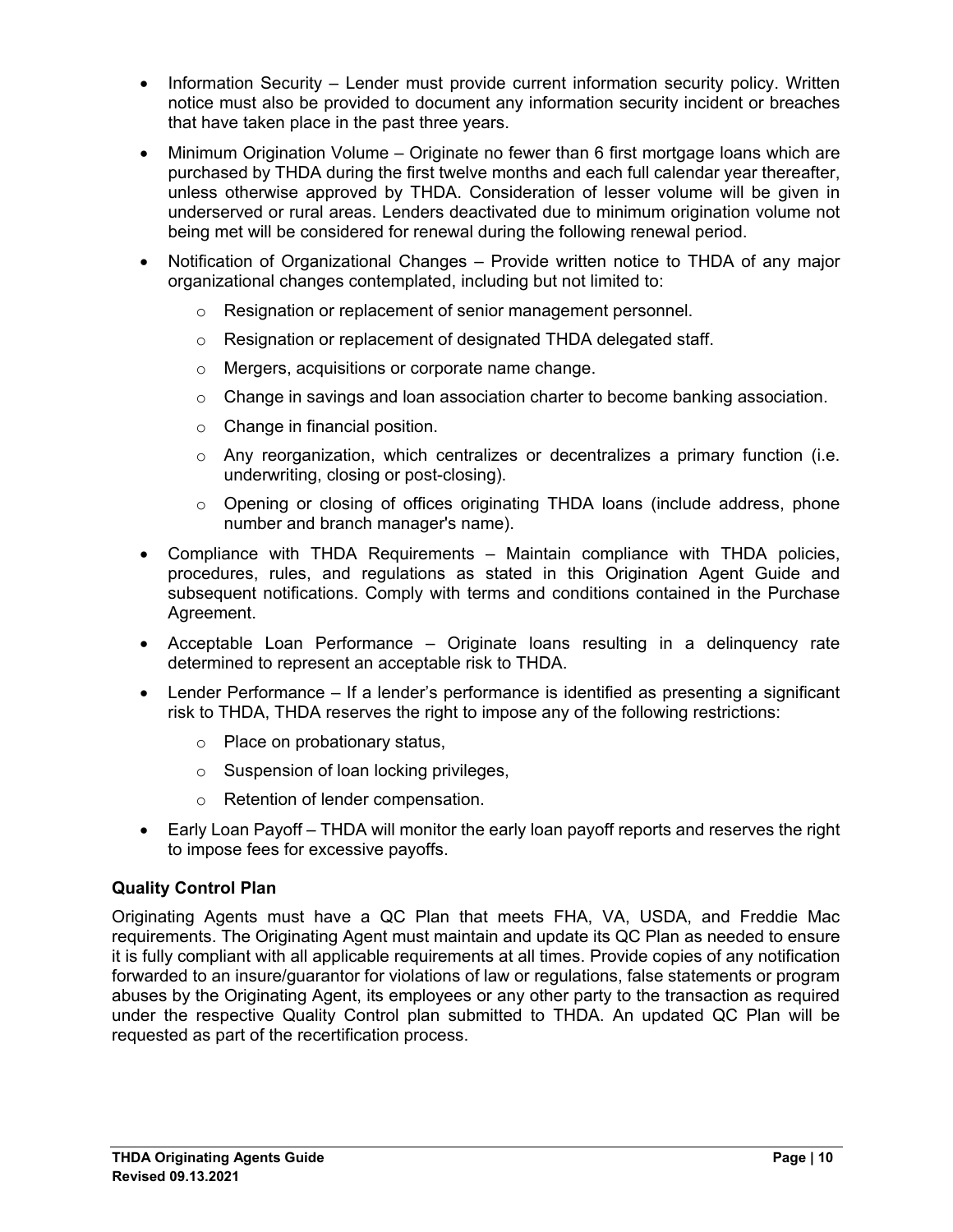# <span id="page-18-0"></span>**THDA Quality Control Reviews**

THDA will typically perform a monthly Quality Control review of no less than 10% of loans purchased by THDA. The selection will include random and discretionary loans. The Originating Agent will be notified of any significant or unacceptable loan ratings and will assist THDA as needed to mitigate loan level defects. If insignificant loan ratings, the Originating Agent will submit any loan level documentation requested by THDA to clear necessary defects.

# <span id="page-18-1"></span>**Exclusion Lists**

THDA requires all parties involved in the loan process to be screened against the appropriate exclusion lists. This includes employment listed in the QC plan for hiring procedures and all parties involved in the loan process to meet Exclusion List guidelines as set by Insurer, Guarantor or Government-Sponsored Enterprise (GSE) of the mortgage loan. Exclusion lists include, but are not limited to: The Limited Denial of Participation (LDP) list, General Services Administration (GSA), Freddie Mac Exclusionary List (FMEL) and The Office of Foreign Assets Control (OFAC).

# <span id="page-18-2"></span>**Early Payment Default Reviews**

Early Payment Defaults (EPD) are all mortgages that become 60 days delinquent within the first six payments. THDA requires Originating Agents review all EPD on a monthly basis. In addition to the Originating Agent using Neighborhood Watch to assist with identifying FHA EPD, THDA will provide to the Originating Agents contact on record the EPD identified by THDA's Servicing Department. EPD must be reviewed within 60 days from the end of the month in which the loan was selected. THDA will require a copy of the results of each review and any corrective actions taken as a result of review findings. Non response to EPD requests may result in suspension from THDA's mortgage loan programs.

# <span id="page-18-3"></span>**FEES ORIGINATING AGENT MAY EARN**

Originating Agents may earn the following fees in connection with THDA loans:

- 1. Origination Fee may not be charged by the lender. THDA will pay lender compensation at the time of loan purchase in an amount equal to 1.75% of the loan amount.
- 2. Normal and Customary Fees including, without limitations, appropriate application fee. Either Applicant or Seller may pay fees. Loan Estimate and Closing Disclosure should not list any fees payable to THDA. However, section A, page 2 of the loan estimate/closing disclosure cannot exceed \$1,400 for all Origination Charges.
- 3. Service Release Premium (SRP) Upon loan completion, THDA will pay SRP in an amount equal to 1% of the loan amount. (See Section VIII, [Servicing Procedures\)](#page-57-1)
- 4. Interest an Originating Agent may retain per diem interest at the note rate for the number of days Originating Agent holds the loan prior to purchase by THDA.

# <span id="page-18-4"></span>**SECTION III: QUALIFYING AN APPLICANT**

# <span id="page-18-5"></span>**ELIGIBILITY OVERVIEW**

Before undertaking the typical underwriting process for a proposed THDA loan, first determine whether the Applicant is eligible to participate in the desired THDA loan program. [See Section I](#page-10-0) for a description of THDA loan programs. If the Applicant does not meet the basic program requirements described in this Section, do not submit the application file to THDA. If the Applicant does not meet the basic program requirements described in this Section, THDA cannot approve the application.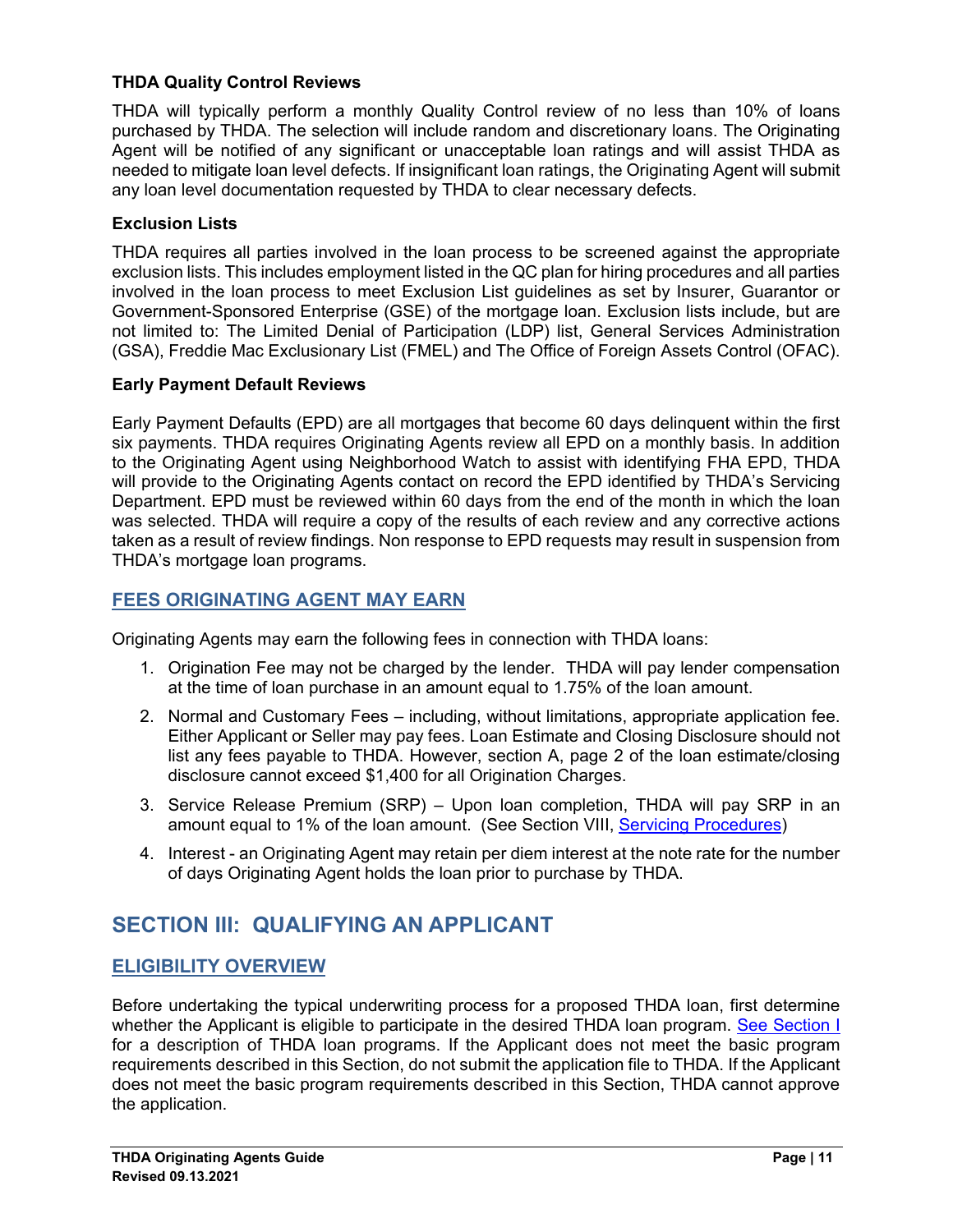THDA program eligibility requires the following determinations:

- 1. Determine whether the property is within the applicable Acquisition Cost Limit.
- 2. Determine whether the Applicant's Income is within the applicable Income Limits as outlined in IRS Rev. Ruling 86-124.
- 3. Determine whether the Applicant meets the [Residence Requirement.](#page-22-0)
- 4. Determine whether the Applicant meets the **Three Year Requirement**.
- <span id="page-19-3"></span>5. Determine whether Applicant meets the [New Mortgage Requirement.](#page-24-4)

<span id="page-19-0"></span>If all of these requirements are not met, do not submit the application file to THDA.

# **ACQUISITION COST LIMITS**

#### <span id="page-19-1"></span>**Defining Acquisition Cost**

Property to be financed with a THDA loan cannot be purchased for an amount that exceeds the applicable Acquisition Cost Limit. Generally, the Acquisition Cost is the total cost of acquiring the property as a completed residential unit.

Usually, the Acquisition Cost is the price specified in the contract between the seller and Applicant for the property, so long as there are no other agreements (written or verbal) for payment of any additional amounts in connection with the purchase or construction of the property. If there are agreements of any kind in addition to the purchase contract, then the Acquisition Cost also includes all other amounts paid in cash or in kind by the Applicant or on behalf of the Applicant in connection with the property.

#### <span id="page-19-2"></span>**Acquisition Cost Inclusions**

Include the following items in determining Acquisition Cost:

- 1. The price indicated in an executed sales contract for a proposed, new or existing house and lot that will be conveyed to the Applicant when the THDA loan is closed ("house" includes a manufactured home on a permanent foundation);
- 2. The price or total cost to construct a house on a lot owned by the Applicant;
- 3. The amount paid by the Applicant for an unimproved lot less than two years before the date of loan application upon which a residence will be (or has recently been) built;
- 4. The cost of necessary repairs to the residence that are not included in the sales contract;
- 5. The cost for fixtures that are not included in the sales contract;
- 6. The cost of all materials and labor needed to complete or renovate the residence that are not included in the sales contract;
- 7. Any other cash or in-kind contributions paid by or on behalf of the Applicant to or for the seller;
- 8. Any other cash or in-kind contributions paid by or on behalf of the seller to or for Applicant;
- 9. The portion of settlement and financing costs that exceed usual and reasonable amounts.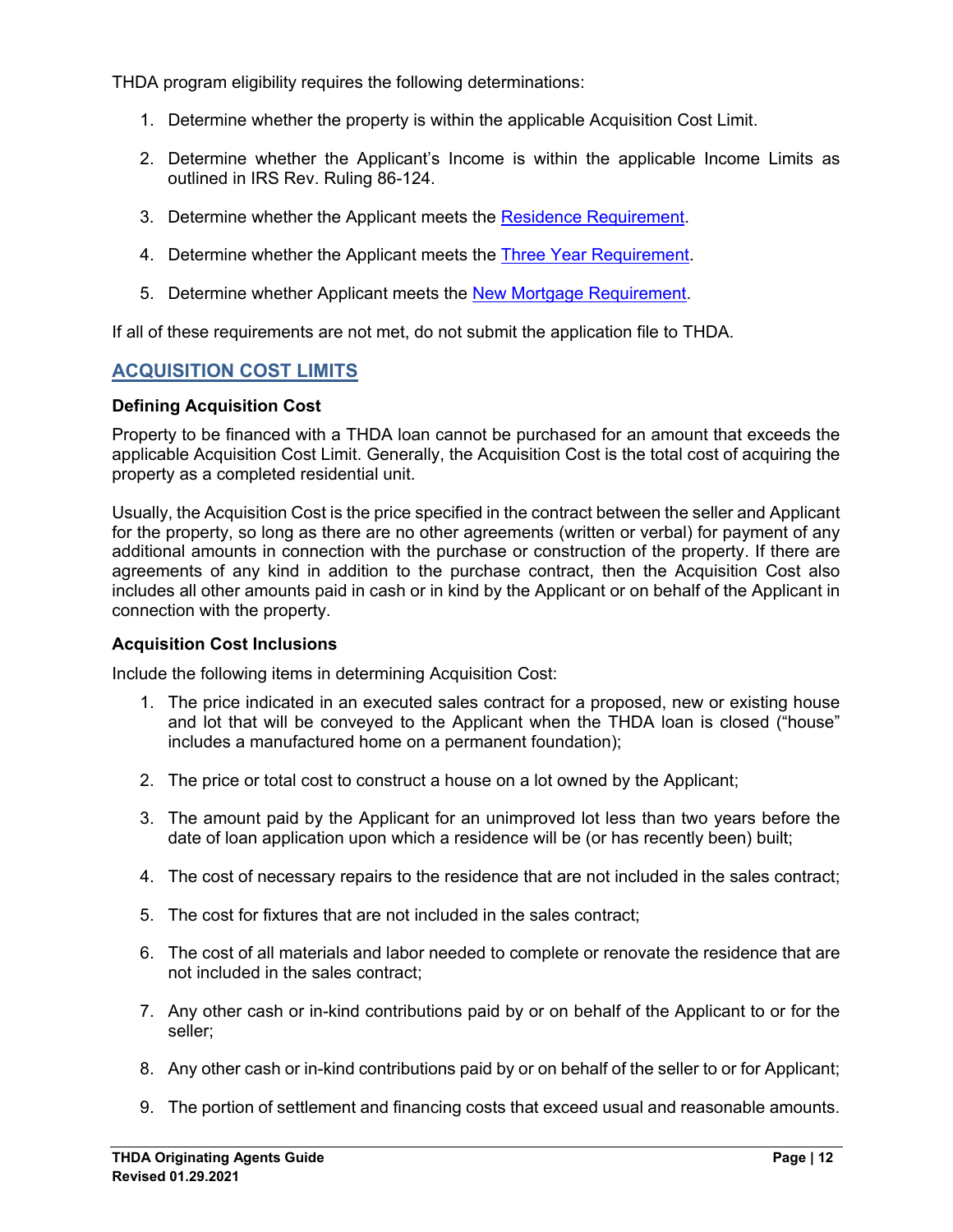# <span id="page-20-0"></span>**Acquisition Cost Exclusions**

Do not include the following items in determining Acquisition Cost:

- 1. The amount paid by the Applicant for an unimproved lot more than two years before the date of application upon which the subject residence will be (or has recently been) built;
- 2. The cost for personal property that is not included in the contract for sale;
- 3. The imputed cost (sweat equity) of Applicant's labor and/or the labor of the Applicant's immediate family members;
- 4. Loan points paid by the seller;
- 5. Usual and reasonable settlement and financing costs.

#### <span id="page-20-1"></span>**Current Acquisition Cost and Income Limits by County**

See **THDA** website for current acquisition cost and income limits.

# <span id="page-20-2"></span>**MORTGAGE REVENUE BONDS (MRB) INCOME LIMITS, IRS REV. RULING 86-124**

#### <span id="page-20-3"></span>**Defining Household**

1. Accuracy of Household Composition

Although not a critical issue in other sources of financing, the accuracy of household composition must be determined for purposes of establishing maximum income limit of Applicant. Example 1-2 person household or more than 3. If the Originating Agent becomes aware, at or prior to closing, that the household composition may differ from the composition first proposed, documentation must be corrected and submitted to THDA.

2. Separated Applicant

A separated spouse who will not occupy the property must furnish verification of their current residence to ensure accuracy of Household Composition.

3. Expected Childbirth

Do not include an unborn child for purposes of determining the number of persons in the household.

#### <span id="page-20-4"></span>**Defining MRB Income**

The Applicant cannot have, at the time of application or at closing, an MRB Income greater than the applicable MRB Income Limit. **Income reasonably expected over the next 12 months based on past income should be considered.**

MRB Income is the total annual gross income, earned and unearned, from all sources, before taxes or other deductions, received by the Applicant(s).

Determining MRB Income, as described in this section, is essential for determining eligibility for THDA loan programs. This determination of MRB Income is an initial step that is separate and different from subsequent credit underwriting for compliance with FHA, VA, and USDA/RD or PMI regulations.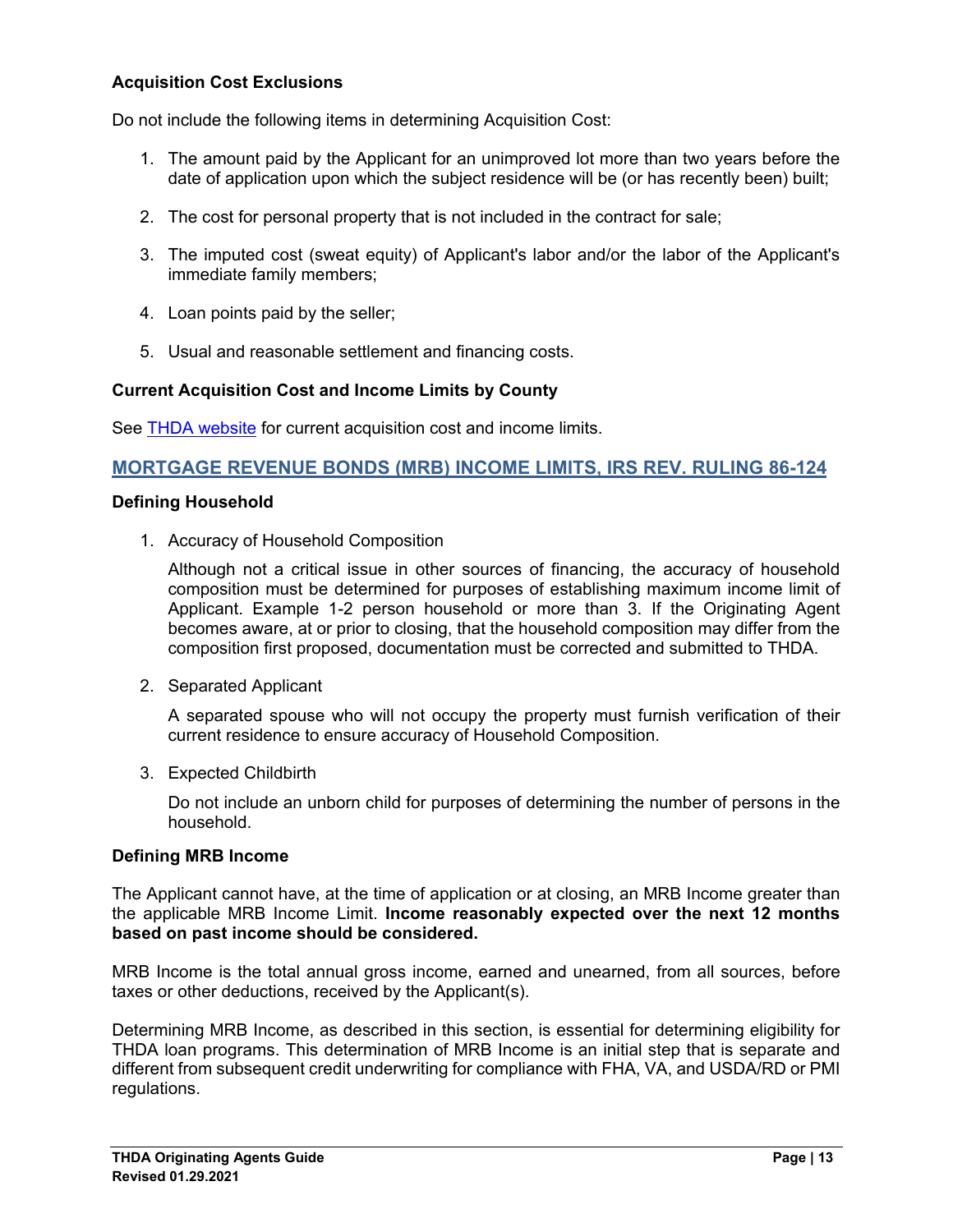#### <span id="page-21-0"></span>**MRB Income Inclusions**

The income to be taken into account in determining the gross monthly income is the income of the Applicant(s) and any other person who is expected both to live in the residence being financed and to be secondarily liable on the mortgage:

- 1. Wages, whether salary or hourly; including vacation, sick, and holiday pay;
- 2. Overtime earnings, fees, tips, bonus, shift differential and other compensation for personal services if the borrower has received this income for the past two years and it is reasonably likely to continue. Periods of Overtime, Bonus, or Tip Income less than two years may be considered if the Mortgagee documents that the Overtime, Bonus, or Tip Income has been consistently earned over a period of not less than one year and is reasonable likely to continue. If used for qualifying purpose, it must be used for MRB Income purpose;
- 3. Commissions;
- 4. Social Security payments;
- 5. Interest*,* dividends and other net income of any kind from real or personal property; (any withdrawal of cash or assets from an investment will be included as income, except to the extent the withdrawal is reimbursement of cash or assets invested by the Applicant(s)); also, the greater of actual earnings or imputed earnings from liquid assets in excess of \$5,000.00.
- 6. Alimony, child support and other recurring maintenance payments that have been consistently received;
- 7. Payments from annuities, insurance policies, pensions, retirement funds, royalties, sick pay, trust income, disability, death benefits or other type of payments that are not considered temporary, nonrecurring or sporadic;
- 8. Armed Forces pay*,* including regular pay, special pay and allowances (excluding special pay for exposure to hostile fire);
- 9. Welfare assistance;
- 10. Relocation payments made pursuant to Title II of the Uniform Relocation Assistance and Real Property Acquisition Act of 1970;
- 11. Benefit and other non-earned income;
- 12. Any other source of income, except as noted in "Exclusions From Household Income".
- 13. Annual net income from rental (net rental income is calculated at 75% of gross rent).
- 14. Total annual net income from operating a business or profession, including expenditures for business expansion or capital indebtedness, and withdrawal of cash or assets except to the extent the withdrawal is for reimbursement of cash or assets invested in the operation by a household member; an allowance for deduction of straight line depreciation of assets used in the operation is allowed.

#### <span id="page-21-1"></span>**MRB Income Exclusions**

**When calculating Household Income do not include:**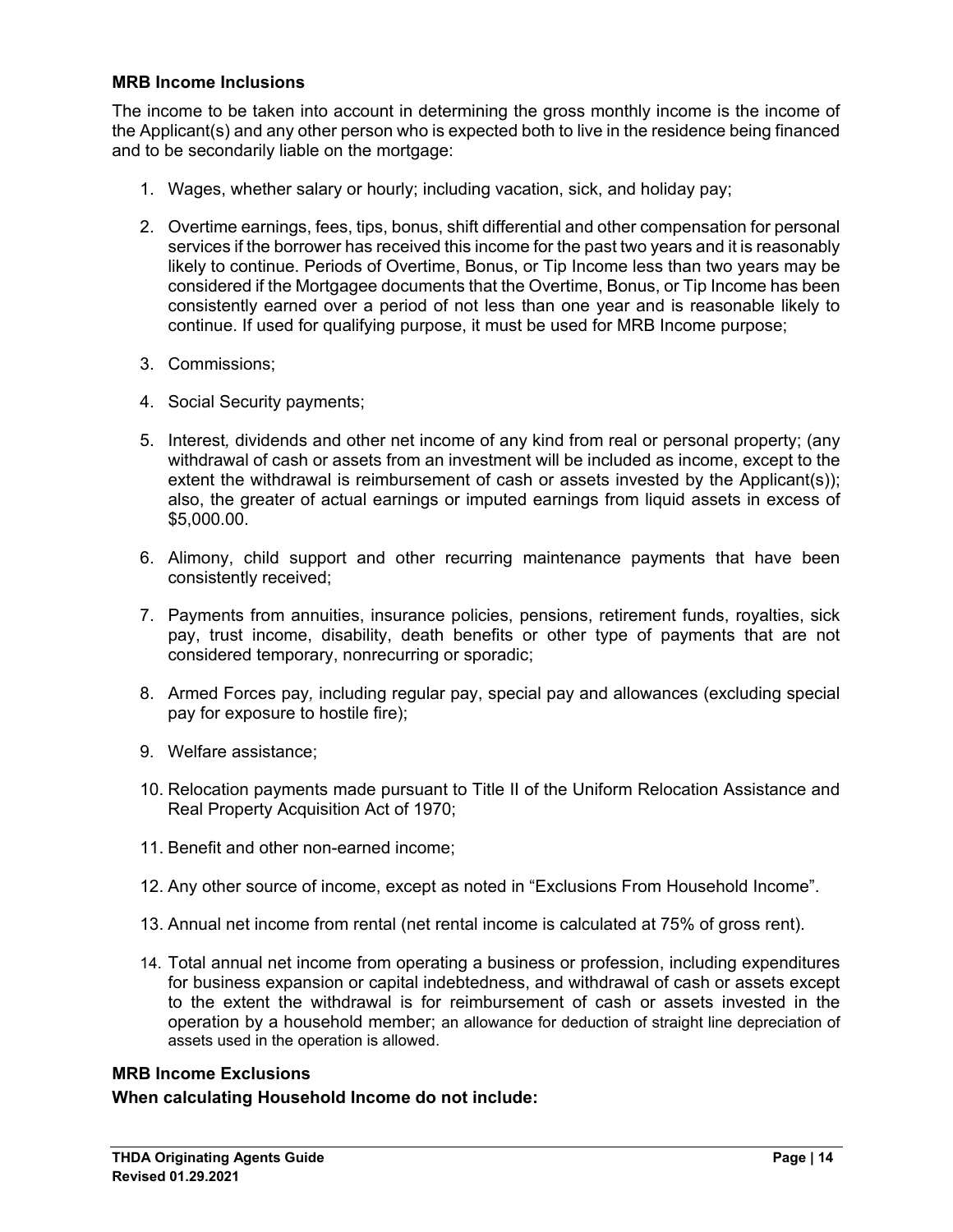- 1. Payments received for care of foster children or foster adults. Unless payments are used for mortgage loan qualification purpose according to insurer/guarantor's guidelines;
- 2. Adoption assistance payments;
- 3. Amounts that are specifically for, or in reimbursement of, the cost of medical expenses for a household member;
- 4. Income of a live-in aide;
- 5. Student financial assistance (educational grants, scholarships, educational entitlements, work-study programs and financial aid packages) paid directly to the student or to the educational institution;
- 6. Armed Forces special pay for exposure to hostile fire;
- 7. Earned Income Tax Credits;
- 8. Amounts received that are incident to a training program funded by HUD, including compensation that is a component of a state or local employment training program with clearly defined goals and objectives, the duration of which is for a limited period, determined in advance;
- 9. Amounts received by a disabled person that are disregarded for a limited time for purposes of Supplemental Security Income (SSI) eligibility and benefits because they are set aside for use under a Plan to Attain Self-Sufficiency (PASS);
- 10. Amounts received by a participant in a publicly assisted program which are specifically for or in reimbursement of out-of-pocket expenses (such as special equipment, special clothing, transportation, child care, etc.) and which are made solely to allow participation in a specific program, such as the Community Work Experience Program, or the Employment Search Program; this exemption also includes volunteer fire-fighters;
- 11. Temporary, sporadic or nonrecurring income, including gifts;
- 12. The value of Food Stamps;
- 13. Lump sum additions to assets, such as inheritance, insurance payments (including health and accident insurance and worker's compensation payments), capital gains, settlement for personal or property loss*,* and deferred periodic payments received in a lump sum from Supplemental Security Income (SSI) and Social Security benefits;
- 14. Repatriation payments made by foreign governments pursuant to claims filed under the laws of that government by persons who were persecuted during the Nazi era (initial determination or reexamination must have been made on or after April 13, 1993).

# <span id="page-22-0"></span>**RESIDENCE REQUIREMENT**

The Applicant(s) must occupy the property as their permanent, principal residence within 60 days after the THDA loan is closed. The Applicant(s) must use the property as their permanent, principal residence for the life of the THDA loan.

# <span id="page-22-1"></span>**THREE YEAR REQUIREMENT**

Applicant(s) who have had an ownership interest in their principal residence within the three years (a full 36 calendar months) prior to the date of application are not eligible for a THDA loan. When an applicant is married, both spouses must meet the three year, first-time homebuyer requirement. A divorced Applicant that did not have an ownership interest in their principal residence per the Final Divorce Decree is eligible for a THDA loan. The three year requirement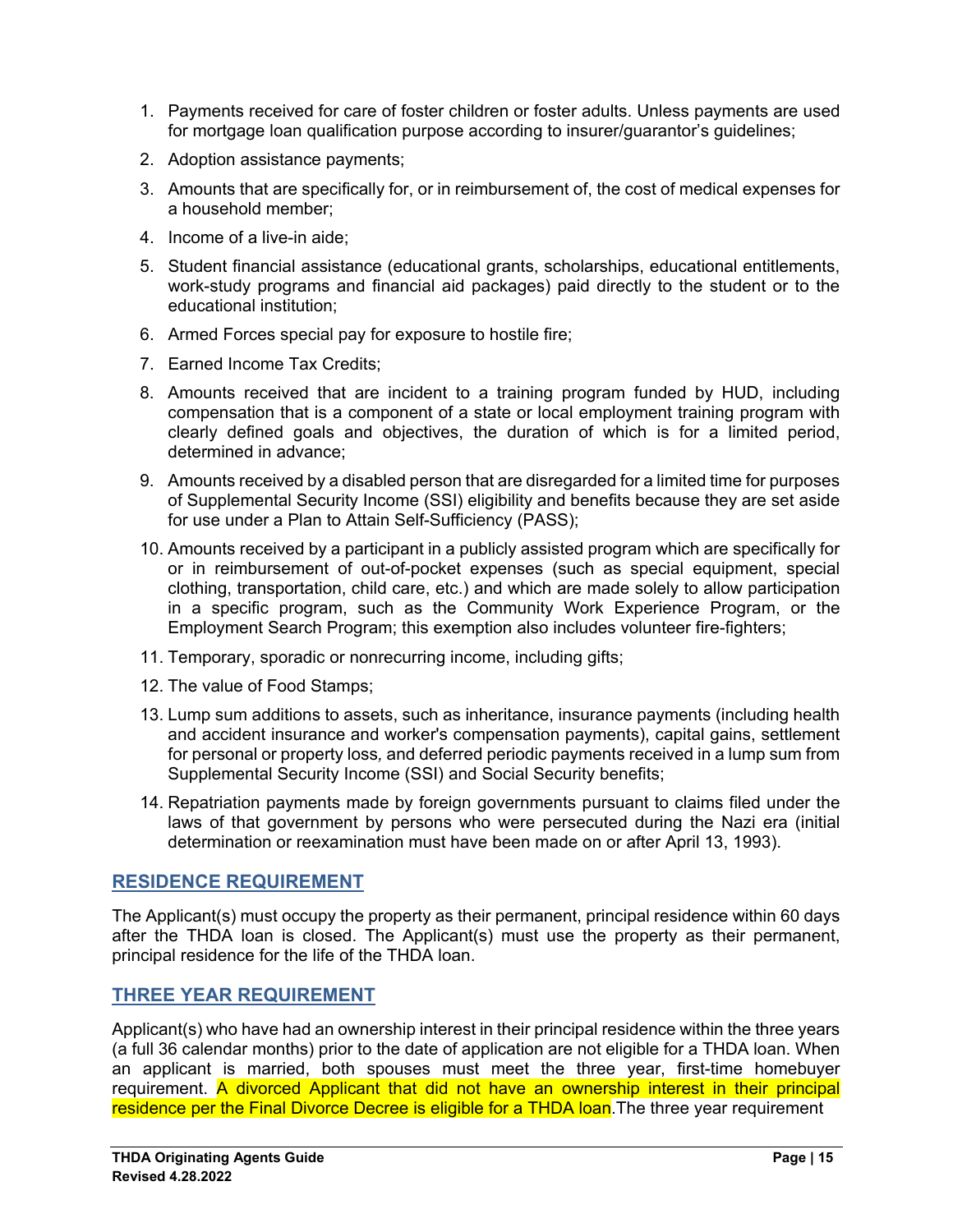does not apply if the property to be acquired with the THDA loan is located within a [Targeted Area](#page-24-2) or under certain circumstances if the applicant is a [veteran.](#page-24-0)

#### <span id="page-23-0"></span>**Permitted Ownership Interests**

An Applicant may have the following ownership interests in their principal residence within the last three years and be eligible for a THDA loan:

- 1. An ordinary lease, with or without an option to buy;
- 2. The interest of a buyer under a standard residential purchase contract;
- 3. A mere expectancy to inherit property at a later date;
- 4. A remainder interest;
- 5. A manufactured home without ownership of the land on which it is located;
- 6. Any of the prohibited ownership interests if the property is in a Targeted Area;
- 7. Any other interest that is not a prohibited interest, as determined by THDA.

An Applicant may also have the following ownership interests within the last three years and be eligible for a THDA loan:

- 1. An ownership interest in a vacation home or rental property;
- 2. A financial interest in a residence in which the Applicant has not resided at any time within the last three years

#### <span id="page-23-1"></span>**Prohibited Ownership Interests**

Determine whether the property is in a [Targeted Area.](#page-24-2) If the property is in a Targeted Area, this requirement does not apply.

Applicants who have had any of the following ownership interests in their principal residence within the three years (a full 36 calendar months) before the date of the THDA loan application are not eligible for a THDA loan to acquire property located within a non-Targeted Area:

- 1. A fee simple interest;
- 2. A joint tenancy;
- 3. A tenancy in common;
- 4. A tenancy by the entirety;
- 5. The interest of a tenant-shareholder in a cooperative;
- 6. A life estate;
- 7. A land contract;
- 8. Ownership of a manufactured home and the land on which it was located, if the manufactured home was titled and assessed as real property;
- 9. An interest in an Applicant's principal residence created by the existence of an inheritance, whether title is vested in the Applicant or not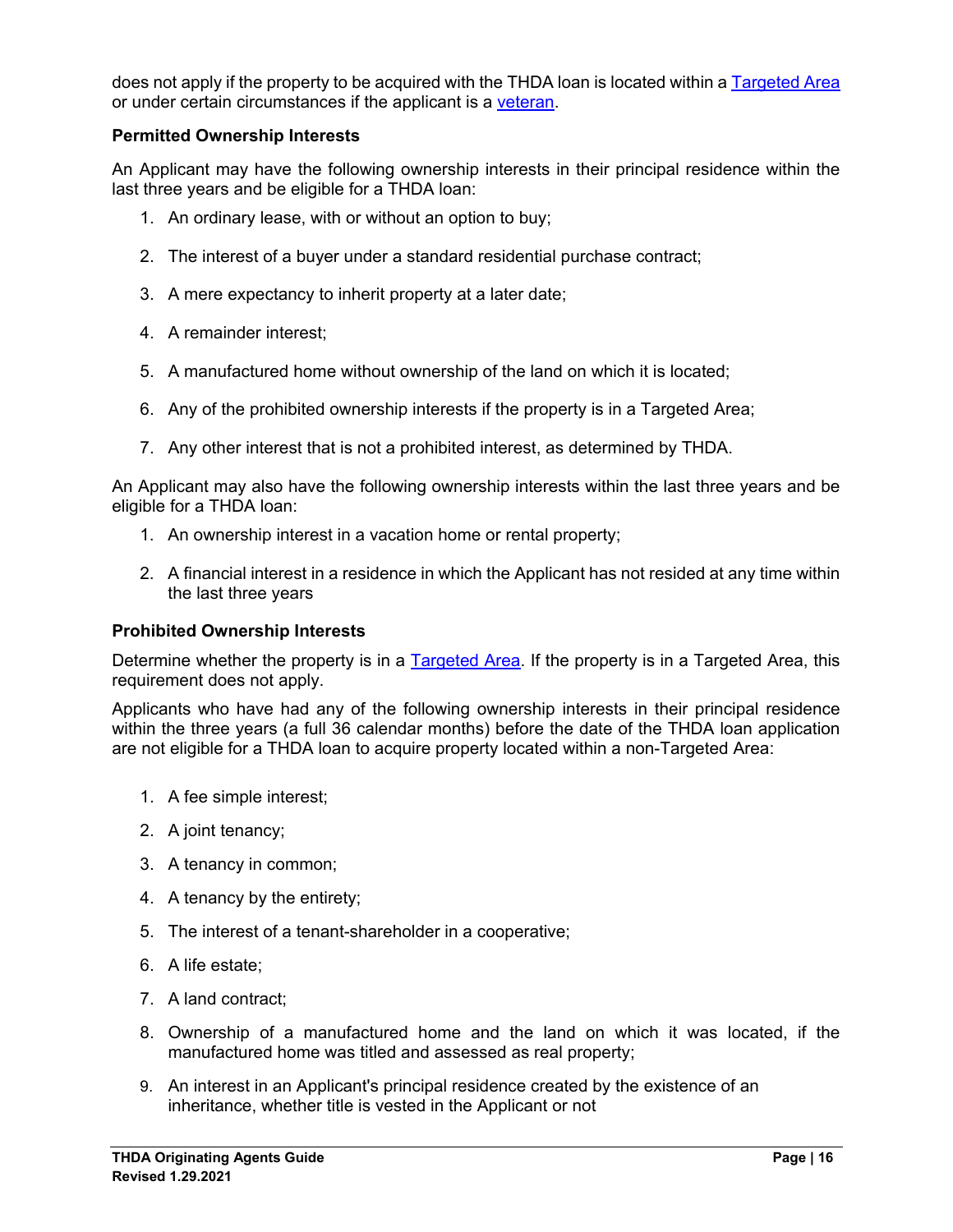- 10. Any of the above interests held in a trust (whether or not created by the Applicant) that would constitute an ownership interest if held directly by the Applicant.
- 11. Interest arising because, within the last three years, the Applicant's name was included on a deed to a residence which the Applicant occupied as their principal residence.
- 12. Interest arising because the Applicant is currently married to a person who has one of the prohibited ownership interests in a residence which Applicant occupies as their principal residence within the last three years.
- <span id="page-24-4"></span>13. Any other interest that constitutes an ownership interest, as determined by THDA.

#### <span id="page-24-0"></span>**Veteran Exemption**

Veterans and their spouses do not have to meet the three year requirement (i.e. be a first-time homebuyer) under certain circumstances to be eligible for THDA's mortgage programs. "Veterans" as defined in 38 U.S.C. Section 101, so long as the Veteran did not previously receive a bond finance mortgage under this exception and, generally, includes anyone (a) who has served in the military and has been released under conditions other than dishonorable or (b) who has reenlisted, but could have been discharged or released under conditions other than dishonorable.

# <span id="page-24-1"></span>**NEW MORTGAGE REQUIREMENT**

A THDA loan cannot be used to refinance an existing loan. A THDA loan may replace a temporary construction or bridge loan if acceptable documentation is provided to THDA that such a loan has a non-renewable term of twenty-four (24) months or less, documented with a copy of the construction or bridge loan note and recorded Deed of Trust. A THDA loan cannot close with a three-day Right of Rescission. All THDA loans must be amortized for a term of 30 years, unless a different term is specifically stated in this Guide.

# <span id="page-24-2"></span>**TARGETED AREAS**

A Targeted Area is a qualified census tract or an area of chronic economic distress as designated by the IRS. A Targeted Area may be an entire county or may be a particular census tract within a county. The Targeted Area designation is important for two reasons:

- 1. The Three Year Requirement does not apply in Targeted Areas; and
- 2. THDA is required to use or set aside a portion of the proceeds from each bond issue for loans in Targeted Areas.

Documentation in each application file submitted to THDA must correctly identify whether the property is or is not located within a Targeted Area. The Appraisal must identify the relevant census tract. If a discrepancy occurs in the census tract information reported on the appraisal versus the census tract shown on the Flood Hazard Determination, the Originating Agent must clarify and provide correct census tract information to THDA.

#### <span id="page-24-3"></span>**Census Tracts**

The US Census Bureau divides the United States into many small geographic areas, and identifies each with a unique series of numerals separated by decimals. These numbers indicate the property's state, county, tract, and sub-tract.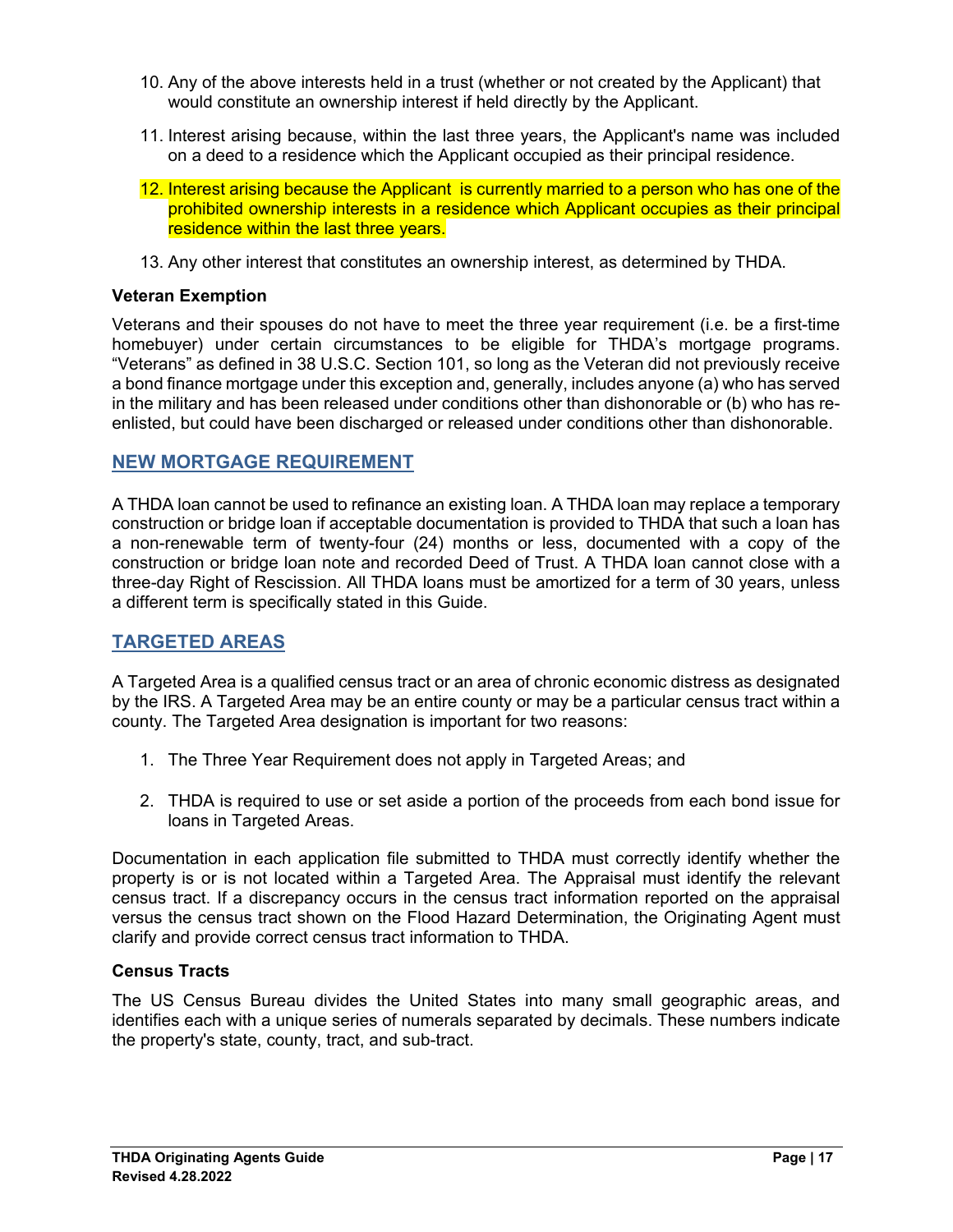# <span id="page-25-0"></span>**CURRENT TARGETED AREAS**

# 1. Targeted Counties

| Campbell  | Franklin       | Houston        | Monroe         | Union     |
|-----------|----------------|----------------|----------------|-----------|
| Cannon    | Gibson         | <b>Jackson</b> | Morgan         | Van Buren |
| Carroll   | Grainger       | Jefferson      | Overton        | White     |
| Claiborne | Greene         | Johnson        | Pickett        |           |
| Cocke     | Grundy         | Lake           | Polk           |           |
| Crockett  | <b>Hancock</b> | Lauderdale     | Rhea           |           |
| Dekalb    | Hardeman       | Lawrence       | Scott          |           |
| Dyer      | <b>Hawkins</b> | Lincoln        | <b>Stewart</b> |           |
| Fayette   | Haywood        | Macon          | Tipton         |           |
| Fentress  | Henderson      | Meigs          | Trousdale      |           |

# 2. Targeted Census Tracts

| County         | <b>Census Tracts</b> |         |         |        |        |        |        |
|----------------|----------------------|---------|---------|--------|--------|--------|--------|
| <b>Bradley</b> | 104.00               | 108.00  |         |        |        |        |        |
|                |                      |         |         |        |        |        |        |
| Coffee         | 9709.00              |         |         |        |        |        |        |
| Davidson       | 113.00               | 118.00  | 119.00  | 126.00 | 136.01 | 136.02 | 138.00 |
|                | 139.00               | 142.00  | 143.00  | 144.00 | 148.00 | 163.00 | 190.03 |
|                |                      |         |         |        |        |        |        |
|                | 190.05               | 193.00  |         |        |        |        |        |
| Hamblen        | 1003.00              |         |         |        |        |        |        |
|                |                      |         |         |        |        |        |        |
| Hamilton       | 4.00                 | 16.00   | 19.00   | 20.00  | 24.00  | 25.00  | 109.02 |
|                | 122.00               |         |         |        |        |        |        |
|                |                      |         |         |        |        |        |        |
| Henry          | 9693.00              |         |         |        |        |        |        |
| Knox           | 8.00                 | 14.00   | 24.00   | 26.00  | 28.00  | 29.00  | 67.00  |
|                | 68.00                | 69.00   | 70.00   |        |        |        |        |
|                |                      |         |         |        |        |        |        |
| Madison        | 4.00                 | 5.00    | 7.00    | 8.00   | 9.00   | 10.00  | 11.00  |
|                |                      |         |         |        |        |        |        |
| Montgomery     | 1001.00              | 1004.00 | 1009.00 |        |        |        |        |
| Robertson      | 804.01               |         |         |        |        |        |        |
|                |                      |         |         |        |        |        |        |
| Rutherford     | 419.00               |         |         |        |        |        |        |
|                |                      |         |         |        |        |        |        |
| Shelby         | 2.00                 | 4.00    | 6.00    | 8.00   | 9.00   | 11.00  | 14.00  |
|                | 15.00                | 19.00   | 20.00   | 21.00  | 24.00  | 28.00  | 38.00  |
|                | 45.00                | 46.00   | 50.00   | 53.00  | 55.00  | 56.00  | 57.00  |
|                | 58.00                | 59.00   | 67.00   | 68.00  | 70.00  | 75.00  | 78.10  |
|                | 78.21                | 79.00   | 82.00   | 89.00  | 99.02  | 101.20 | 102.10 |
|                | 103.00               | 105.00  | 106.30  | 112.00 | 113.00 | 114.00 | 115.00 |
|                | 116.00               | 205.23  | 205.42  | 217.25 | 222.20 | 223.21 |        |
|                |                      |         |         |        |        |        |        |
| Sullivan       | 406.00               |         |         |        |        |        |        |
| Washington     | 609.00               | 610.00  |         |        |        |        |        |
|                |                      |         |         |        |        |        |        |
| Weakley        | 9682.02              |         |         |        |        |        |        |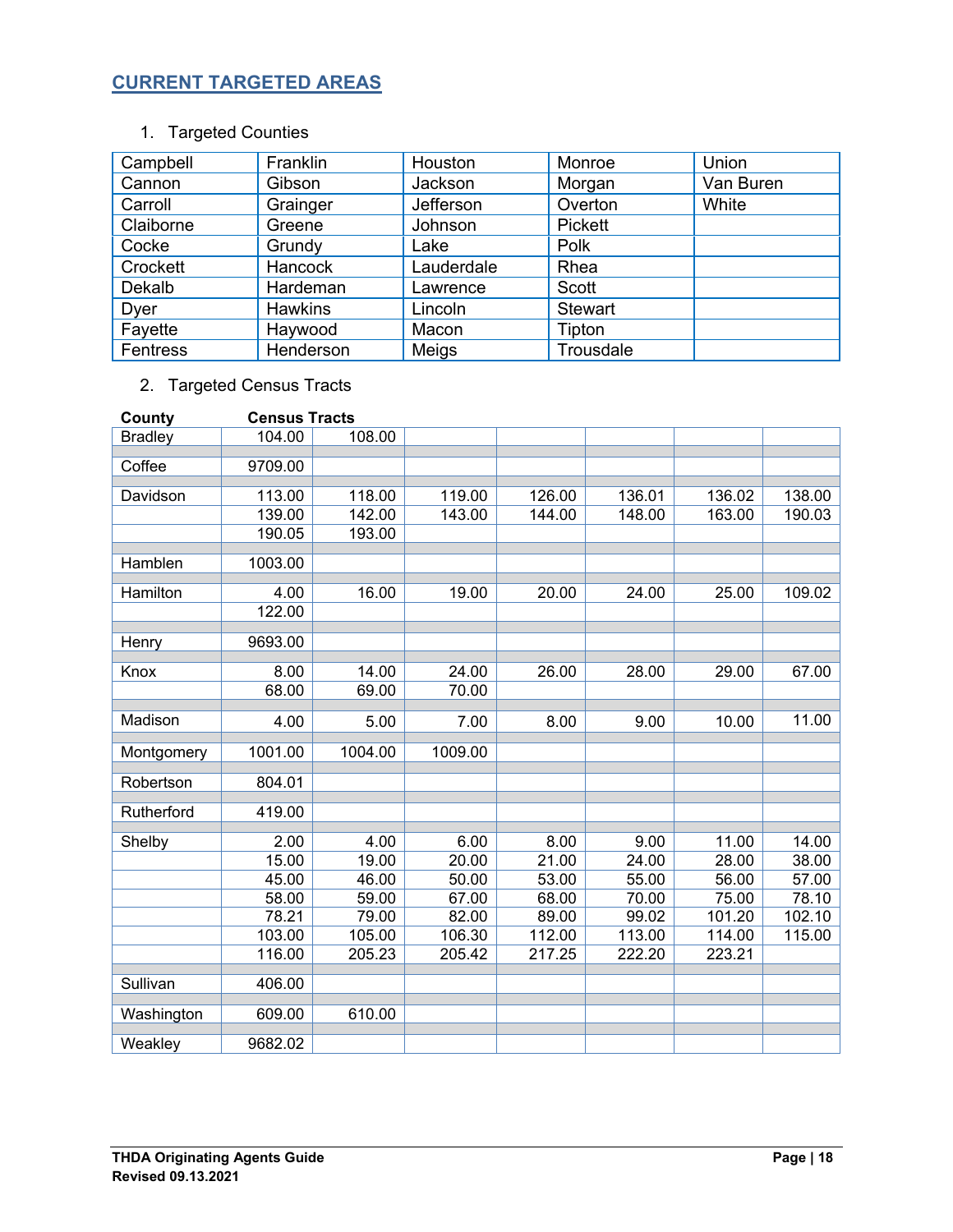# <span id="page-26-0"></span>**SECTION IV: OTHER THDA PROGRAM REQUIREMENTS**

# <span id="page-26-1"></span>**ELIGIBLE APPLICANTS**

An Eligible Applicant must meet ALL of the following criteria:

- 1. Possess and demonstrate the legal capacity to incur the THDA debt (not be judged incompetent, and be age 18 or older or have minority removed by judicial process);
- 2. Meet credit underwriting standards of THDA, the relevant insuring program as evidenced by the approval of a Direct Endorsement underwriter and the insurer program accepted underwriting software, i.e. Loan Product Advisor, Desktop Underwriter;
- 3. Be, or become, within 60 days after the THDA loan closing, a resident of the State of Tennessee and intend to occupy the property as their principal residence;
- 4. Have gross assets of such amounts as to be considered a person of low or moderate income, as THDA may determine from the documentation contained in the application file;
- 5. Agree to occupy the property as their principal residence and agree not to rent the property during the term of the THDA loan, as sworn to in the Application Declaration and as precluded by the THDA Rider.
- 6. Must complete homebuyer education from a THDA approved provider prior to closing from a THDA approved provider.

# <span id="page-26-2"></span>**PROPERTY ELIGIBILITY**

#### <span id="page-26-3"></span>**Eligible Property**

Eligible property must meet all of the following requirements:

- 1. Be one of the following:
	- a) A detached or semi-detached house;
	- b) A row-house, townhouse, condominium or be part of a planned unit development. For a property located in a condominium development, including developments less than 100% complete, the condominium development must have approval by either FHA, VA, USDA/RD, FHLMC or FNMA;
	- c) A one, two, three, or four-family residence, one unit of which must be occupied by Applicant as his/her principal residence;
	- d) Any of the above types of residences, existing, new or proposed:
		- 1. built on site, or
		- 2. a modular home permanently attached to a foundation (in compliance with HUD guidelines, or
	- e) a HUD approved double-wide manufactured home permanently attached to a foundation (in compliance with HUD Manual 4930.3, "Permanent Foundations Guide for Manufactured Housing"), with wheels, axles, towing tongue and running lights removed. If any portion of a residence includes a manufactured home, the residence is classified as a manufactured home for THDA's purposes. A structural engineer's report is required stating that the home is permanently attached to a foundation in compliance with HUD guidelines. Evidence property has been detitled by the state of Tennessee or proper de-titling information provided to THDA.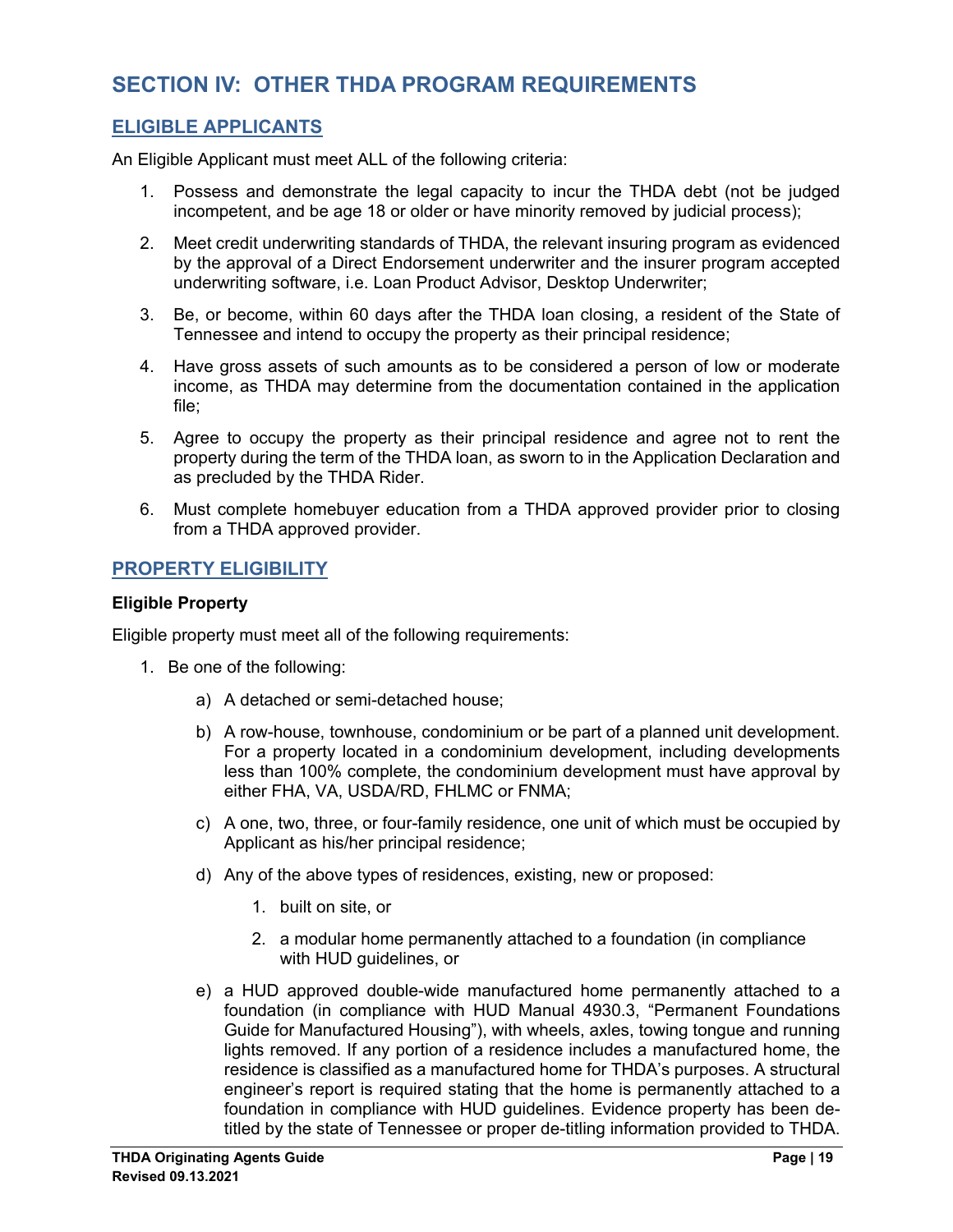- 1. Any property consisting of more than one unit as described above, or that contains a separate living unit detached from the Borrower's principal residence, will not be eligible for THDA funding.
- 2. Not to be used in a trade or business or as an investment property, vacation home or seasonal home. Occasionally individuals claim a business deduction on their Federal Income Tax Returns. In most cases this is a small portion of the home used as an office and the tax return must show the percentage of square footage used for the business deduction. As long as the square footage used for a business deduction is 15% or less, it is acceptable to THDA. The home cannot be used as a day care center, beauty salon or other similar business.
- 3. Be in good condition, meet state and local codes, and comply with local zoning in its present use.
- 4. Be in complete compliance with any and all loan program insurer guidelines for minimum property standards and loan insurance. Any closed loan subsequently found ineligible for insurance for a property related issue, as determined by the relevant insurer, is ineligible for THDA funding and immediately subject to repurchase by the Originating Agent, without exception.
- 5. In order for a HUD owned property to be considered an eligible property for THDA funding, it must be listed for sale as:

"Insurable", meaning that FHA's MPR has been met at the time of the appraisal, and no repairs are required regardless of program type (FHA, VA, USDA/RD, or Conventional):

or

"Insurable With Conditions" and all conditions have been satisfied to fully meet FHA's MPR or HUD is providing escrow funds to cover the costs of required repairs regardless of program type (FHA, VA, USDA/RD, or Conventional).

The HUD Appraisal must include the estimated cost of any required repairs and must state that the utilities were on. THDA will allow HUD escrow for repairs to be included in the loan amount. THDA will also allow borrower funded escrow for required repairs. The appraiser must specify the cost of any and all required repairs. An actual bid from a licensed contractor stating the total cost of the required repairs may be required by THDA. The Originating Agent must be responsible to insure that adequate funds are available to complete the required repairs and at a minimum, one and one-half  $(1/2)$  times the cost of the repairs must be held in escrow. The required repairs must be completed within 60 days of the date of loan closing and a clear, final inspection by the appraiser or Originating Agent is required. An escrow agreement signed by the Originating Agent and the borrower must be provided to THDA. THDA reserves the right to reject any request for escrows.

# <span id="page-27-0"></span>**Appraisals**

The Originating Agent is responsible for selecting appraisers and reviewing the quality of their work. THDA does not maintain a list of approved appraisers; however, THDA reserves the right to refuse appraisals from specific appraisers or appraisal firms. THDA also reserves the right to require a new appraisal prepared by a different appraiser or to require additional information, including additional comparable sales.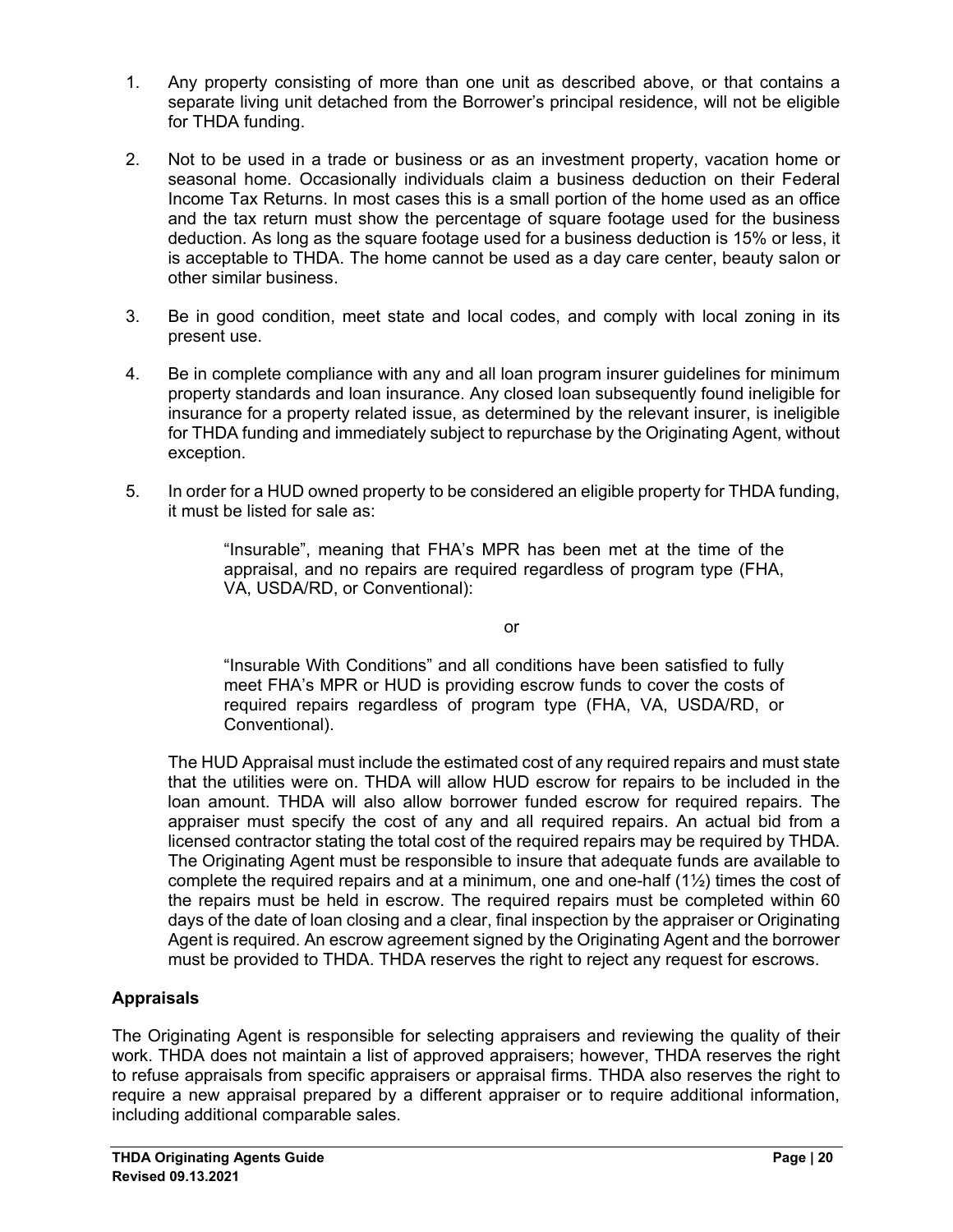As an element of THDA's quality control process, appraisal desk reviews and field reviews may be ordered by THDA. Reviews indicating that the original appraisal contained unrealistic valuation methods or conclusions, or reviews that reveal patterns of inappropriate valuations, may result in the suspension of the appraiser from THDA's programs, or other appropriate action.

All application files submitted for THDA underwriting must include a Uniform Residential Appraisal Report (URAR), completed by an appraiser who is licensed by the State of Tennessee, and who has no financial interest in the transaction.

The Appraisal must indicate an appraised value acceptable to THDA. An application may be rejected by THDA if:

- 1. The appraised value of the property exceeds the applicable Acquisition Cost Limit by more than 20%; or
- 2. The Appraisal indicates a land value in excess of **40%** of the total appraised value of the property, unless otherwise approved by THDA in its sole discretion; or
- 3. The Appraisal indicates the property values for the neighborhood in which the property is located are declining and the Applicant is seeking a THDA mortgage loan for maximum financing.

# <span id="page-28-0"></span>**Acceptable Amount of Land**

Property purchased using a THDA loan program can include one subdivision lot of up to five acres in size, as shown on a recorded subdivision plat, without express THDA approval. More than one recorded subdivision lot may be acceptable at THDA's discretion, if the lots are located in an older subdivision containing narrow "shotgun" lots, and if one lot does not contain the minimum size required under local regulation to permit construction of a residence. Lots of any size not shown on a recorded subdivision plat require express approval by THDA, at THDA's sole discretion.

Land relating to a residence shall be considered as part of the residence only if such land reasonably maintains the basic livability of the residence and does not provide a source of income to the mortgagor.

# <span id="page-28-1"></span>**ELIGIBLE LOAN TYPES AND TERMS**

#### <span id="page-28-2"></span>**Types of Loans**

Each THDA loan must be one of the following:

- 1. Insured or guaranteed by one of the following:
	- a. the Department of Veterans Affairs (VA), as evidenced by a Loan Guaranty Certificate (LGC); or
	- b. the Federal Housing Administration (FHA), as evidenced by a Mortgage Insurance Certificate (MIC) in FHA connection; or
	- c. the United States Department of Agriculture, Rural Development, as evidenced by USDA/RD Form 3555-17.
- 2. Conventional loans must have a loan-to-value ratio of 78% or less based on the loan amount divided by the lesser of appraisal or contract sales price. In the case of a self-built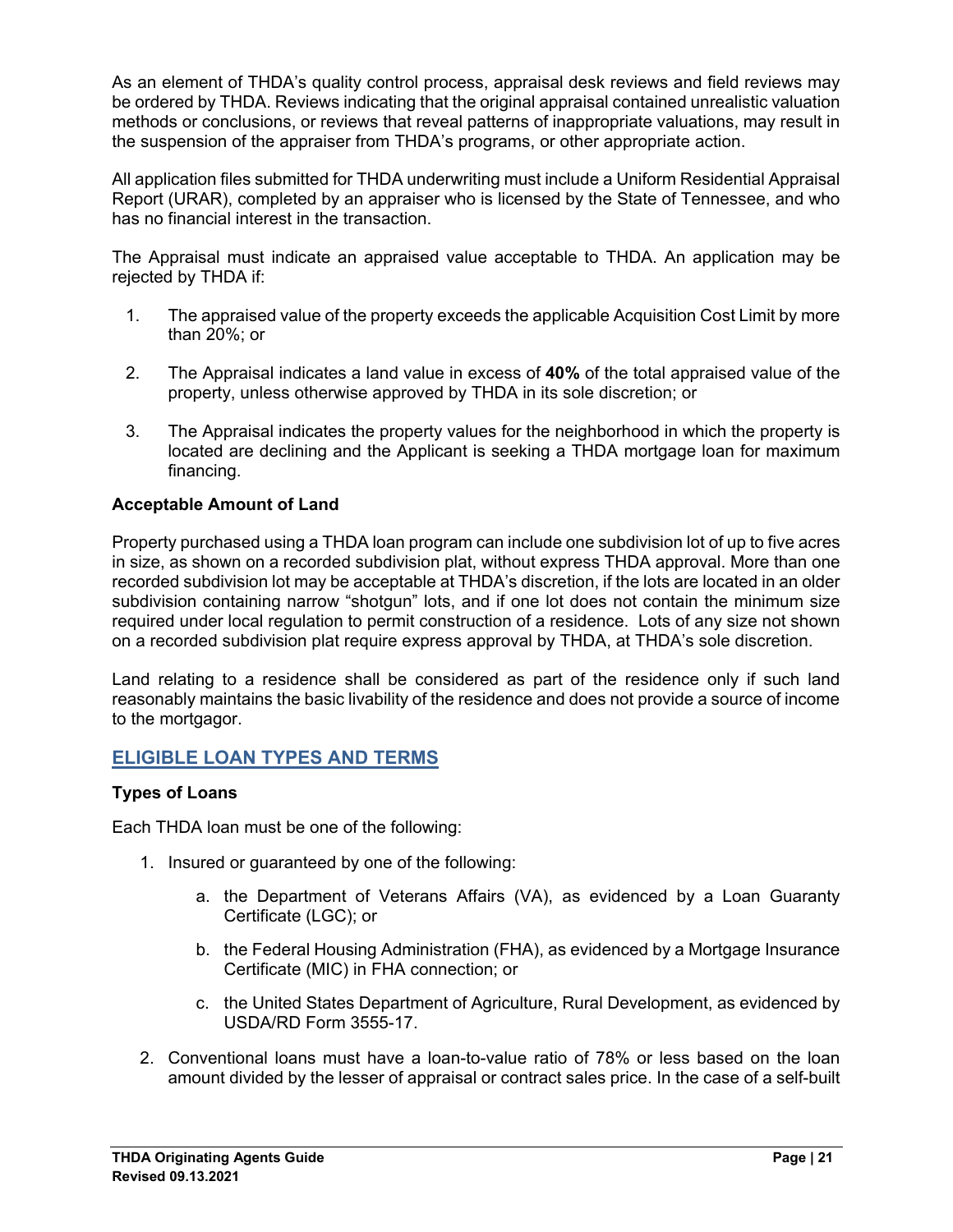new construction, the ratio is based on the lesser of appraised value or actual total cost. See Section  $X$  – Freddie Mac HFA Advantage® for higher loan-to-value program requirements.

#### <span id="page-29-0"></span>**Maximum Loan-To-Value Ratios**

As permitted by FHA, VA, USDA/RD, or 78% LTV for conventional uninsured loans, subject to any restrictions contained in this Guide.

#### <span id="page-29-1"></span>**Maximum Loan Amount**

- 1. Conventional Loans (uninsured 78% LTV and below)**\***
	- a. All Conventional loans must be underwritten using FNMA and FHLMC guidelines. Automated Underwriting Systems (AUS), FNMA's (DU) or FHLMC's (LPA) must be used for the underwriting decision.
	- b. Loans at 78% or less LTV may be manually underwritten if the borrower/s have no credit score. **\***See HFA Advantage program guidelines for higher LTV options.
- 2. FHA, VA or USDA/RD Loans

The Base Loan Amount cannot exceed the appraised value, and cannot exceed THDA's Acquisition Cost limit for the county in which the property is located. The Total Loan Amount may exceed the maximum Acquisition Cost limit by no more than the amount of financed MIP, funding fee or guaranty fee.

3. FHA 203(h) Mortgage Insurance for Disaster Victims

THDA will accept applications under FHA's Section 203(h) Mortgage Insurance for disaster victims, provided they were a tenant who lost the use of their rental primary residence due to a natural disaster located within a Presidentially declared area.

- Program is in effect for one year from when the President declares the disaster.
- 100% financing for disaster victims whose homes/residences have been either destroyed or damaged to the point that reconstruction is required in a Presidentially declared disaster area.
- The victim/borrower does not have to purchase in the declared disaster areas.
- Find the listed Presidentially declared disaster areas at: [www.fema.gov](http://www.fema.gov/).
- The victim/borrower has to provide proof of permanent residence in the disaster area and proof of destruction of residence with the following recommended documents:
	- $\circ$  Proof of permanent residence: valid driver's license, voter registration card, or utility bills;
	- $\circ$  Proof of destruction of residence: an insurance report, an inspection report by an independent fee inspector or government agency (FEMA), or conclusive photographic evidence showing the destruction or damage.

The following properties are eligible: one unit detached homes, approved condominium projects, or spot loan condominiums. (Two, three, and four unit properties are not eligible to be purchased in this program.

Standard FHA and THDA underwriting guidelines apply for qualification.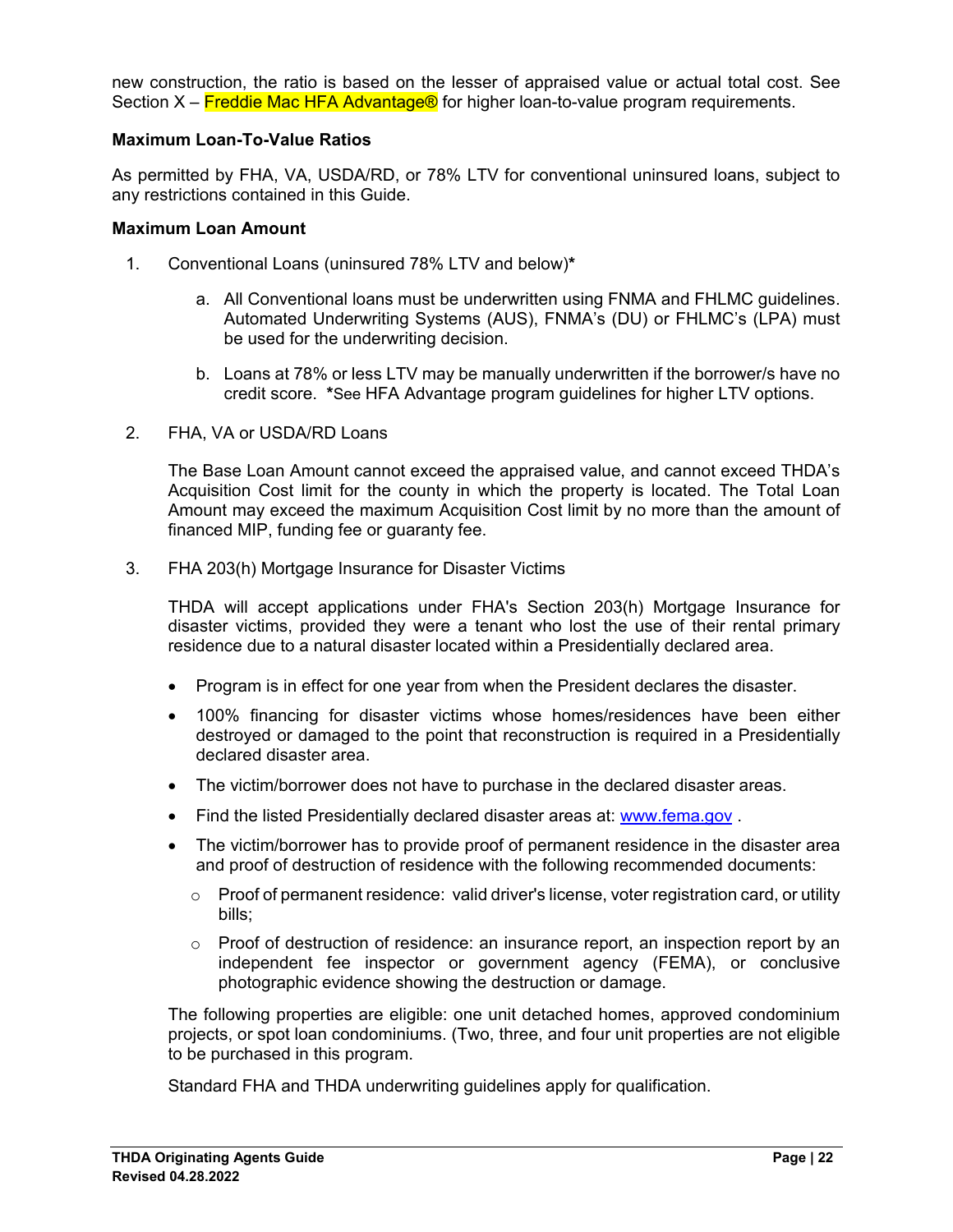- 4. THDA will not accept applications from any applicant whose credit score is below 640. Applicant(s) with no credit scores, however, may be manually underwritten using nontraditional credit guidelines in accordance with FHA, VA or Rural Development requirements. If all applicants do not have a credit score, application must be manually underwritten using non-traditional credit guidelines.
- 5. The total debt to income ratio must not exceed 45%. Debt to income ratio for manual underwriting must not exceed 43%. Debt to income ratio for non-traditional credit file (no scores) is limited to 36%.
- 6. Other Considerations
	- a. A Gift of Equity may be considered by THDA on a case-by-case basis on an existing home or new construction under certain circumstances. The terms of the Gift of Equity must be stated in the sales contract and must be from an immediate family member. Immediate family member is defined as parents, siblings and grandparents.

If the home is proposed or under construction, the maximum loan cannot exceed the borrower's actual cost of construction plus the borrower's actual cost of the lot, both of which must be verified. THDA reserves the right to ask for or require additional documentation on any loan with a Gift of Equity.

b. For transactions involving estate sales wherein the Applicant is an heir, the maximum loan amount must be calculated after deducting the Applicant/heir's anticipated share of the sale proceeds.

#### <span id="page-30-0"></span>**Security**

All THDA loans must be secured by a first lien on the property. In addition, at the option of the borrower, a Great Choice Plus loan for DPA/closing costs assistance may be provided. All Great Choice Plus loans must be secured by a second lien on the property.

#### <span id="page-30-1"></span>**Loan Payment Terms**

1. Great Choice and Homeownership for the Brave

Great Choice and Homeownership for the Brave loans must be fully amortized, with level payments, and must be for a term of 30 years. If a 30 year loan term exceeds the economic life of the property, as provided in the appraisal report, THDA may not approve the loan.

2. Great Choice Plus and Homeownership for the Brave Plus

THDA will be offering two second mortgage loan program options available across the entire state, regardless of the sales price, as long as it meets THDA's acquisition limits.

#### **Great Choice Plus-Deferred and HFA Advantage Plus-Deferred (No Payment) terms**:

- Loan Amount is equal to \$6,000
- 0% interest rate
- 30 year term, due on sale or refinance
- Deferred payments, therefore no payment for qualifying purposes
- Second mortgage loan will be locked simultaneously with the first mortgage, key words in program description for a successful lock "No Payment"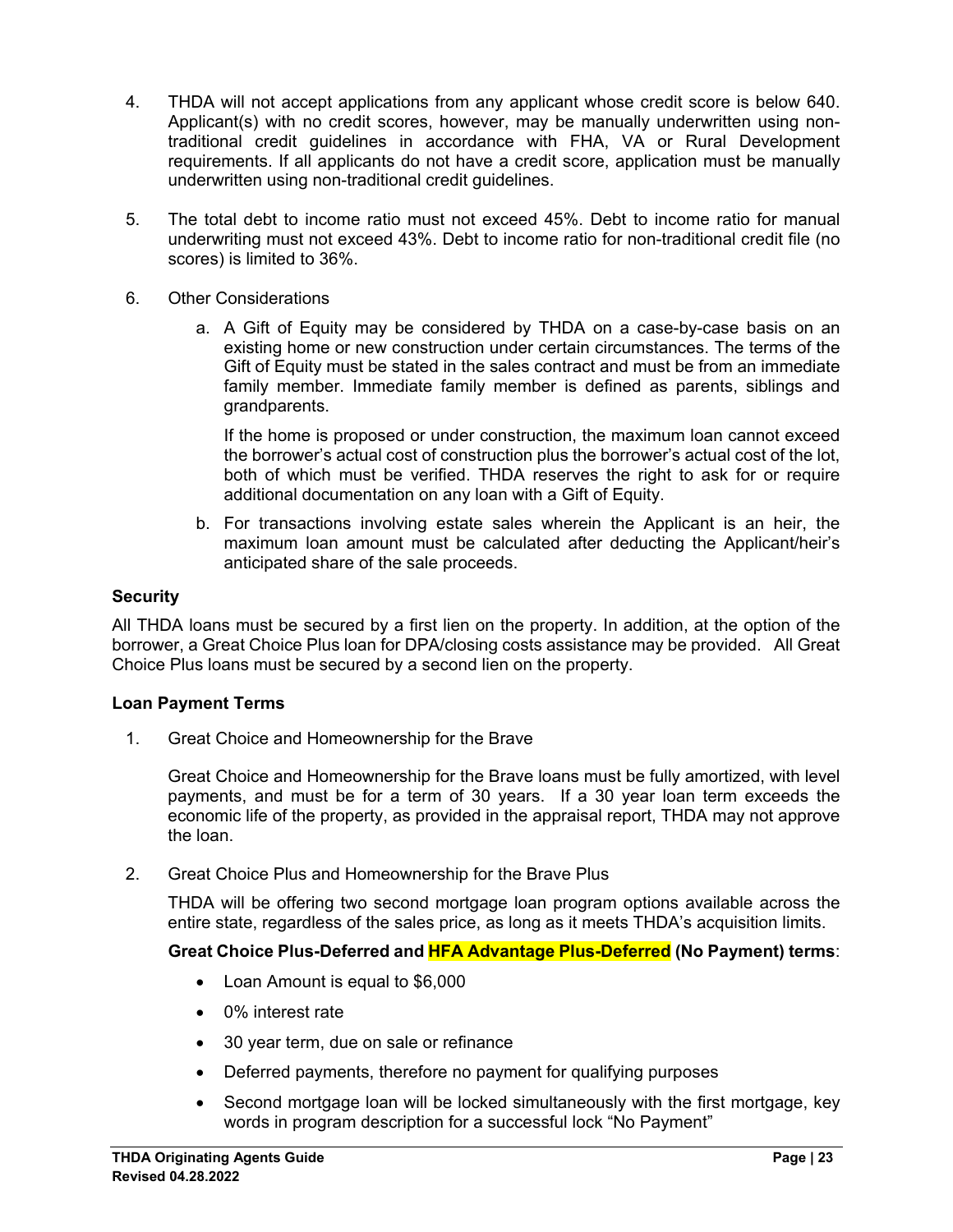#### **Great Choice Plus-Payment and HFA Advantage Plus-Payment terms**:

- Loan Amount is 6% of the sales price (or appraised value if less than sales price)
- 30 year amortizing
- Interest rate is the same as the first mortgage
- Monthly payment must be considered in the debt ratio
- Second mortgage loan will be locked simultaneously with the first mortgage, key word in program description for a successful lock "Payment".

The deferred option listed above does meet 12 CFR § 1026.3 for partial exemption as long as a settlement fee is not charged.

#### <span id="page-31-0"></span>**Prepayment Penalty**

Prepayment penalties are not permitted on THDA loans.

#### <span id="page-31-1"></span>**Late Charge**

Late charges, if any, must be reflected in the Deed of Trust and Note and must be in compliance with program insurer's guidelines.

Great Choice Plus secondary mortgage loan must reflect in the Deed of Trust and Note a late charge of 5% of the overdue payment of principal and interest if the monthly payment is not made by the end of 15 calendar days after the date it is due.

#### <span id="page-31-2"></span>**Origination Fee**

May not be charged by the lender.

#### <span id="page-31-3"></span>**Assumptions**

THDA first mortgage loans are assumable only if the person assuming the THDA loan meets all THDA program requirements applicable to new THDA loans, and the assumption application is approved by THDA. Assumption applications are processed by THDA or the THDA Servicer of the loan to be assumed.

<span id="page-31-4"></span>THDA second mortgage loans are not assumable with the exception of a VA assumption.

#### **FEDERAL RECAPTURE**

All THDA loans are subject to the federal recapture tax. The recapture tax is designed to recapture a portion of the subsidy associated with THDA loans. Recapture tax liability must be determined at the time the property is sold, if the sale occurs within nine years from the closing of the THDA loan. Refinancing a THDA loan does not trigger recapture tax liability, however, if the property is sold after the date of refinancing but before the ninth anniversary of the THDA loan closing, recapture tax liability must be determined at the time of sale. THDA Originating Agents notify the Applicant about recapture tax at the time a THDA loan application is made by securing their signature on the Notice to Applicants Federal Recapture Requirements.

Whether the recapture tax results in an actual payment to the federal government depends on a number of factors, including changes in family income, gain on the sale of the property, the number of years the THDA loan is outstanding, and the original THDA loan amount. The exact amount to be paid, if any, cannot be determined until the property is sold.

For further information regarding the federal recapture tax, advise Applicants or Borrowers to contact their tax professional. Written information is available by ordering IRS Form 8828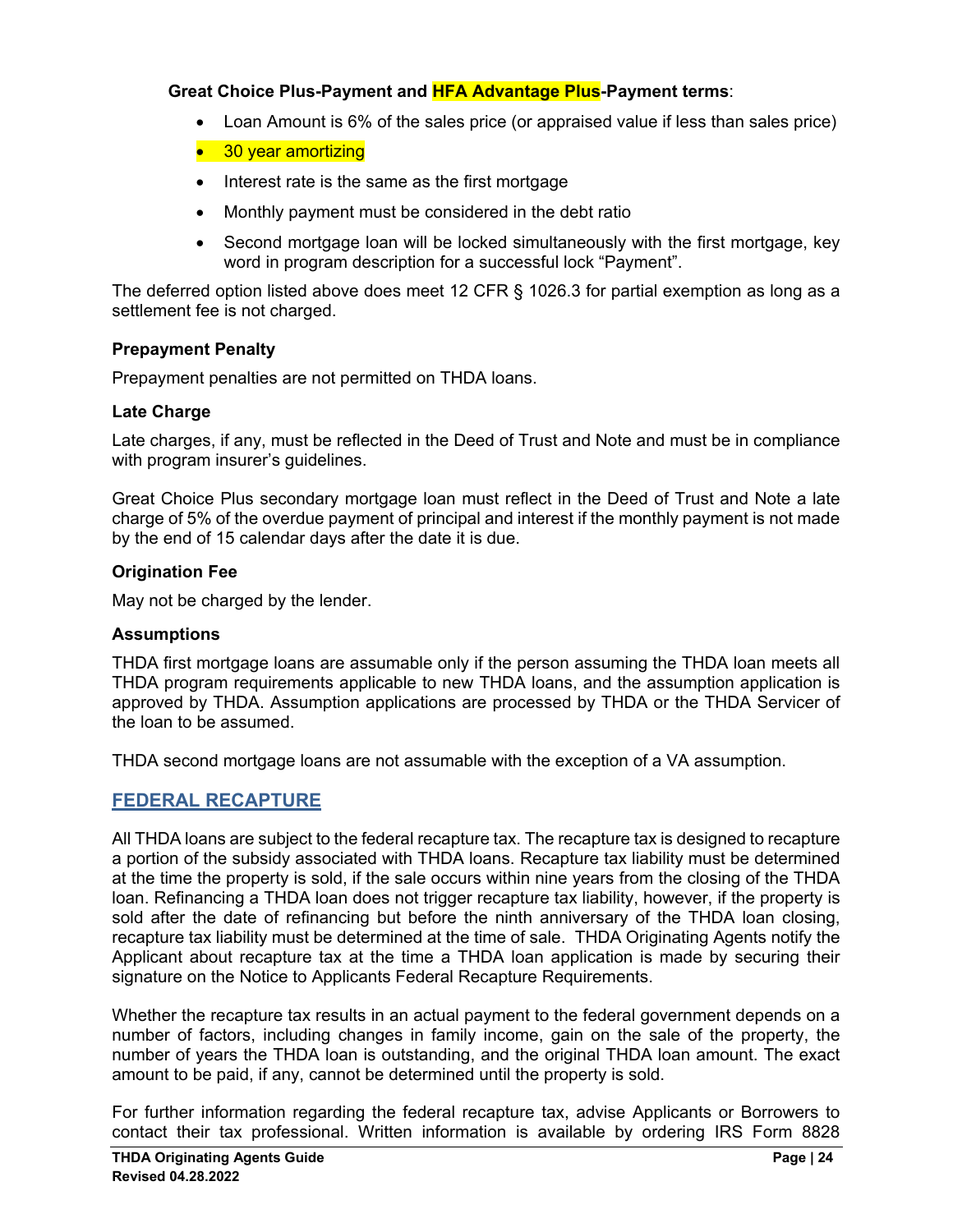"Recapture of Federal Mortgage Subsidy" and its accompanying instructions from any IRS office or through the IRS website at [www.irs.gov.](http://www.irs.gov/)

# <span id="page-32-0"></span>**FEDERAL RECAPTURE TAX REIMBURSEMENT**

THDA will reimburse any THDA homebuyer who purchases their home on or after May 1, 2021, the amount of recapture tax the homebuyer pays to the IRS in connection with the sale of the home. THDA will not calculate the recapture amount. Upon sale or disposition of the residence, the borrower(s) must calculate the recapture or consult a tax advisor or the IRS. IRS Form 8828 must be filed for the year in which the home was sold or otherwise disposed of.

In order to request a recapture tax reimbursement from THDA, the borrower is responsible for the following items:

- Originally signed IRS Form 4506
- Copy of signed and filed tax return, including completed IRS Form 8828
- Proof federal taxes were paid
- Copy of Final Closing Disclosure issued in connection with the disposition of the home
- Completed Request for Recapture Tax Reimbursement form

THDA will process the request for reimbursement when copies of the borrower(s) tax returns are received from the IRS. THDA will only reimburse the recapture amount actually paid, but will not reimburse fees, interest, expenses or penalties incurred.

Be advised that THDA will issue an IRS Form 1099 so the amount of any recapture tax that THDA reimburses to the borrower will be reported to the IRS as income.

# <span id="page-32-2"></span><span id="page-32-1"></span>**SECTION V: PROCESSING AND CREDIT UNDERWRITING REQUIREMENTS**

# **OVERVIEW**

#### <span id="page-32-3"></span>**Rates and Rate Lock**

Current interest rates are listed on our website at [www.thda.org](http://www.thda.org/) on the [Lenders page.](https://thda.org/homeownership-partners/lenders) Rates are subject to change. Rates can be locked at any time prior to submission and after application. Loans must be locked at the time the completed loan file is submitted to THDA for approval. For mortgage loan programs described in Section I, existing construction, rates will be locked for 60 days; new/proposed construction will be locked for 120 days. One 30 day extension may be allowed. All closed loan packages as outlined on the Closing Submission Checklist must be delivered to THDA in purchasable condition prior to rate lock expiring. Loans not purchased by day 100 for existing construction and 150 for new construction are subject to cancellation or repricing.

Rate locks are available 9 a.m. to 5:30 p.m. Central Time. If additional assistance is needed for rate locks, it is only available during THDA's business hours. Rate locks cannot be cancelled and relocked when interest rates decrease. If a loan is cancelled and the borrower changes properties, a new lock can be obtained. If Program changes, THDA will take original lock date and new lock request into consideration and provide lock confirmation reflecting highest day pricing. THDA reserves the right to request a Change of Circumstance from the Originating Agent.

#### <span id="page-32-4"></span>**Disclosures**

1. Great Choice and Homeownership for the Brave

Originating agents are required to provide all disclosures that comply with all federal and state laws and/or regulations. These include, without limitation, signed and dated copies of loan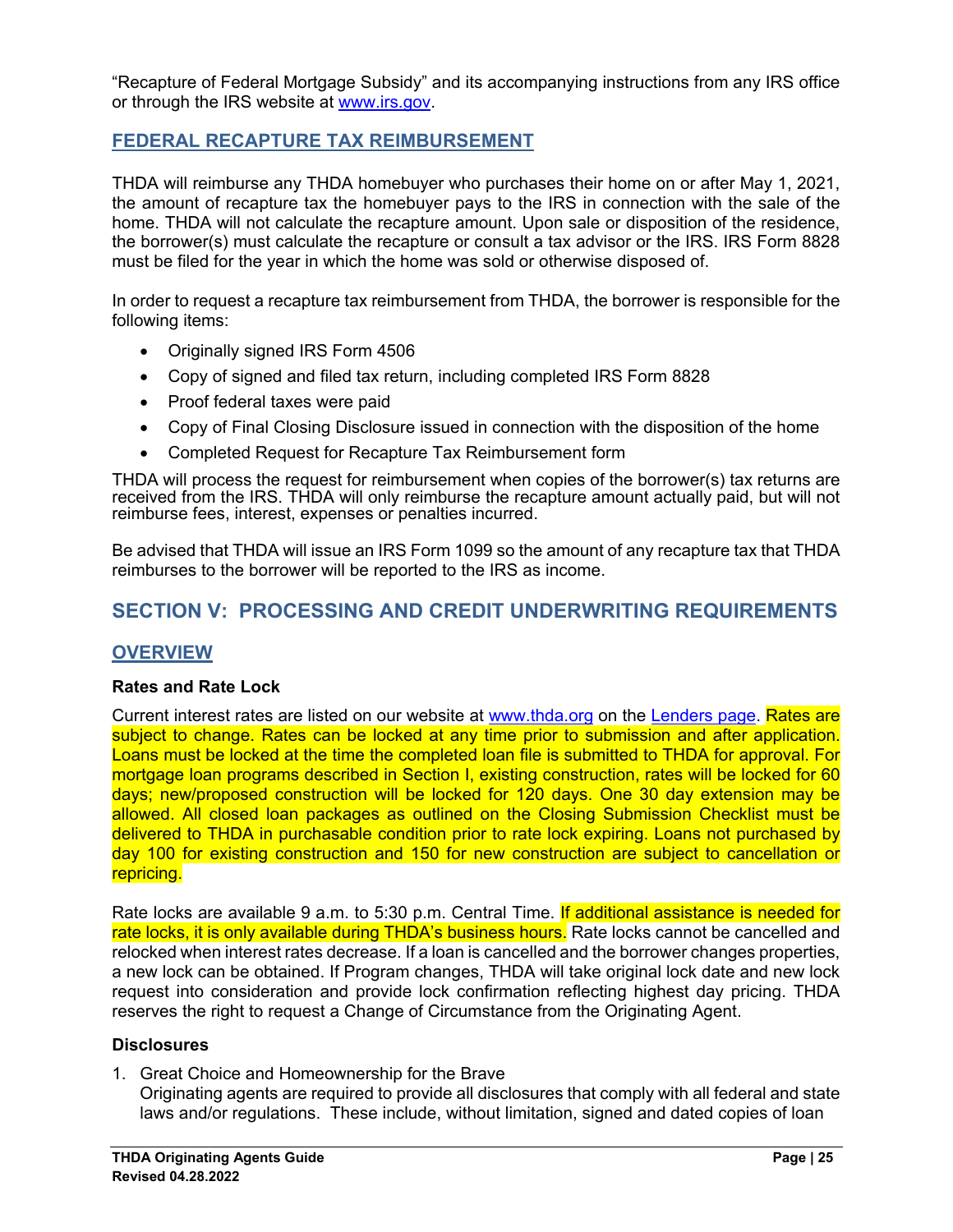estimate, Tennessee Residential Property Condition Disclosure and transfer of servicing disclosures. All Originating Agents are expected to adhere to all timing guidelines as outlined in 12 CFR § 1026.19(e)(1)(iii)(A) for the Loan Estimate.

2. Great Choice Plus and Homeownership for the Brave Plus

Originating agents will provide all disclosures that comply with all federal and state laws and/or regulations. These include Loan Estimate and Closing Disclosure. All Originating Agents are expected to adhere to all timing guidelines as outline in 12 CFR § 1026.19(e)(1)(iii)(A) for the Loan Estimate as well as all timing guidelines as outlined in 12 CFR § 1026.19(f)(1)(ii) for Closing Disclosures.

## <span id="page-33-0"></span>**Underwriting Guidelines, Debt Ratios, Credit Scores, Compensating Factors**

Eligible applicants must meet credit underwriting standards of THDA, the relevant insuring program, as evidenced by the approval of a Direct Endorsement underwriter and the insurer, program accepted, underwriting software, i.e. Loan Product Advisor (LPA), Desktop Underwriter (DU). LP or DU acceptance must also be signed by the Originating Agent underwriter or processor verifying the accuracy of information or data required to receive approval.

All loan submissions with a borrower(s) credit score (middle score or lowest score if only two scores) below 640 will not be eligible for THDA funding. THDA will accept loans with the following decision responses which shall meet the following THDA requirements:

- 1. Approve/Eligible: Maximum debt ratio of 45% and a minimum credit score of 640.
- 2. Refer/Eligible—due to "no score" only: Loans must be manually underwritten using nontraditional credit guidelines in accordance with FHA guidelines, maximum debt ratio of 36%.
	- Two months PITI in reserves. This cannot be a gift.
- 3. Refer/Eligible: Loans must be manually underwritten, maximum debt ratio of 43%, minimum credit score of 640, one month PITI in reserves (this cannot be a gift) and must meet one of the two THDA overlays listed below.
	- The borrower must have a verified rental history. Verification of rental (VOR) is acceptable if borrower is renting from a commercial management company; or 12 months canceled checks/bank verification if borrower is renting from a private landlord.
	- A two year job history with a minimum of 12 months at current employer.
- 4. Approve/Ineligible: As it refers to the HUD REO \$100.00 down payment program or VA mortgage loan with DPA, maximum debt ratio of 45% and minimum credit score of 640.

All THDA loan application packages will be required to include a copy of the completed FHA Loan Underwriting and Transmittal Summary or Loan Analysis signed by an authorized program endorsed underwriter of the Originating Agent, or correspondent underwriting agent.

Any closed loan subsequently determined to be ineligible for program insurance due to noncompliance with that program's credit underwriting guidelines will be ineligible for THDA funding and subject to repurchase without exception.

#### <span id="page-33-1"></span>**Homebuyer Education**

Borrowers are required to obtain pre-purchase homebuyer education provided by a THDA approved Homebuyer Education (HBEI) Provider at one of the approved agencies listed on THDA's website at [www.thda.org.](http://www.thda.org./) Each person on the loan is required to obtain homebuyer education. The following formats are available for Homebuyer Education: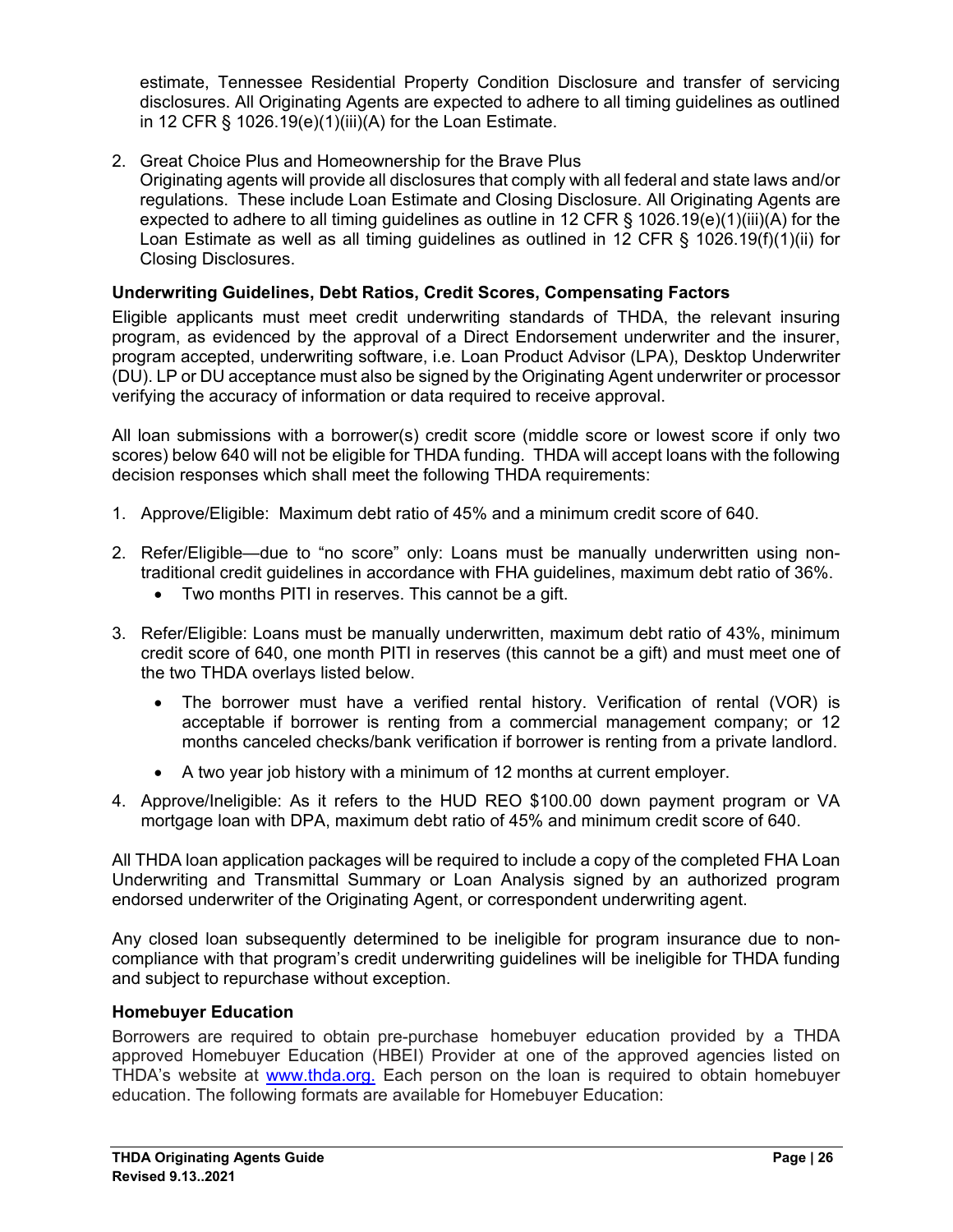#### 1. Instructor Led Workshop

- A minimum of six hours of classroom education
- A four hour class or workshop, paired with a minimum of one hour of individual counseling
- A minimum of four hours of instructor led workshop, one-on-one homebuyer counseling
- 2. Online Education
	- A minimum of one hour of individual counseling paired with THDA's approved eHomeAmerica online homeownership education course
		- $\circ$  The borrower may access the course via THDA's website or by contacting the approved Provider agency directly.
		- $\circ$  The borrower will select an HBEI Provider and pay a fee during the online registration process.
		- $\circ$  Upon completion of the course, the borrower will be contacted by the HBEI Provider and required to participate in a one hour counseling session. The session provides follow-up counseling on the test questions and additional counseling regarding the customer's budget and responsibilities as a homeowner.

After the Homebuyer Education course is completed, the HBEI Provider will provide the borrower with their THDA Certificate of Completion. The certificate will be in effect for 12 months after which course must be retaken.

# <span id="page-34-0"></span>**Age of Credit Documents**

All credit documents must be current when submitted to THDA for underwriting. Loan must close by the earliest date, date listed on AUS findings or rate expiration date. For new/proposed construction loans, income documents more than 120 days old must be updated and resubmitted for THDA review and approval when construction is complete.

All updates and requests for extension of the Commitment must be submitted with updated documents for THDA approval prior to the Commitment expiration date.

#### <span id="page-34-1"></span>**Non-Purchasing Spouse**

- 1. Cannot have owned principal residence in the past three years unless present property being purchased is in a targeted area.
- 2. Items required as documentation on the non-purchasing spouse:
	- a. Signature on an original Application Declaration (can be on the same Declaration as borrower or on a separate Declaration).
	- b. May sign the Deed of Trust if named on the sales contract, title commitment or required by the settlement company.

#### <span id="page-34-2"></span>**Co-Signers**

THDA will not approve any loan that includes the use of a co-signer.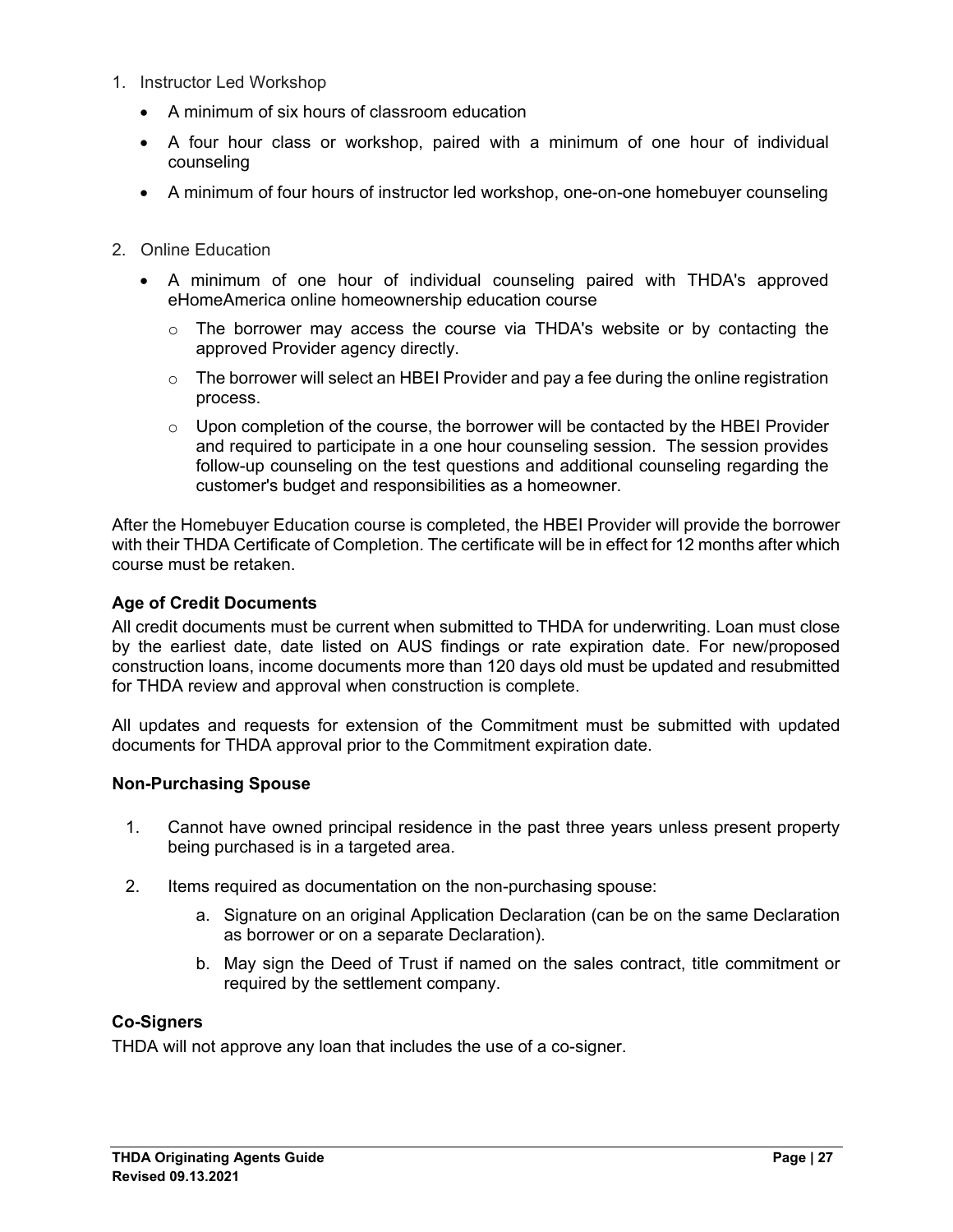# <span id="page-35-0"></span>**ASSETS**

#### <span id="page-35-1"></span>**Substantial Liquid Assets**

If an Applicant has recurring deposits or large deposits as outlined in the insurer/guarantor's guidelines/AUS results, the Applicant must explain the source and circumstances of such deposits. THDA will make a case-by-case determination of the acceptable level of liquid assets and/or recurring income based on the information and documentation provided in the application file.

#### <span id="page-35-2"></span>**Sale of Assets**

Funds to close the THDA loan that are obtained from the sale of an asset must be documented. Include a copy of the bill of sale.

If the source of funds to close are from the sale of commercial property, manufactured home (chattel) or non-owner occupant residential real estate, documentation must be provided to establish whether income is being received, or will be received, or to show that the property was sold and not retained for rental income. If there is financing income or rental income, it must be included in Household Income [\(See Section](#page-20-2) III).

#### <span id="page-35-3"></span>**Gift Letter**

<span id="page-35-10"></span>A gift letter must be properly documented and verified in accordance with program insurer guidelines.

# <span id="page-35-4"></span>**VERIFICATIONS**

#### <span id="page-35-5"></span>**Employment Verifications**

Full documentation is required for THDA. All current full-time and part-time employment or selfemployment covering a period of at least the last two years must be verified in writing. Telephone verification is acceptable on previous employment. For current employment not verified with a standard VOE form, answers to all questions contained on the standard VOE must be provided by the employer on employer letterhead. Verifications must indicate bonuses, next pay increase, overtime and scheduled number of work hours if paid by the hour. In addition, a copy of each Applicant's most recent pay stub is required (no more than 30 days old).

For additional information see Section VI, [Verifications.](#page-40-0)

#### <span id="page-35-6"></span>**Sole-Proprietorship Verifications**

Year-to-date P&L, Plus 1040's with Schedule C for a minimum of two tax years, and 24 months in business.

#### <span id="page-35-7"></span>**Partnership Verifications**

Year-to-date P&L, Plus 1065's with Schedule K-1 and Schedule E, part II; Partnership returns with all schedules. Minimum two tax returns and 24 months in business.

#### <span id="page-35-8"></span>**Limited Partnership Verifications**

1065, Schedule K-1 and Schedule E, part II; Partnership Return with schedules. Minimum two tax returns and 24 months in business.

#### <span id="page-35-9"></span>**Subchapter S Corporation Verifications**

1120/1120S, Schedule K-1, Schedule E, part II, W-2 for Applicant. Minimum two tax returns and 24 months in business.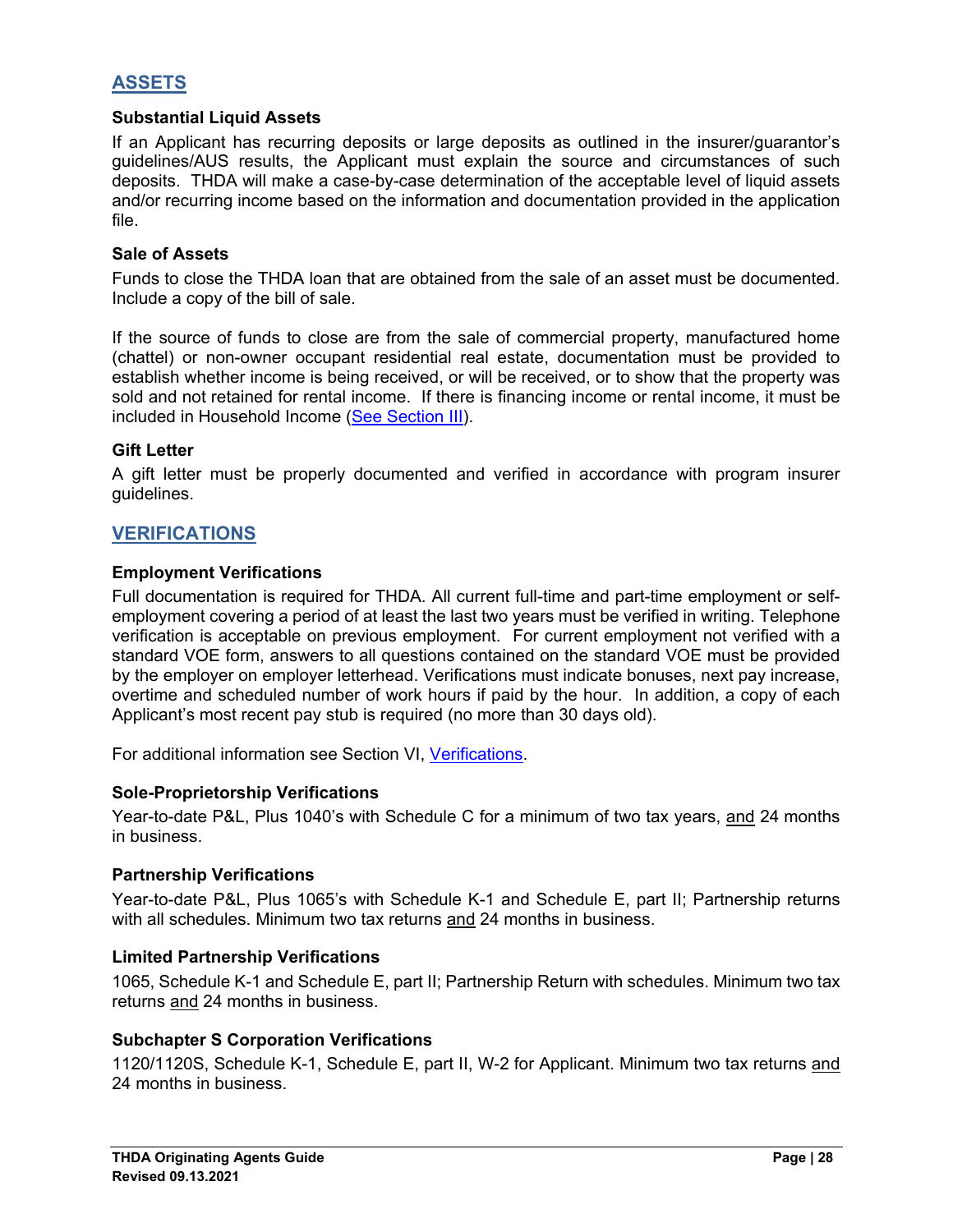#### <span id="page-36-0"></span>**Corporation Verifications**

Provide if Applicant owns or controls 25% or more of the stock. Corporation Return, Form 1120 and Schedule L (if applicable); W-2 for Applicant. Minimum two tax returns and 24 months in business.

#### <span id="page-36-1"></span>**Deposit Verifications**

Verification of Deposit (VOD) and Applicant's most recent statement or alternative documentation, Applicant's bank statements for the previous two months for each account. When non-traditional credit is used (no credit score), two months PITI in reserves is required. When manually underwritten with a score of 640 or higher, one month PITI in reserves is required.

When a debt or obligation is not listed on the mortgage application and/or credit report and is listed on a bank statement such as debt to a pay day loan company, the OA is responsible for verifying the debt. This includes providing information in the submission package for the total amount owed and the actual monthly payment. Debt ratio should reflect this debt if it is amortizing.

#### <span id="page-36-2"></span>**Veteran Status**

Veterans applying for the exemption to the three year requirement must provide a copy of VA Form DD-214 or VA Form DD-4 (Enlistment/Re-enlistment Document).

#### <span id="page-36-3"></span>**FHA 203(h) Proof of Permanent Residence**

The victim/applicant's previous permanent rental residence must have been in the disaster area and must have been destroyed or damaged to such an extent that reconstruction or replacement is necessary. The victim/applicant must provide conclusive proof of permanent residence with one of the following:

- Valid driver's license
- Voter registration card
- Utility bills

#### <span id="page-36-4"></span>**FHA 203(h) Proof of Destruction of Residence**

The victim/applicant's previous permanent rental residence must have been in the disaster area and must have been destroyed or damaged to such an extent that reconstruction or replacement is necessary. The victim/applicant must provide proof of destruction with one of the following:

- An insurance report
- An inspection report by an independent fee inspector or government agency (FEMA)
- Conclusive photographic evidence showing the destruction or damage

# <span id="page-36-5"></span>**DEBTS, OBLIGATIONS AND OTHER EXPENSES**

#### <span id="page-36-6"></span>**Remaining Debt Payments**

Although most program insurer underwriting guidelines allow a certain number of remaining scheduled debt payments to be disregarded for purposes of loan qualifying, the impact of existing debt payments on Applicant's budget at the time of the first scheduled THDA loan payment may be evaluated in THDA's sole discretion. Any debt being paid off at closing must have acceptable funds sourced. THDA second mortgage loans cannot be used to pay off debt.

#### <span id="page-36-7"></span>**Payday Loans**

See [Deposit Verification](#page-36-1)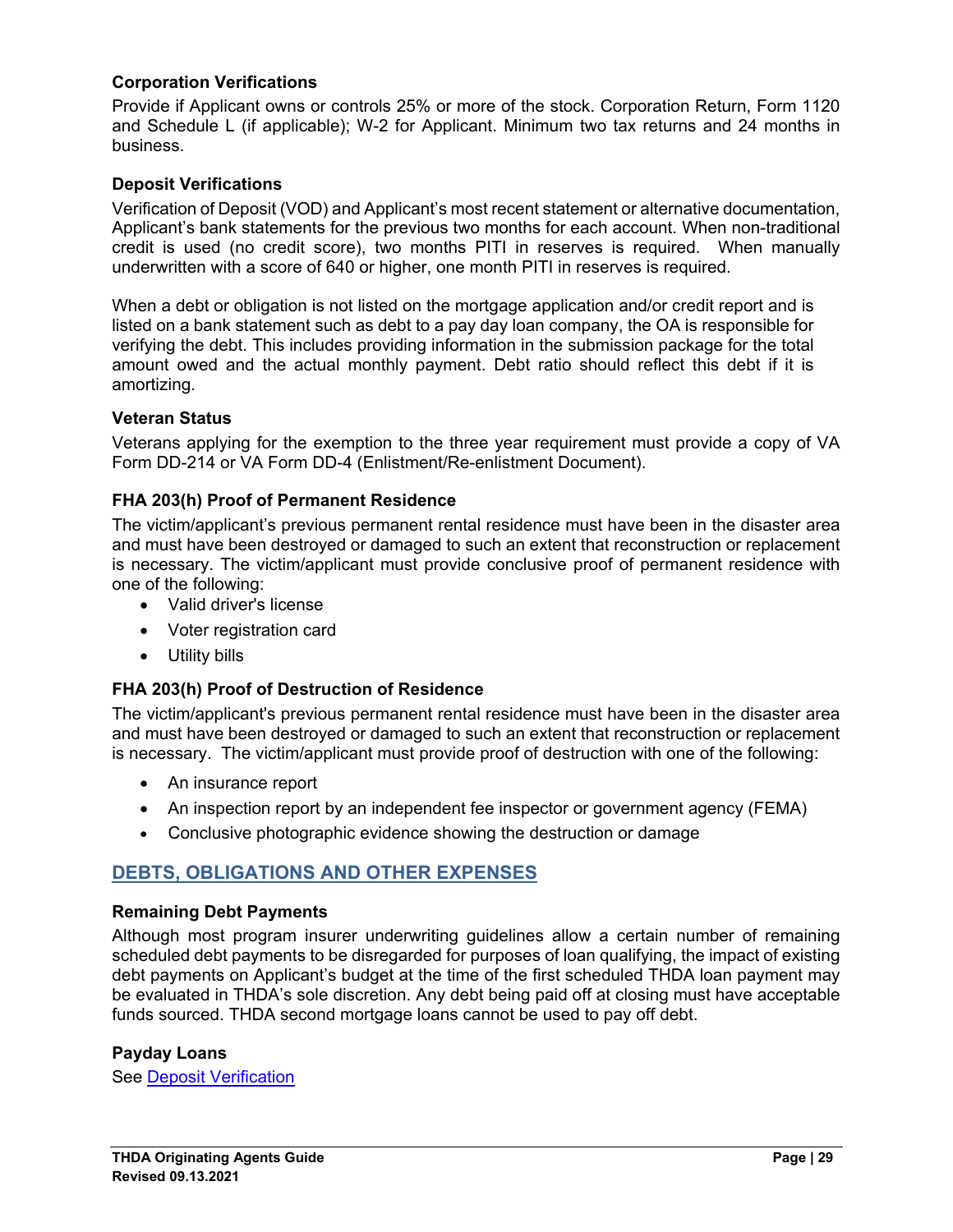# <span id="page-37-0"></span>**Bankruptcy (Chapter 7 and Chapter 13)**

An Applicant's Chapter 7 bankruptcy must be discharged for a minimum of two years and acceptable credit must be re-established to be eligible for a THDA loan.

An Applicant's Chapter 13 bankruptcy must be discharged for a minimum of one year, with all payments on the plan made as agreed, and acceptable credit re-established or maintained during this time.

Applicants currently in bankruptcy are not eligible for THDA loan programs.

THDA considers re-established credit, tradelines either traditional or non-traditional that have been active for 12 consecutive months.

#### <span id="page-37-1"></span>**Previous Default**

Applicants with prior foreclosures or deeds-in-lieu are not eligible for THDA loan programs for a period of three years from the date of the foreclosure sale. If the foreclosure or a short sale was on a THDA funded loan, the applicants are not eligible for another THDA loan.

#### <span id="page-37-2"></span>**Child Support and Alimony Obligations**

Include a copy of the final order, signed by the court. Payments must be current

#### <span id="page-37-3"></span>**Judgments**

Any and all judgments must be handled in accordance with the program insurer guidelines.

#### <span id="page-37-4"></span>**Federal or State Tax Liens, Tax Arrearages**

All tax liens must be paid in full. Include an acceptable explanation from the Applicant. Any and all arrearages/obligations should have an established payment plan in place which includes timely payments made that meets the insurer/guarantor's guidelines. Excessive tax arrearages/obligations are subject to THDA's approval.

#### <span id="page-37-5"></span>**Collections**

Any and all collection accounts must be handled in accordance with program insurer guidelines.

#### <span id="page-37-6"></span>**Co-Signed Debt**

Any and all co-signed accounts must be documented in Originating Agent underwriting decisions in accordance with program insurer guidelines.

#### <span id="page-37-7"></span>**Child Care Expense**

Child care expenses must be handled in accordance with program insurer guidelines.

#### <span id="page-37-8"></span>**Legally Enforceable Obligation Letter**

If a borrower receives a Great Choice Plus loan and has an FHA first mortgage, a Legally Enforceable Obligation Letter, Form HO-0476, must be signed by Borrower at closing. This letter will be sent to the Originating Agent with the THDA loan commitment.

#### <span id="page-37-9"></span>**Establishing / Re-establishing Credit**

Applicant(s) must show credit worthiness to obtain financing with THDA. If establishing or reestablishing credit, 3 non-traditional trade lines with 12 month good payment history must be provided, the combination of traditional and non-traditional trade lines can be provided. Additional information may be required or accepted at the discretion of THDA.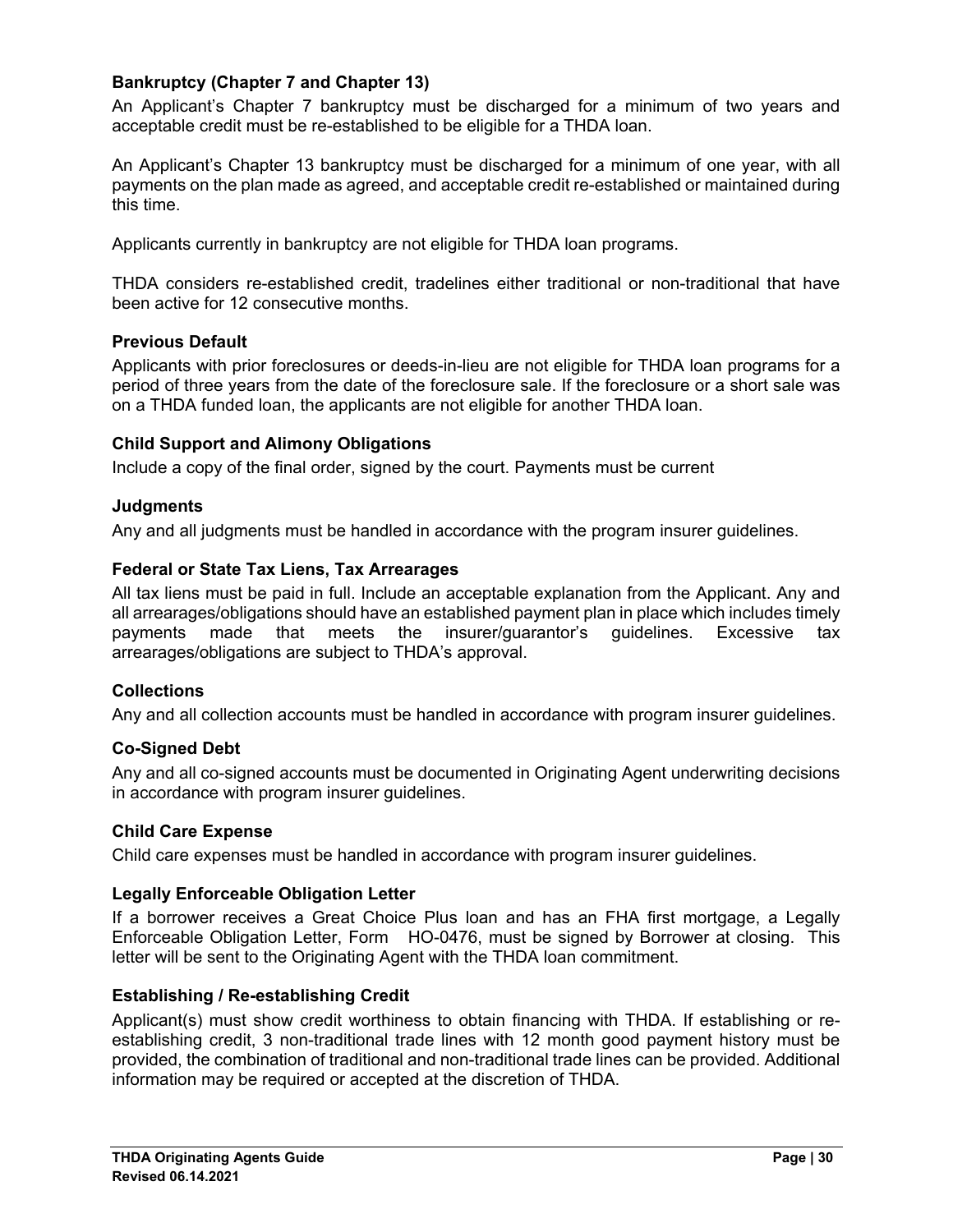# <span id="page-38-0"></span>**SECTION VI: SUBMITTING AN APPLICATION FILE TO THDA**

# <span id="page-38-1"></span>**OVERVIEW**

Originating Agents must present accurate and complete information with each application file. Information withheld or misrepresented may void a Commitment or if discovered subsequent to loan closing, could result in a requirement for repurchase of the loan. Should the Originating Agent become aware prior to closing that either the household composition first proposed, and/or the MRB income first proposed has changed or will change prior to closing, THDA must be notified immediately and updated loan documentation must be submitted.

The application file as submitted to THDA, must have all documentation being submitted in the order shown on the THDA [Underwriting Submission Checklist.](https://thda.org/pdf/0549-Underwriting-Submission_GC.pdf) This includes final approval.

All application files are reviewed to determine all documentation per the THDA Underwriting Submission Checklist and AUS results have been included in the submission. THDA's processing department will hold incomplete applications, and notify lender until all required documents have been submitted. At that point, the file will be submitted to the underwriting department.

# <span id="page-38-2"></span>**REQUIRED DOCUMENTS**

#### <span id="page-38-3"></span>**Underwriting Submission Checklist**

Include this signed form with each application file submitted to THDA for underwriting. If the applicant(s) is applying for the Great Choice Plus loan in conjunction with their application for a Great Choice loan, both blocks under Program Type must be checked. [See Section IX.](#page-60-0)

#### <span id="page-38-4"></span>**Application Declaration**

The executed Application Declaration must be uploaded as part of the loan submission package. The Application Declaration must be signed by each loan applicant(s). Married applicants must both sign the Application Declaration and meet first-time homebuyer eligibility requirements, even if a non-purchasing spouse is involved.

#### <span id="page-38-5"></span>**Veteran Exemption Application Declaration**

The executed Veteran Exemption Application Declaration must be received as part of the loan submission package if the veteran is applying under the exception to the three year requirement. Married veteran applicants must both sign the Veteran Exemption Application Declaration and the veteran's spouse does not have to meet the three year requirement.

#### <span id="page-38-6"></span>**Seller Declaration**

The seller of the property must execute a Seller Declaration for each application file submitted to THDA. The original Seller Declaration must be retained by the lender. [See Section](#page-59-3) IX for additional information.

#### <span id="page-38-7"></span>**Tax Returns**

Copies of signed and dated Federal Income Tax Returns, including W-2's, for the most recent tax year for the Applicant(s) must be included in the initial application file. If an Applicant cannot provide a copy of their most recent Federal Income Tax Return, they must obtain an IRS Tax Transcript which is available from the IRS office where the tax return was filed, or the applicant can visit "Get Your Tax Record" at [www.irs.gov.](file://nv-app-03/thda2/SF/HO%20Guides/OA%20Guide/Remodeled%20OA%20Guide%20Project/Final%20Drafts/www.irs.gov) Transcripts may be ordered by the lender using IRS Form 4506-C. If an Applicant was not required to file a Federal Income Tax Return, provide a non-filing status from the IRS. If non-filing cannot be obtained, provide an explanation, credit report, and Application Declaration which may be used at THDA's discretion.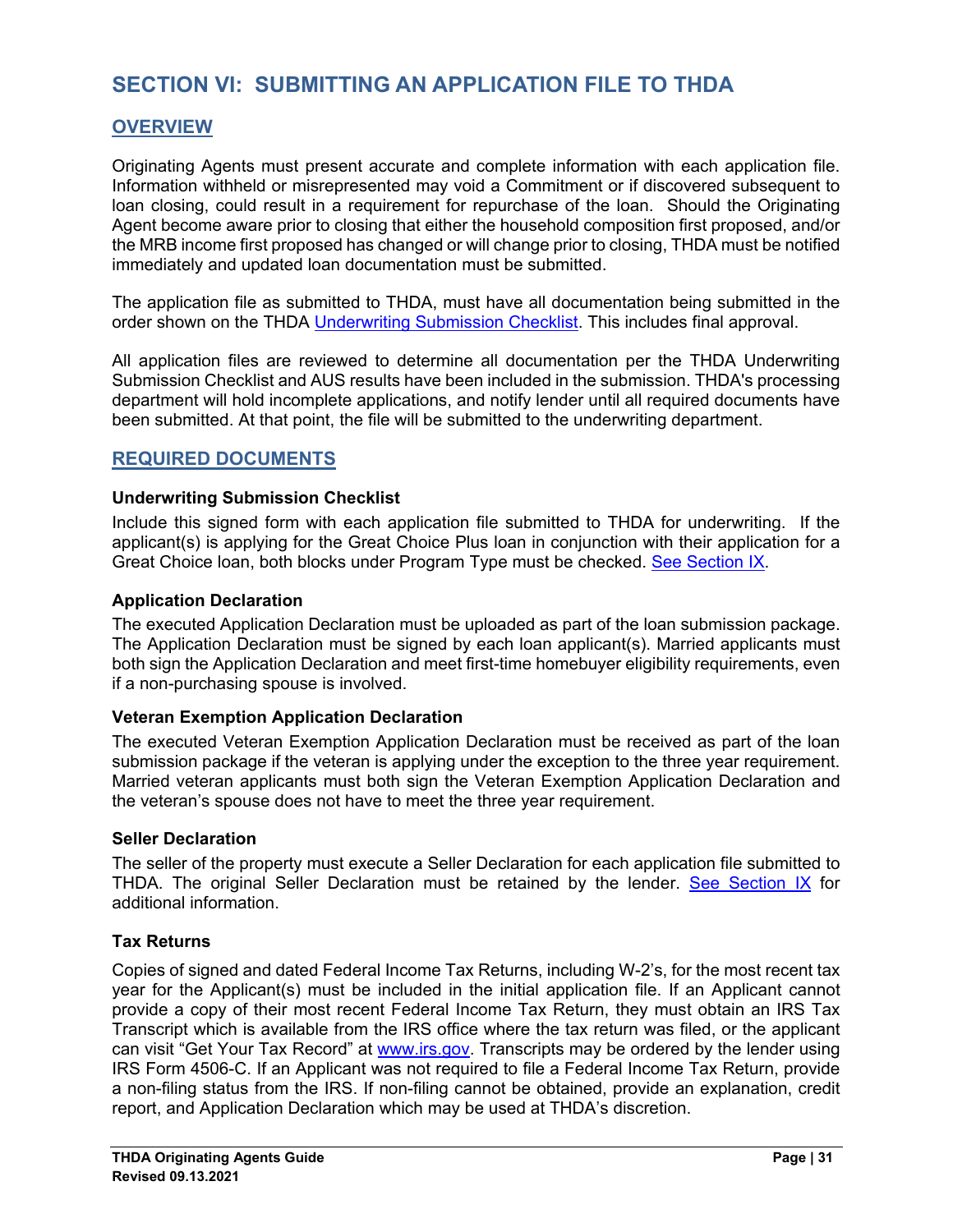THDA, at its sole discretion, may require the most recent three years Federal Income Tax Returns if there is any indication in the loan file of prior homeownership.

# <span id="page-39-0"></span>**Notice to Applicants Federal Recapture Requirements**

This THDA disclosure is required for all loan types and must be signed at the time of application. Include the signed original in the application file. Furnish the Applicant a copy of the signed original.

# <span id="page-39-1"></span>**Grants/Down Payment Assistance Approval Letters**

If the Applicant expects to receive a grant or down payment assistance from an entity other than THDA to facilitate the purchase of the property, include an approval/award letter from the granting organization indicating the type of assistance and the approved amount in the application file. The granting entity must be approved by the insured or guarantors and meet all the guidelines.

# <span id="page-39-2"></span>**Transmittal Summary (Conventional and USDA/RD)**

Include a Transmittal Summary with each conventional and USDA/RD application. This form is considered as the Originating Agent's underwriting approval and must be signed and dated by the underwriter.

#### <span id="page-39-3"></span>**Insurance/Guaranty Approval**

Based on the applicable loan type, include a copy of one of the following, accompanied by a copy of its condition sheet (if approved with conditions):

- 1. FHA Transmittal signed and dated by a DE Underwriter if manually underwritten. If using LP or DU automated underwriting systems and states an Accept/Approve, then an underwriter's signature is not required. CHUMS number must be ZFHA; or
- 2. VA (or VA Automatic) approval signed and dated by VA or the Originating Agent's Automatic underwriter; or
- 3. Executed USDA/RD 1980-18.

#### <span id="page-39-4"></span>**Loan Application and Addendums (URLA & 92900A)**

Include the initial URLA and 92900A, signed and dated by the Applicant(s) and the loan officer and page 3 by the underwriter. Final URLA and 92900A should be provided with closing package. Three years of residency must be stated on the URLA.

#### <span id="page-39-5"></span>**Positive Identification**

For all loan types, positive identification of each Applicant must be obtained in accordance with insurer or guarantor guidelines. It is the Originating Agents responsibility to insure that those guidelines are met.

#### <span id="page-39-6"></span>**Credit Report**

<span id="page-39-7"></span>The Applicant's credit report must comply with the program insurer's credit verification guidelines. Merged credit reports that comply with program guidelines are acceptable. Explanation letter should be included in the file for any recent inquiries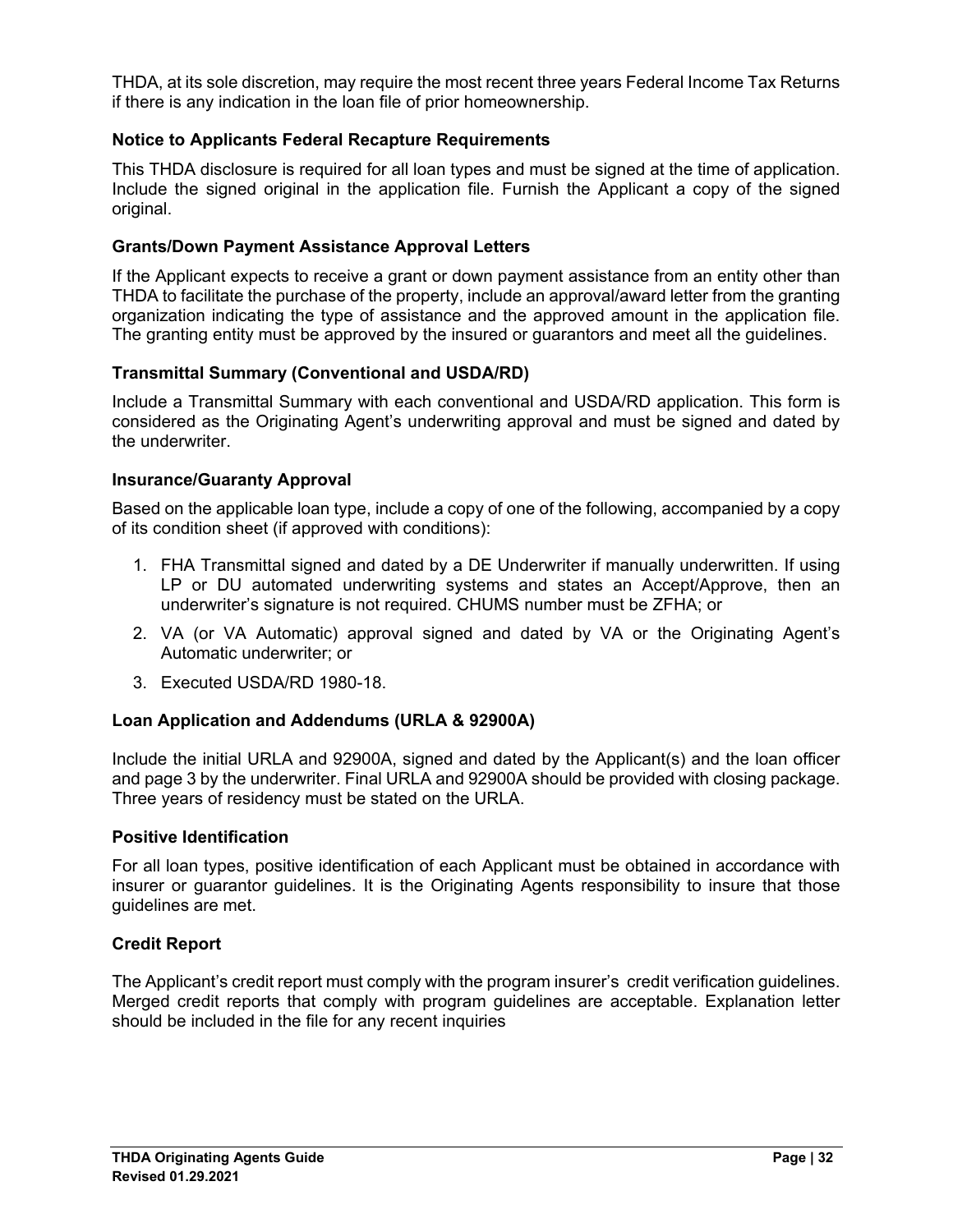#### **Final Divorce Decree/Marital Dissolution; Court Ordered ChildSupport; SSI or Other Assistance**

Include copies of any or all of these documents, as applicable. If a divorced Applicant did not have an ownership interest in the primary residence, the Final Divorce Decree confirming such must be included in order to meet the three year requirement. Parenting plan may be used to determine the accuracy of household composition. Divorce must be final for 30 days prior to closing a THDA mortgage loan.

#### <span id="page-40-0"></span>**Verification of Employment; Most Recent Pay Stub; Form Evidencing Telephone Verification of Prior Employment; Self-Employment**

OA must document the Applicant's income and employment history for the most recent 2 years. Verification of the accuracy of the income used for qualification purposes must be represented in the submission. If primary employment is salary or hourly, the base pay rate for qualification purposes cannot exceed the amount reflected on the most recent pay stub. Expected Income can be considered on a case by case basis. Applicant must have sufficient cash reserves to support all obligations between closing and the beginning of the receipt of income. Upon THDA approval, Expected Income must be handled in accordance with program insurer guidelines.

For additional information See Section V, [Employment Verification.](#page-35-5)

#### <span id="page-40-1"></span>**Documentation for Veteran Exemption**

VA Form DD-214 if applicant is a discharged or released veteran. VA Form DD-4 if applicant has re-enlisted, but was eligible for a discharge or release at the time of re-enlistment.

#### <span id="page-40-2"></span>**Original Certificate of Title or Original Manufactured Certificate of Origin (Manufactured Home)**

The **original** Certificate of Title with any lien noted thereon having been marked released, or **original** Manufactured Certificate of Origin ("MCO") in the name of the seller of the subject property or having been endorsed to the seller MUST be included in the Underwriting Submission package. The file may be submitted electronically, however, a commitment will not be issued until THDA receives the **original** Certificate of Title or **original** "MCO". The only exception to this requirement is, if the seller of the subject property has a mortgage on the property and the lien holder is in possession of the title or MCO and will not release it until their loan is paid off. Under this scenario, a copy of the Certificate of Title or MCO must be included in the Underwriting Submission package and the commitment will be conditioned to receive the **original** Certificate of Title or MCO with the Closed Loan package. Mortgage loan is subject to repurchase if original certificate of title or original MCO is not received by 120 days after closing. If Manufactured Home is already de-titled, please submit with the underwriting package.

#### <span id="page-40-3"></span>**Verification of Deposit or Bank Statements for Previous Two Months**

See Section V, [Verifications.](#page-35-10)

#### <span id="page-40-4"></span>**Sales Contract**

Include a copy of the purchase agreement (fully executed by seller and Applicant) in the application file. Any changes to the purchase agreement must be initialed by seller and Applicant. All addendums should be included with the submission. Sales Contract should not be expired.

#### <span id="page-40-6"></span><span id="page-40-5"></span>**FHA Conditional Commitment**

Enclose the HUD Form 92800.5B (FHA Conditional Commitment) signed by the DE Underwriter.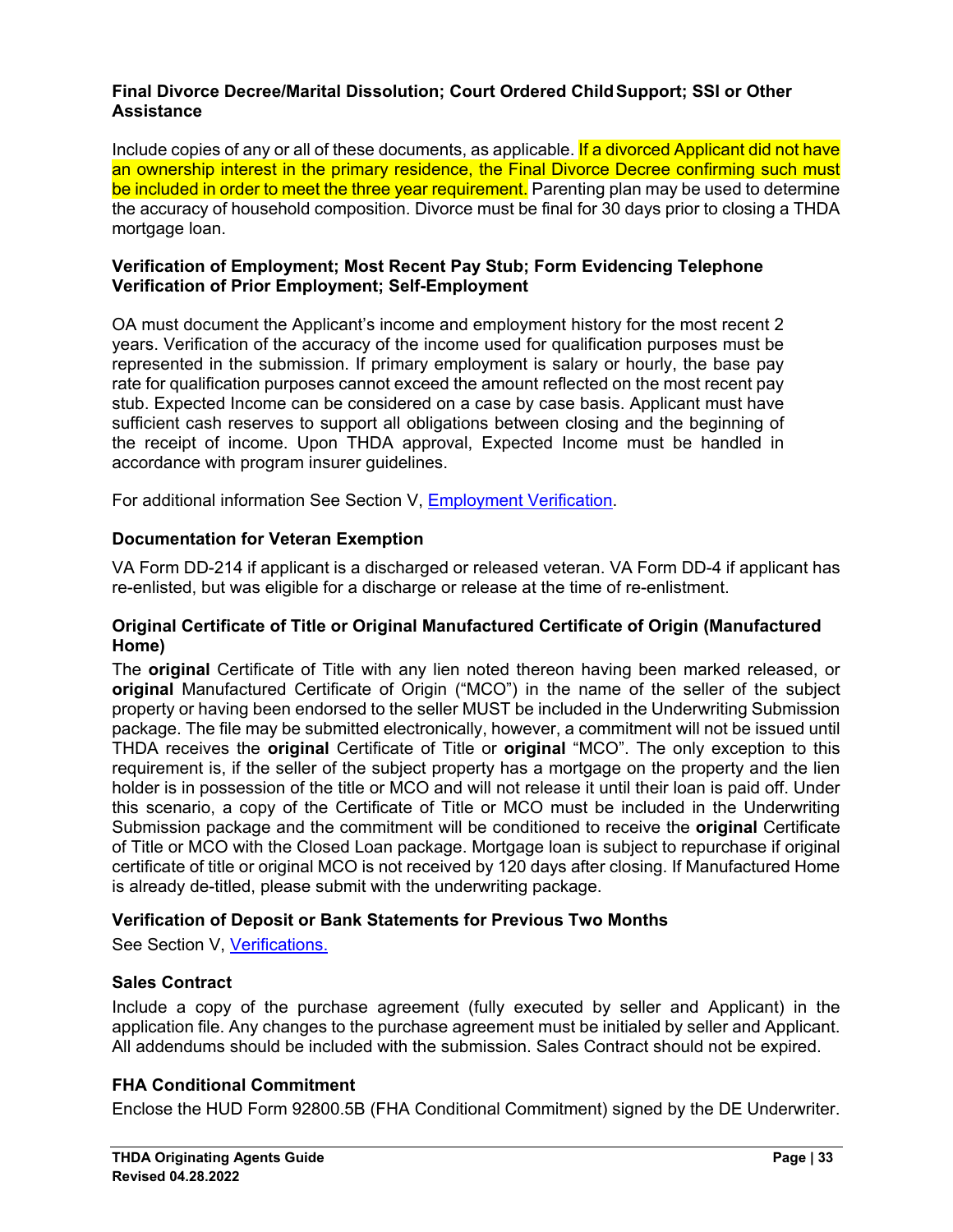# **Appraisal**

Uniform Residential Appraisal Report (FMNA 1004) must be included in the application file. The Uniform Residential Appraisal Report must reflect inspections of both the interior and exterior of the dwelling. If appraisal has a "subject to" repair value, final inspection must be provided to THDA.

If the negotiated sales price for the property was modified after the Appraisal was provided, enclose a letter from the appraiser that indicates any changes in the appraiser's conclusions.

#### <span id="page-41-0"></span>**Flood Notification**

If the property lies within a Special Flood Hazard Zone, the Originating Agent must make proper and timely disclosure to the Applicant in compliance with federal regulations. Provide a life of loan Flood Hazard certification with the initial underwriting submission package or closed loan documents.

#### <span id="page-41-1"></span>**Loan Estimate**

The initial Loan Estimate (LE) must be included in the Underwriting Submission Package and any subsequent changes in the LE, if necessary, must be included in the Closed Loan Submission Package. The LE must be provided for all second mortgage loans. All OAs are expected to adhere to all timing guidelines as outline in 12 CFR § 1026.19(e)(1)(iii)(A) for the Loan Estimate.

#### <span id="page-41-2"></span>**Title Commitment**

Title commitment must be provided to determine if applicants have any tax liens or judgments. Title searches must include public record information. Legal description of the property should be included with the title commitment.

#### <span id="page-41-3"></span>**Hazard Insurance**

Hazard Insurance Declarations Page must be provided. See Section VII, [Hazard Insurance.](#page-47-4)

# <span id="page-41-4"></span>**DOCUMENTING NEW CONSTRUCTION FOR CUSTOM BUILT HOMES**

**NOTE:** *This section does not apply to the purchase of a new or proposed residence located on a lot that is not owned by the Applicant prior to the date of the loan closing.*

#### <span id="page-41-5"></span>**Documentation Required**

- 1. Copy of Warranty Deed to lot.
- 2. Copy of construction contract.
- 3. Contractor's detailed cost estimate, if applicable.
- 4. Contractor's final itemized bill, if applicable.
- 5. Final inspection with photos, when complete.

#### <span id="page-41-6"></span>**Manufactured Housing**

For manufactured housing, additional or substituted documentation must include a contract for the manufactured home and documentation for the cost of foundation, utilities, landscaping, driveways and all other necessary improvements.

#### <span id="page-41-7"></span>**Borrower Obtains Construction Loan**

1. Verification of the construction loan amount and term is required and should be added to the 1003. No cash out to borrower at closing is allowed.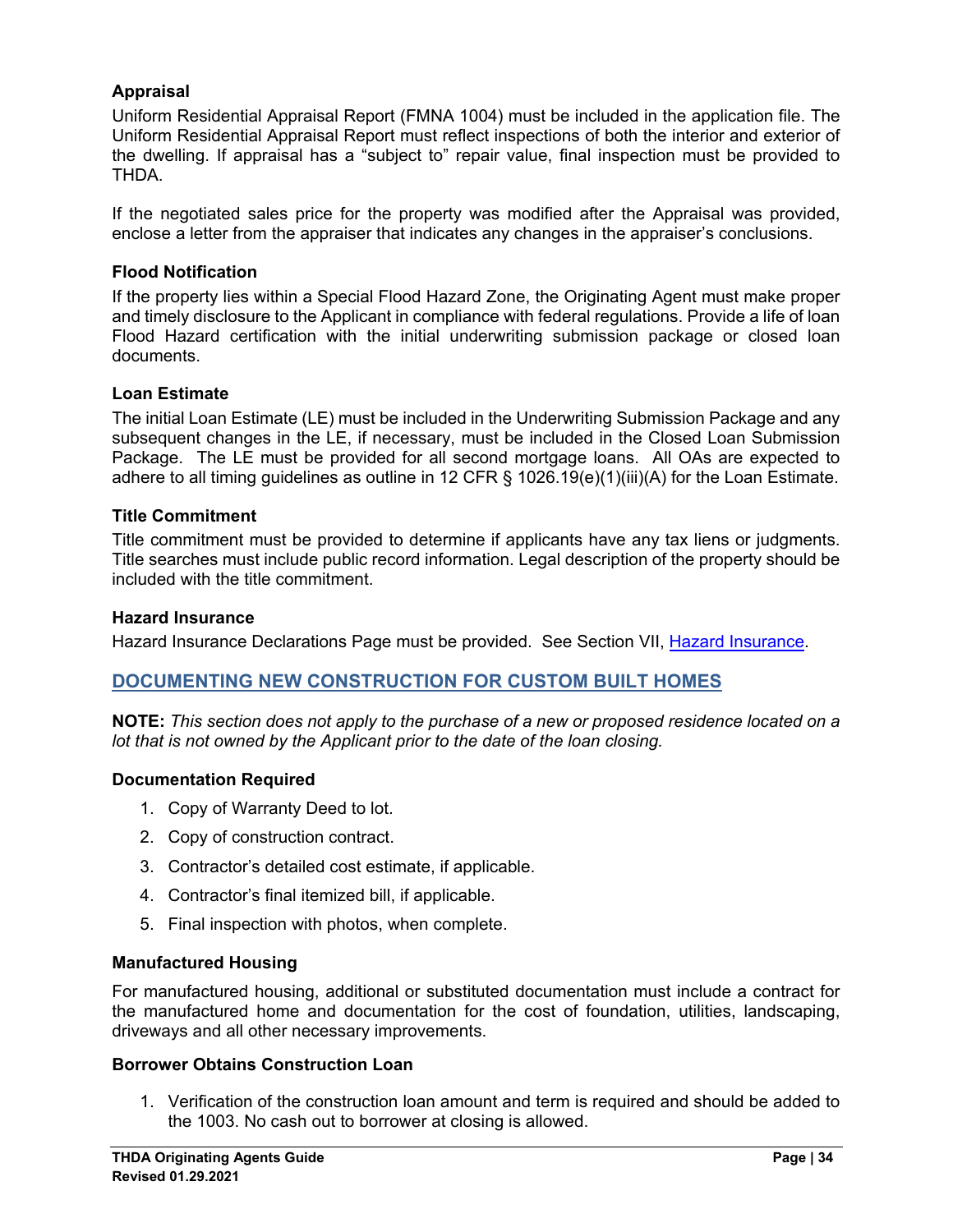2. If the applicants have hired a contractor to build the home, a copy of the construction contract is required and, at a minimum, the construction contract must state total cost or price. It cannot state cost plus a percent for profit.

# <span id="page-42-0"></span>**THDA UNDERWRITING DECISIONS**

#### <span id="page-42-1"></span>**THDA Underwriting Results**

THDA Underwriters review each application file (original, update or re-submission). This review results in one of the following:

- 1. THDA Underwriters may approve an application file without conditions or subject to conditions as specified in See Section VI, [Commitments.](#page-42-4)
- 2. THDA Underwriters may request additional documentation from the Originating Agent.
- 3. THDA Underwriters may reject an application that fails to meet the requirements of this Guide.
- 4. THDA Underwriters will reject an application if Household Income exceeds current Household Income Limits, if Acquisition Cost exceeds current Acquisition Cost Limit, if the property is not eligible for THDA financing, or if the Applicant's credit is not acceptable to THDA. THDA, at its sole discretion, reserves the right to credit underwrite any loan and issue a denial based on unacceptable credit issues.

#### <span id="page-42-2"></span>**Rejections**

Any application file rejected by a THDA Underwriter is reviewed by management before the Originating Agent is notified.

#### <span id="page-42-3"></span>**Resubmissions**

Resubmitted application files are processed by THDA in the same manner as new application files. THDA reserves the right to question a re-submitted application file that reveals significant income, deposit or asset discrepancies when compared to the application file that was initially submitted. Resubmissions are also subject to rate lock agreement of original rate lock unless resubmission is greater than 60 days from the original decision, or if applicant is purchasing a different property.

#### <span id="page-42-4"></span>**COMMITMENTS**

#### <span id="page-42-5"></span>**Application Approval**

An application file is not approved until a written Commitment is issued by THDA.

#### <span id="page-42-6"></span>**Commitment Term**

Commitment term is determined when a mortgage loan file has a rate locked. Commitments for existing homes are issued for a period of up to  $60 \text{ days}$ . Commitments for new/proposed construction homes are issued for a period of up to 120 days. Loans must be closed and loans must be purchased by THDA by the rate lock expiration date. Commitment is void when rate lock expires.

#### <span id="page-42-7"></span>**Commitment Conditions**

Commitments may be conditioned by THDA as follows: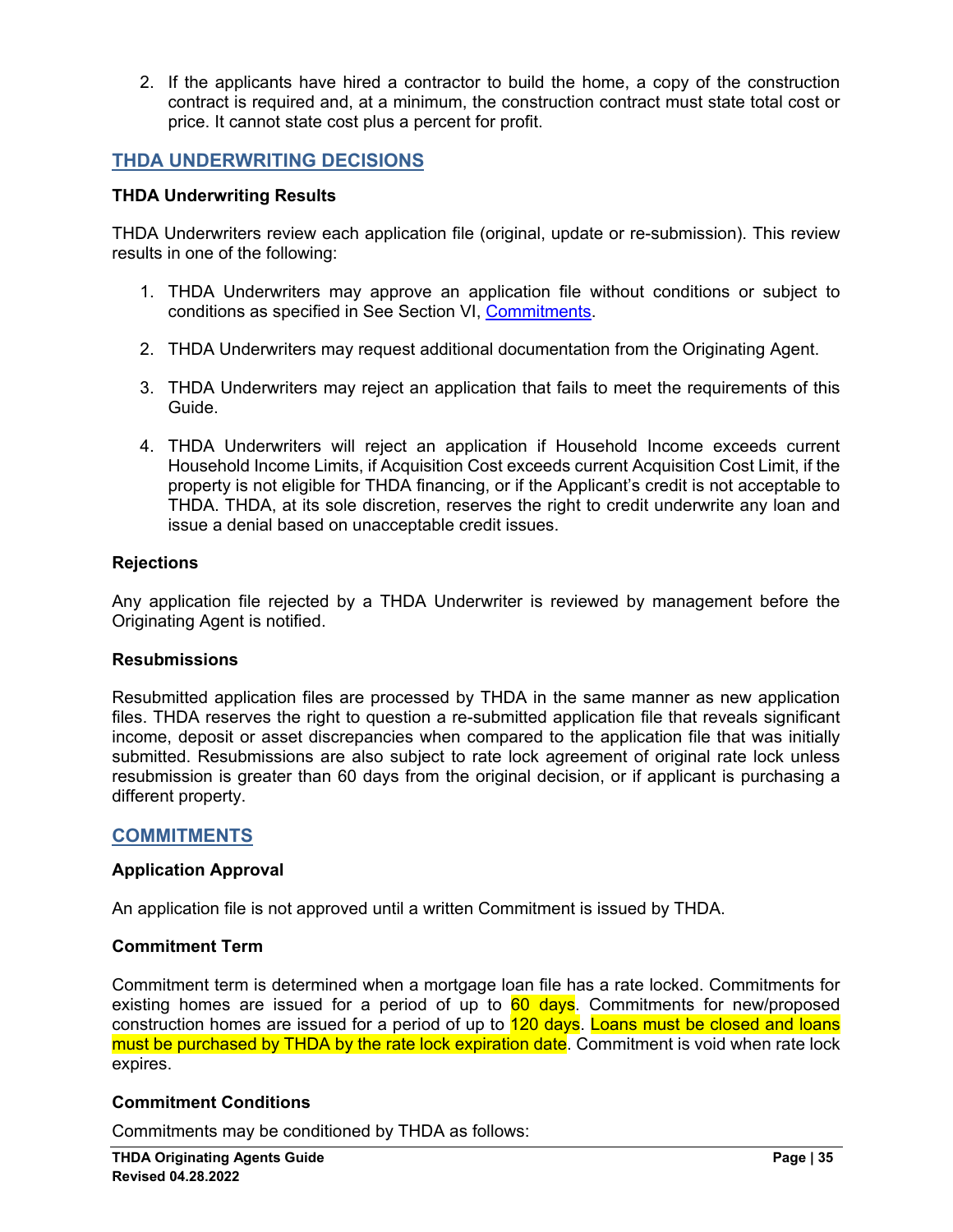- 1. Commitments may be issued with Prior-To-Closing conditions that must be satisfied before the loan can be closed, or
- 2. Commitments may be issued with conditions indicated under the heading "Receipt, With Closing Documents" (closing conditions).

# <span id="page-43-0"></span>**Satisfying THDA Commitment Conditions**

- 1. All Prior-To-Closing conditions must be satisfied in a manner satisfactory to THDA prior to loan closing. Submit all documents needed to clear all Prior-To-Closing conditions for each application file simultaneously.
- 2. All Closing Conditions (indicated on the Commitment as "Receipt, With Closing Documents") must be satisfied by the time the loan is closed. Documentation acceptable to THDA to satisfy Closing Conditions must be included with the closed loan file when uploaded to THDA.
- 3. THDA, in its sole discretion, may refuse to purchase any loan when any loan closing condition is not satisfied.

# <span id="page-43-1"></span>**Update of Application or Commitment**

The application file and the Commitment must be updated in the following situations:

- 1. After the Commitment is issued, if the Originating Agent becomes aware of significant changes in the Applicant's household composition, income or credit, updated documentation must be submitted to THDA for review and approval.
- 2. When construction is complete (based on new/proposed construction) final inspection, final photos and updated documentation (based on AUS feedback results) must always be submitted for THDA review and approval.

# <span id="page-43-2"></span>**Loan Amount or Program Type Changes**

Occasionally, there will be a change in the loan amount, and/or the loan program may change. If the final loan amount is less than the loan amount indicated in the commitment, the Originating Agent should immediately contact THDA. THDA will issue a revised Commitment, but closing can proceed, providing all other elements of the commitment have been satisfied.

If the final loan amount is more than the amount indicated in the Commitment, the Originating Agent should immediately contact THDA Underwriting. Closing should not be scheduled or held if already scheduled. The Originating Agent must submit revised loan amount documentation and the updated Originating Agent underwriter approval on the higher loan amount.

In any and all cases where the loan amount changes after receiving the THDA approval, THDA must be contacted before loan closing occurs. Do not close THDA loans when discrepancies exist.

#### <span id="page-43-3"></span>**Commitment Delivery**

<span id="page-43-4"></span>THDA will deliver Commitments to Originating Agents by email based on documentation provided on the Underwriting Submission Checklist and OA Working Agreement.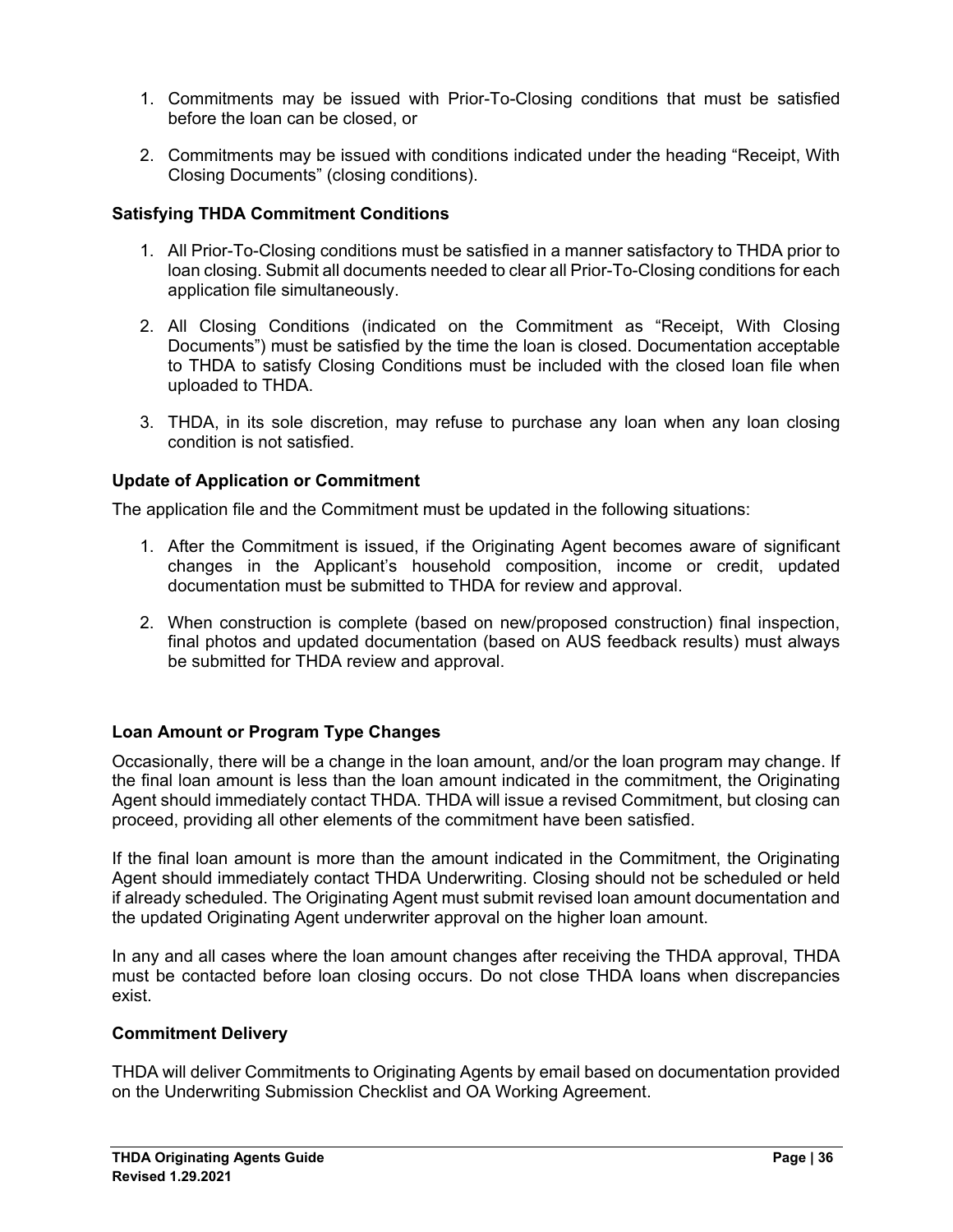#### **Void Commitments**

A Commitment is void under the following circumstances:

- 1. Prior-to-Closing conditions are not satisfied, as determined by THDA, before the loan is closed;
- 2. Documentation in connection with "Receipt, With Closing Documents" (Closing Conditions) is not submitted with the closed loan package, or is not satisfactory to THDA;
- 3. A grantee on the Warranty Deed is not named in the Commitment;
- 4. The property described in the closing documents differs from the property indicated in the Commitment and/or on original URAR;
- 5. The loan closes as a loan type that is different from the loan type indicated on the Commitment;
- 6. The loan closes in an amount larger than the amount indicated on the Commitment;
- 7. The interest rate or loan term differs from the Commitment;
- 8. The monthly principal and interest payment in the promissory note of the first or second mortgage loan is less than the principal and interest payment indicated on the Commitment;
- 9. The monthly principal and interest payment in the promissory note of the first or second mortgage loan exceeds the principal and interest payment indicated on the Commitment by more than \$.01;
- 10. The loan closes prior to the date of Commitment;
- 11. The loan closes after the Commitment expiration date (rate lock date) without Commitment extension by THDA;
- 12. The closed loan servicing package is delivered to a servicer other than THDA;
- 13. The closed loan does not otherwise conform to the requirements contained in this Guide.

A loan closed with a void Commitment is not eligible for THDA funding. THDA will not purchase a loan if the loan was closed with a void Commitment.

#### <span id="page-44-0"></span>**FUNDING THDA LOANS**

All THDA mortgage loans, including second mortgage loans for closing costs and down payment assistance, are funded by the OA. The loan closes with the OA's funds after all Prior-to-Closing conditions have been cleared by THDA. After the closed loan file is delivered to THDA within the delivery deadline schedule, including acceptable documentation and original mortgage notes are received, THDA may purchase the loan.

#### <span id="page-44-1"></span>**ADDITIONAL INFORMATION**

#### <span id="page-44-2"></span>**Scheduling Loan Closings**

Depending on volume, THDA attempts to review application files in the order received within five (5) business days following the date of receipt. Application files received later than those already on hand will not be underwritten out-of-turn due to a scheduled closing date or the personal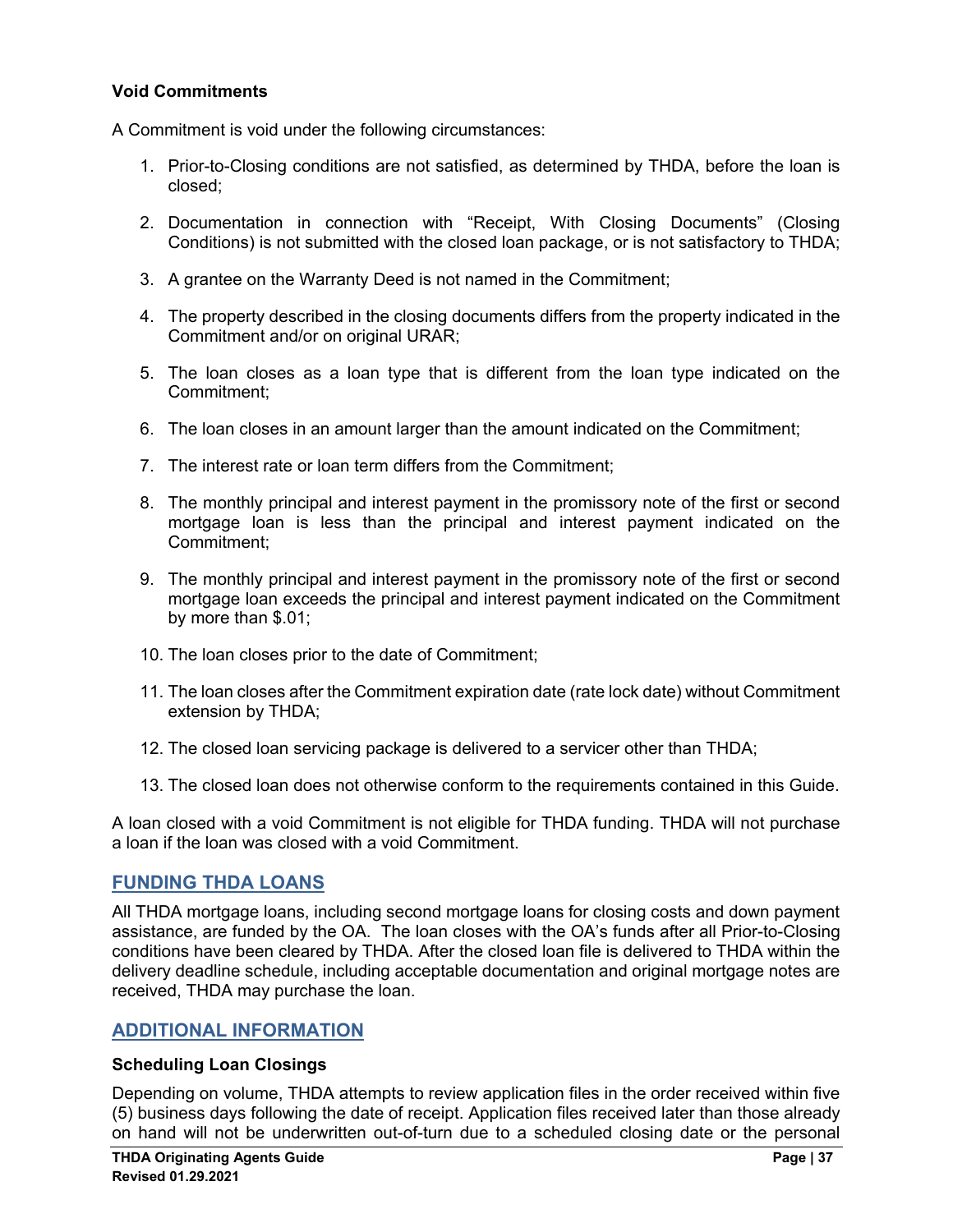circumstances of an Applicant or a seller. Applications received during the final 5 business days of the month should not be expected to close by end of month.

# <span id="page-45-0"></span>**Change of Property**

If, at any time between application and closing, the Applicant wishes to purchase a different property, a new transaction is created. If property is substituted before the application file is submitted to THDA, be sure all references to the original property are omitted (including information on the 1003), and a correct sales contract, appraisal and all original THDA Declarations showing correct property address are enclosed. If the Applicant wishes to purchase a property different from that which is indicated in the Commitment, the Commitment is void and a new rate lock and application reflecting the correct property must be submitted to THDA.

#### <span id="page-45-1"></span>**Change in Employment**

If, at any time between commitment issued and closing, the Applicant is no longer employed at the employment listed on the 1003, as determined by the Verbal Verification of employment (VVOE), THDA must be notified immediately. The commitment is voided.

If the Applicant wishes to continue with the purchase of the property, a correct 1003, income documentation and new approval documents must be provided and a new commitment will be issued.

# <span id="page-45-2"></span>**SECTION VII: CLOSING A THDA LOAN**

# <span id="page-45-3"></span>**OVERVIEW**

All THDA approved loans must be closed in compliance with the Commitment and in compliance with the instructions contained in this Guide by a Settlement Agent who is an independent, thirdparty attorney or a title company. A federal or state regulated financial institution may act as their own Settlement Agent only with THDA's prior written approval, and in THDA's sole discretion. THDA will, however, rely on the Originating Agent to remedy problems concerning closed loan documentation.

Any closed loan subsequently determined to be ineligible due to the terms of the closing, closing documentation, failure to comply with insurer, guarantor or THDA closing conditions, early payment default, and/or any other closing related problem or error, is ineligible for THDA funding, without exception and the Originating Agent will be required to repurchase the loan, at THDA's discretion.

#### <span id="page-45-4"></span>**Electronic Notes**

A copy of the executed Note for the first and second mortgage (if applicable) should be emailed to [closing@thda.org](mailto:closing@thda.org) or uploaded to the mortgage loan portal within 48 hours of loan closing.

#### <span id="page-45-5"></span>**Expedite Loan Documents**

The Originating Agent must immediately submit the closed loan file for loan guaranty/insurance and upload servicing documents to THDA as soon as possible.

Failure to comply with delivery deadlines will result in the Originating Agent being required to repurchase the loan from THDA or THDA will refuse to purchase the loan. [See Section](#page-52-3) VIII for THDA delivery deadlines.

#### <span id="page-45-6"></span>**LOAN COMMITMENT**

If the terms of the closed loan do not match the Commitment, or Commitment conditions are not satisfied, the Commitment is void. THDA may refuse to fund, may refuse to purchase or may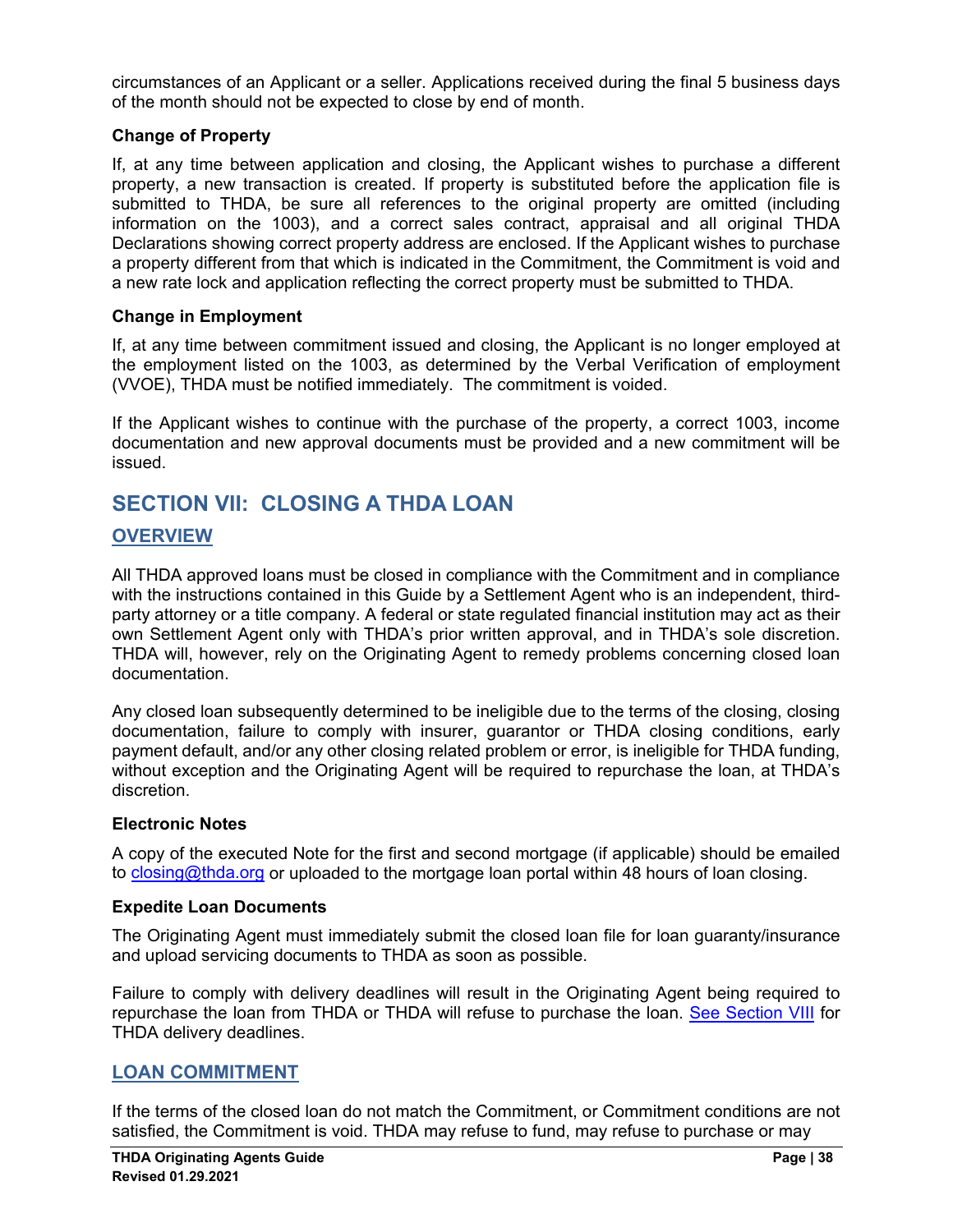demand repurchase by Originating Agent of closed first and second loans that do not conform to the Commitment. If any element of the transaction does not match the Commitment or if Commitment conditions are not satisfied, do not proceed with the closing. A revised Commitment must be issued prior to closing if any element of the proposed transaction does not match the Commitment. Contact THDA with any questions or to obtain a revised Commitment prior to closing.

# <span id="page-46-0"></span>**REQUIRED LOAN DOCUMENTS**

#### <span id="page-46-1"></span>**Loan Documents**

The most recent versions of the following instruments for the applicable loan type must be used, including any applicable riders. A non-purchasing spouse may sign the Deed of Trust:

- 1. FHA: Multistate FHA Note (Tennessee) Multistate FHA Deed of Trust (Tennessee) THDA Rider Legally Enforceable Obligation Letter (FHA only)
- 2. VA: FNMA/FHLMC Multistate Note (Tennessee) FNMA/FHLMC Multistate Deed of Trust (Tennessee) VA Rider THDA Rider
- 3. USDA/RD (FmHA):

FNMA/FHLMC Multistate Note (Tennessee) FNMA/FHLMC Multistate Deed of Trust (Tennessee) THDA Rider USDA/RD loans must close with FNMA/FHLMC documents only.

4. Uninsured Conventional:

FNMA/FHLMC Multistate Conventional Note (Tennessee) FNMA/FHLMC Multistate Deed of Trust (Tennessee) THDA Rider (not needed for HFA Advantage)

5. THDA Second Mortgage Loans

<span id="page-46-3"></span>Great Choice Plus/HFA Advantage Plus-Payment Subordinate Note Amortizing (Payment) Great Choice Plus/HFA Advantage Plus- Deferred/Forgivable Subordinate Note (No Payment) Great Choice Plus/HFA Advantage Plus Subordinate Deed of Trust

#### <span id="page-46-2"></span>**Due Dates**

The promissory note must specify a first payment due date as the first day of the second calendar month following the date of closing. All subsequent payments are due the first day of each month. Interest credits are not allowed on THDA loan closings. First and second mortgage loans should have the same first payment due date.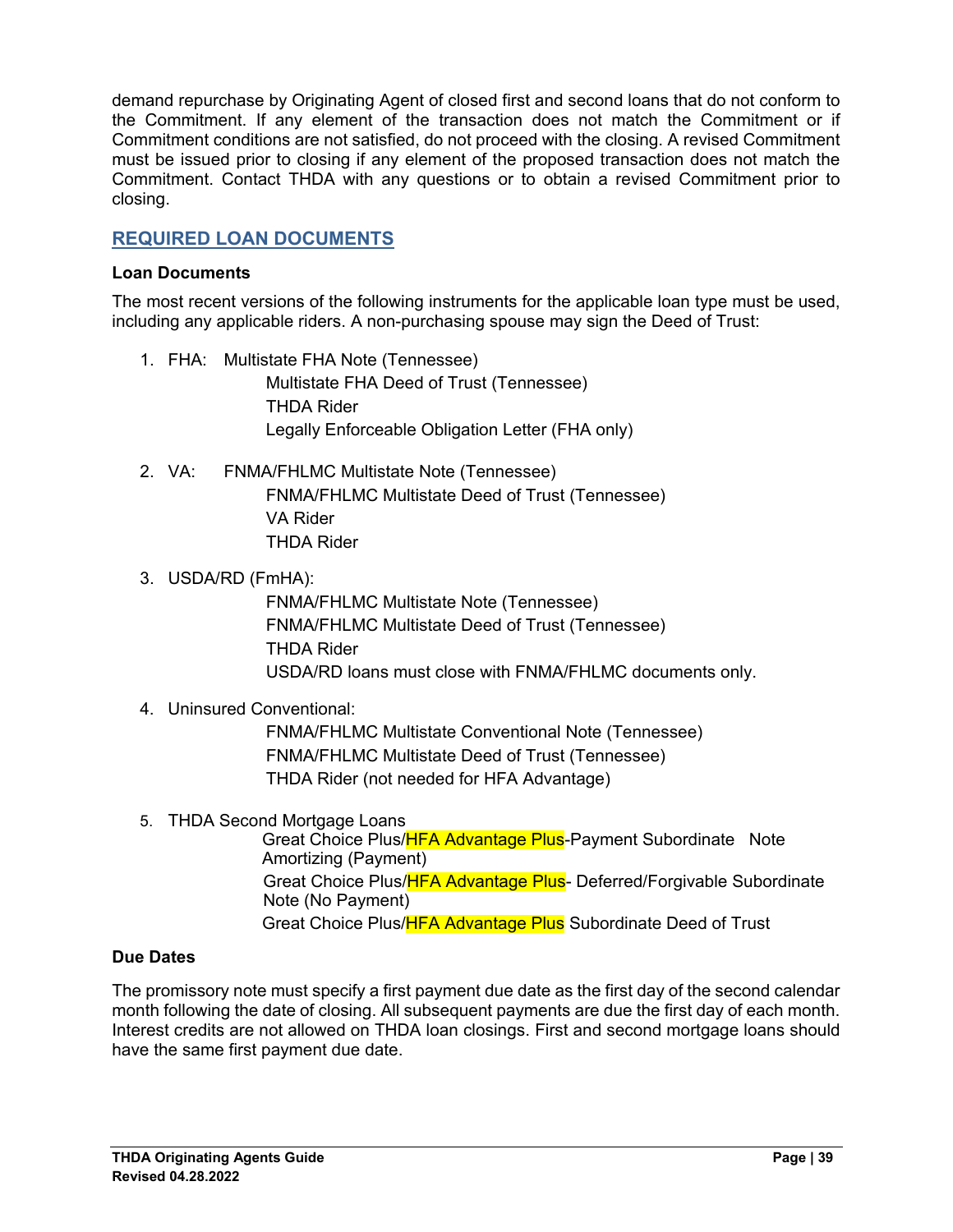# **Late Charges**

Late charges are permitted only in compliance with the applicable program insurer's guidelines. If the charge exceeds the allowable rate, the note will be returned for correction and signature by Borrower(s).

Great Choice Plus secondary mortgage loan must reflect in the Deed of Trust and Note a late charge of 5% of the overdue payment of principal and interest if the monthly payment is not made by the end of 15 calendar days after the date it is due.

# <span id="page-47-0"></span>**OTHER REQUIRED DOCUMENTATION**

#### <span id="page-47-1"></span>**Title Insurance Policy**

Use ALTA Loan Policy or ALTA Short Form Residential Loan Policy and include the following:

- 1. The insured amount must be equivalent to the amount of the first mortgage. THDA will not require a Lender's Title Policy on the Great Choice Plus second mortgage.
- 2. THDA must be a "named insured". Use the following language:

*(Name of Originating Agent)*, and/or Tennessee Housing Development Agency, and/or *(Name of insuring or guaranteeing entity)*, as their interests may appear.

OR

*(Name of Originating Agent), its successors and assigns and/or (Name of insuring or guaranteeing entity), as their interests may appear.*

3. Taxes/assessments that are due and payable cannot be indicated as unpaid.

Endorsements to the Title Insurance Policy may be required as determined by THDA.

#### <span id="page-47-2"></span>**Warranty Deed**

The Warranty Deed must convey the property to the borrower(s) indicated on the Commitment.

#### <span id="page-47-3"></span>**Termite Inspection/Treatment Certificate**

Termite Inspections/Treatment Certificate provided as required by the insurer, guarantor or the appraiser.

#### <span id="page-47-4"></span>**Hazard Insurance**

Hazard insurance coverage must be issued in the name(s) of the titled property owner(s). The insurance company issuing the hazard insurance policy must be licensed by the State of Tennessee, and have a current financial rating by Best's Insurance Reports of class IV or better. The policy must insure against loss due to fire and other hazards covered by the standard extended coverage endorsement on a replacement cost basis. The Borrower may elect to include additional coverages, such as liability and earthquake insurance, and special policy riders.

The minimum acceptable amount of hazard insurance coverage is the appraised value less the site value, as provided in the appraisal, or an amount sufficient to replace the structure as determined by THDA.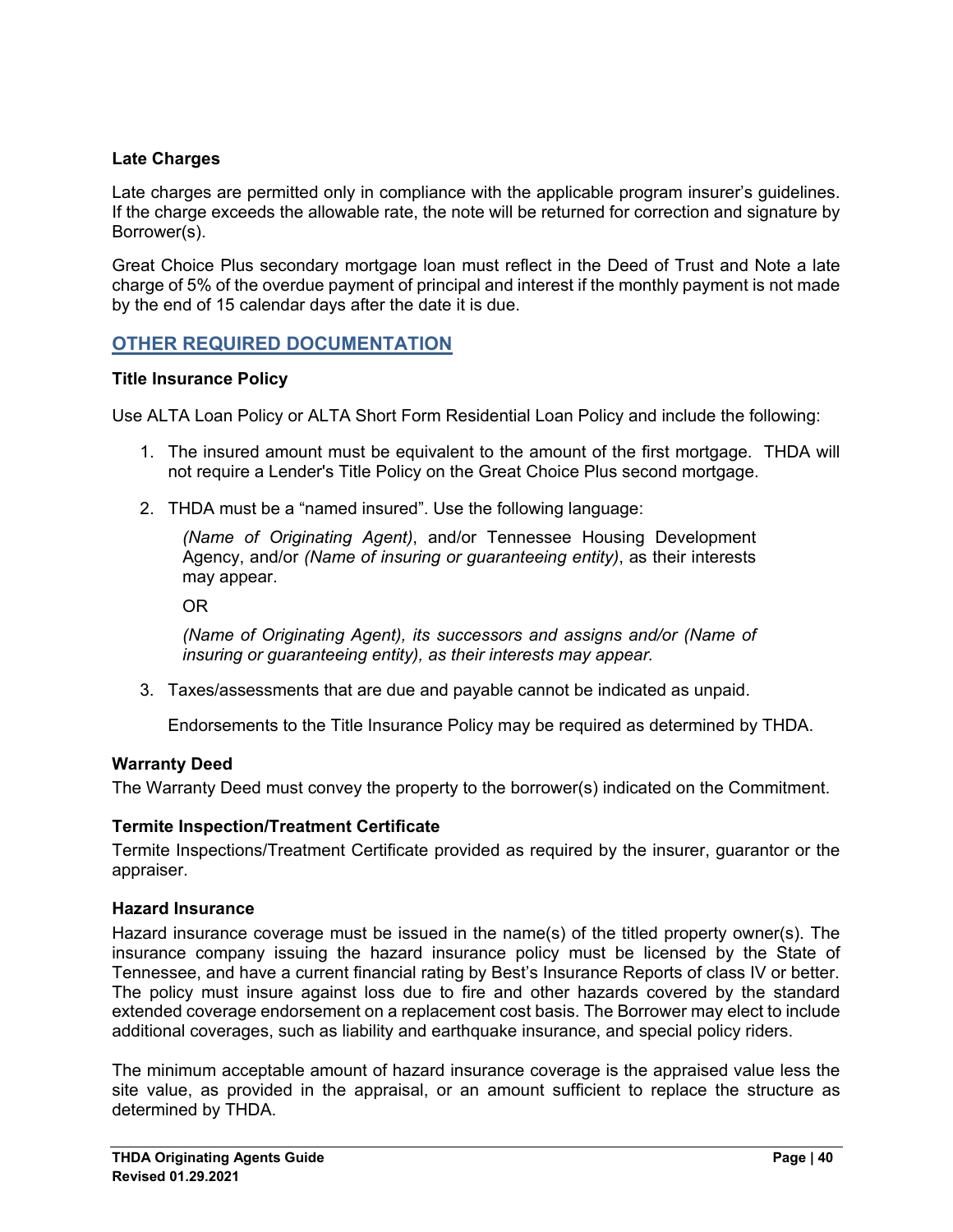The maximum allowable amount for deductible will be the maximum of 1% of the loan amount or \$2,500. The deductible clause may apply to either fire, extended coverage, or both.

Minimum initial term is one year.

THDA must be named as mortgagee in the original policy or in an endorsement. Use the following language:

> Tennessee Housing Development Agency and its successors and/or assigns as their interests may appear *502 Deaderick St., 3rd Floor Nashville, TN 37243 Loan # \_ \_ \_ \_ \_ \_ \_ \_*

Coverage must be in force on or before the day of closing.

An original insurance policy or Certificate of Insurance is required. An insurance binder, a memorandum of insurance or a premium bill is not acceptable. The Originating Agent must submit the original policy or certificate to the THDA Servicer promptly after closing and a copy of the declarations page to THDA with the closed loan package. For loans in condominium developments, secure a Certificate of Insurance for the blanket hazard insurance policy that covers the development or building.

Policies are not acceptable if, under the terms of the carrier's charter, by-laws or policy, contributions or assessments may be made against the Borrower, THDA or THDA's designee; or if by the terms of the carrier's charter, by-laws or policy, loss payment is contingent upon action by the carrier's Board of Directors, policyholders or members; or the policy includes any limiting clauses (other than insurance conditions) which could prevent THDA or Borrower from collecting insurance proceeds.

#### <span id="page-48-0"></span>**Flood Insurance**

Flood insurance is mandatory for all loans with improvements located in Flood Zone A, without exception. A copy of FEMA Form 81-93 Standard Flood Hazard Determination must be included with the closed loan package when submitted to THDA. The Flood Hazard Determination should be transferred to THDA or reflect It's successors and/or assigned. Flood Certification MUST state it is for the life of loan. If part of the property is located in Flood Zone A but all of the improvements are outside Flood Zone A, flood insurance is not required, subject to the rules of the loan insurer or guarantor.

To waive the flood insurance requirement, a loan survey is required and must indicate the boundary of Flood Zone A and show that all improvements included in appraised value are outside of Flood Zone A.

The amount of coverage must equal the total amount of the THDA approved loan up to the maximum amount available through the National Flood Insurance Program.

The maximum allowable amount for deductible will be the maximum of 1% of the loan amount or \$2,500.

The same mortgagee clause and mailing address previously indicated under "Hazard Insurance" must be used.

<span id="page-48-1"></span>A copy of the flood insurance application and a copy of the check for the first year's premium must be enclosed with the closing package shipped to THDA.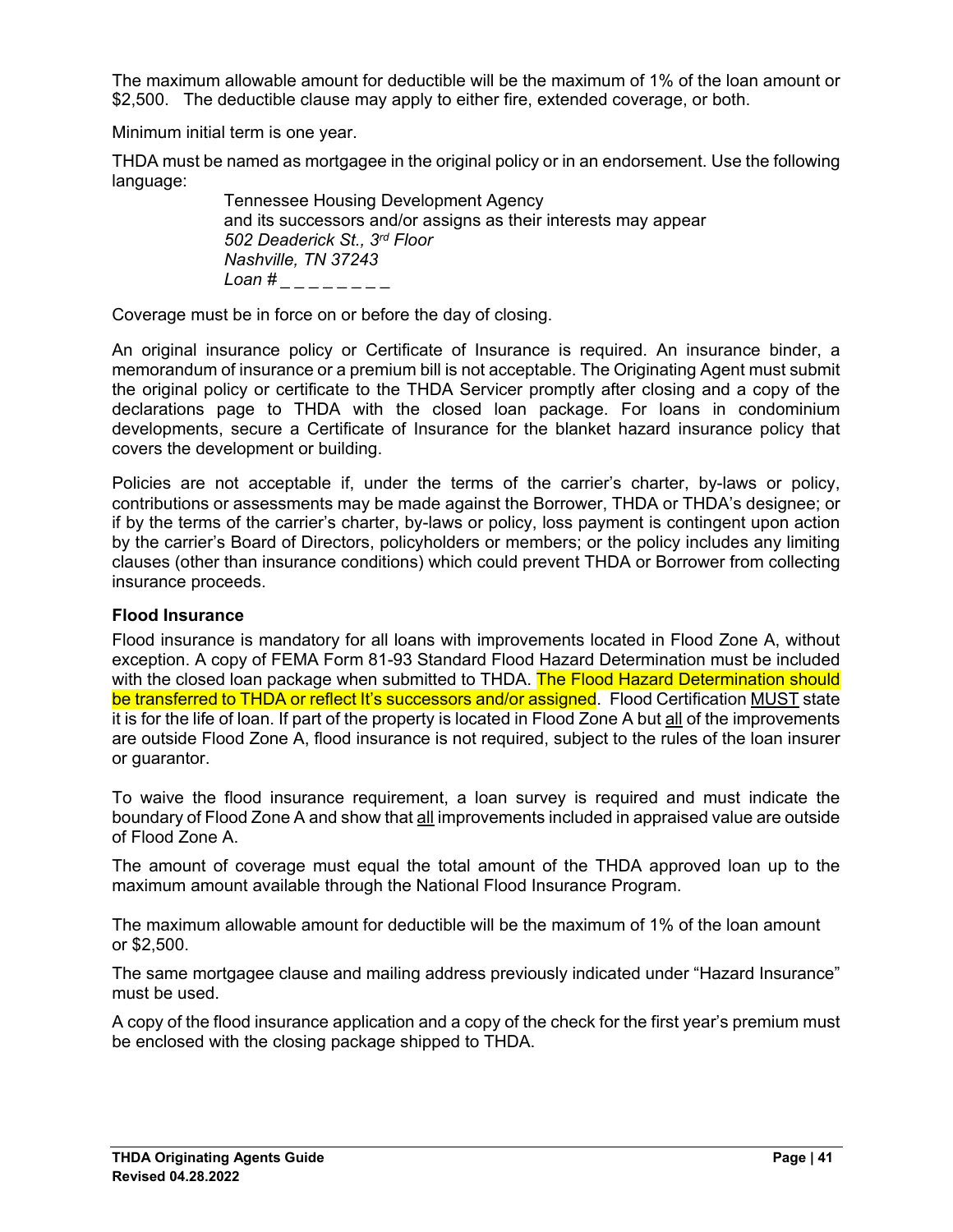# **Escrow for Repairs or Completion of Construction**

Escrows for repair should be avoided. Submit the proposed escrow agreement to THDA prior to closing. At a minimum, the escrow agreement must state what the escrow is for, the dollar amount to be escrowed, and the completion date which may not exceed 60 days.

Loans should be closed with repair escrows only if the repairs are minor and can be completed quickly. Escrows for completion of construction should only be for minor items, such as final landscaping that is delayed due to seasonal weather.

The amount to be placed in escrow for the completion of repairs or construction must be the greater of (a) 150 percent of the estimated cost of the repairs or the estimated cost to complete construction or (b) the amount required by the applicable loan insurer or guarantor.

All work must be completed and a final inspection delivered to THDA by no later than 60 days after closing. An escrow agreement acceptable to THDA for repairs or completion of construction must be used. The Originating Agent must hold and disburse the escrow funds in accordance with the Escrow Agreement.

#### <span id="page-49-0"></span>**Closing Disclosure**

The initial and final Closing Disclosure (CD) is required. The net amount (amount after allowable closing costs) of the second loan should be listed on the CD for the first loan. Any borrower's debt paid at closing must be listed on the THDA commitment as well as the CD. Source used to pay off these debts must meet insurer's or guarantor's guidelines. THDA's second mortgage funds cannot be used. All Originating Agents are expected to adhere to all timing guidelines as outlined in 12 CFR § 1026.19(f)(1)(ii) for Closing Disclosures.

# <span id="page-49-1"></span>**Verbal Verification of Employment (VVOE)**

The verbal verification of employment (VVOE) utilized by lenders to confirm the borrower's current employment status within 10 business days prior to the note date must be included in the closing package.

#### <span id="page-49-2"></span>**Name Affidavit**

Name affidavit must be provided for all borrowers.

#### <span id="page-49-3"></span>**Power of Attorney**

THDA follows the insurer/guarantor's guidelines in regards to a Power of Attorney (POA) in circumstances of hardship, emergency situations and for military service members. Therefore, THDA must verify and document that all requirements to utilize a POA have been satisfied.

THDA must review and approve the POA prior to closing. Please submit with the Underwriting package. POAs must be notarized and recorded. If the original POA is recorded prior to the Note Date, please deliver the original POA with the original Mortgage Note. Otherwise, a certified copy of the POA must be included in the closing package and the original POA delivered to THDA with the recording information within 30 days of closing.

#### <span id="page-49-4"></span>**OTHER REQUIREMENTS**

#### <span id="page-49-5"></span>**Close In The Name Of**

<span id="page-49-6"></span>All THDA approved Great Choice loans must be closed in the name of the Originating Agent noted on the Commitment and are assigned to THDA. THDA Great Choice Plus loans must also close in the name of the Originating Agent noted on the Committed and are assigned to THDA.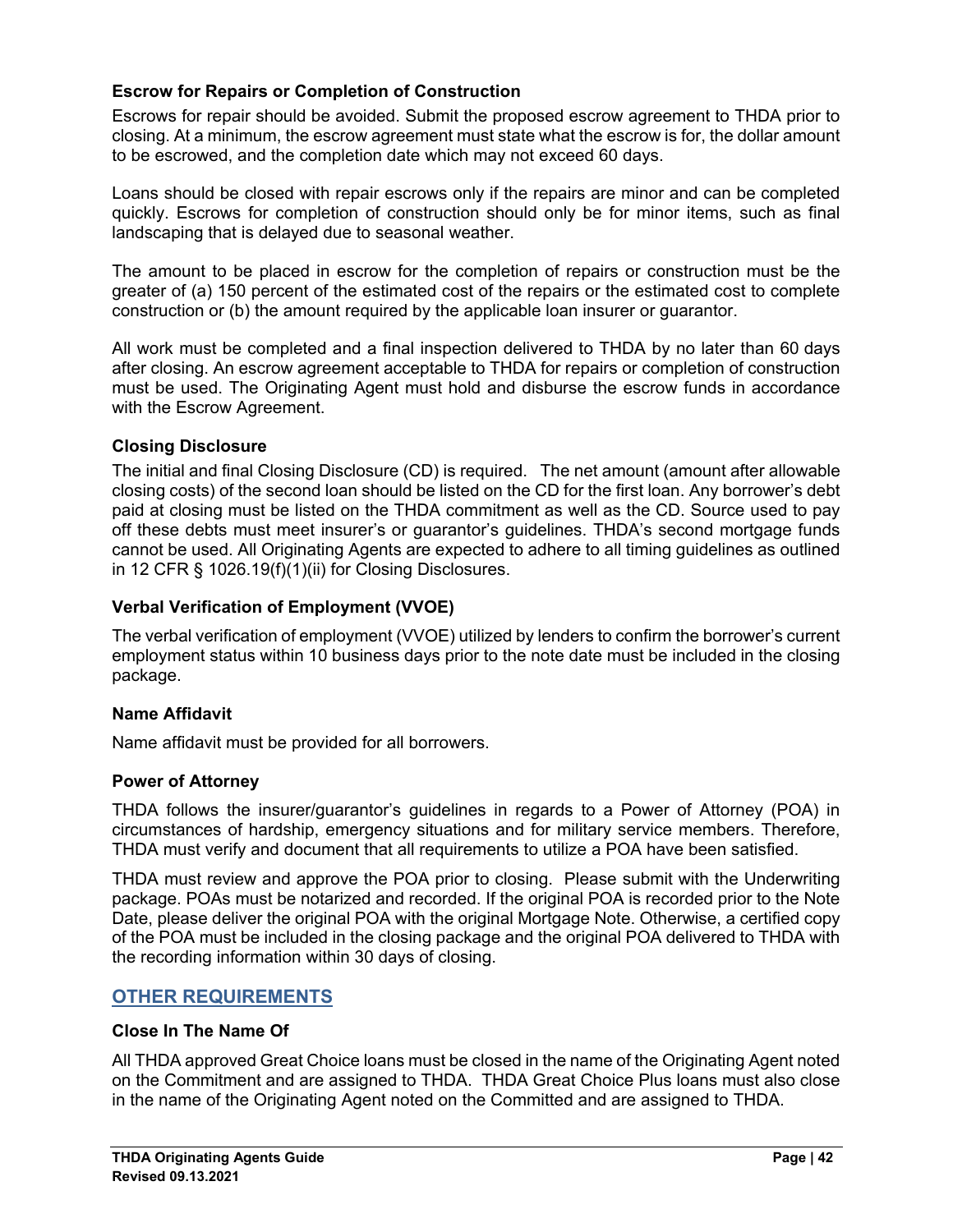#### **Non- Purchasing Spouse**

A non-purchasing spouse may sign the Deed of Trust if names on the sales contract, title commitment, or required by the settlement company.

#### <span id="page-50-0"></span>**Rescission**

THDA cannot fund or purchase a loan that is closed with a Three-day Right of Rescission.

#### <span id="page-50-1"></span>**Net Funds "To Borrower"**

A borrower cannot receive any funds from the closing that exceed amounts that they paid in advance from their personal funds for earnest money, appraisal fees, credit report fees, and homebuyer education counseling. If a grant from an entity other than THDA is included in the transaction, coordinate this subject with the grant provider. Borrowers using Great Choice Plus assistance cannot receive any funds at closing from the assistance provided. There are circumstances that arise at the closing table that cause excessive cash back to the borrower. In these situations, THDA will allow a principal reduction to cure the issue.

#### <span id="page-50-2"></span>**Principal Reduction**

THDA discourages principal reductions (PR). However, we understand there are times they cannot be avoided. PR is limited to 1% of the loan amount not to exceed \$2500, per THDA's discretion.

#### <span id="page-50-3"></span>**Original Certificate of Title or Original Manufactured Certificate (MCO) of Origin (Manufactured Home)**

If the seller of the subject property has a mortgage on the property and the lien holder is in possession of the original title or MCO and will not release it until their loan is paid off, the original Certificate of Title with any lien noted thereon having been marked released, or Manufactured Certificate of Origin ("MCO"), in the name of the seller of the subject property or having been endorsed to the seller MUST be provided to THDA with the closing documents. If the Manufactured Home consists of more than one (1) unit, you will need to provide the title or "MCO" for each unit. THDA will not purchase the loan until we receive the original certificate of Title or original MCO.

#### <span id="page-50-4"></span>**Affidavit of Affixation (Manufactured Home)**

An Affidavit of Affixation is required on all manufactured home loans. It is sent to the State of Tennessee and utilized when de-titling manufactured homes, therefore, the owner of record must sign the Affidavit. If de-titling is taking place prior to closing, the seller would execute the document. If de-titling is taking place after closing, being handled on behalf of the new borrower, it must be executed by the buyer and must be recorded as a separate document. It cannot be recorded with or attached to the Deed of Trust. State of Tennessee's Affidavit of Affixation

(RV-F1322101) is to be used unless the Settlement Agent uses an Affidavit of Affixation that meets the statutory requirement of TCA Section 55-3-138.

#### <span id="page-50-5"></span>**Warranty Deed**

A copy of the Warranty Deed (certified copy of recorded Warranty Deed if Manufactured Home) to the subject residence must be provided to THDA in the Closed Loan Submission package.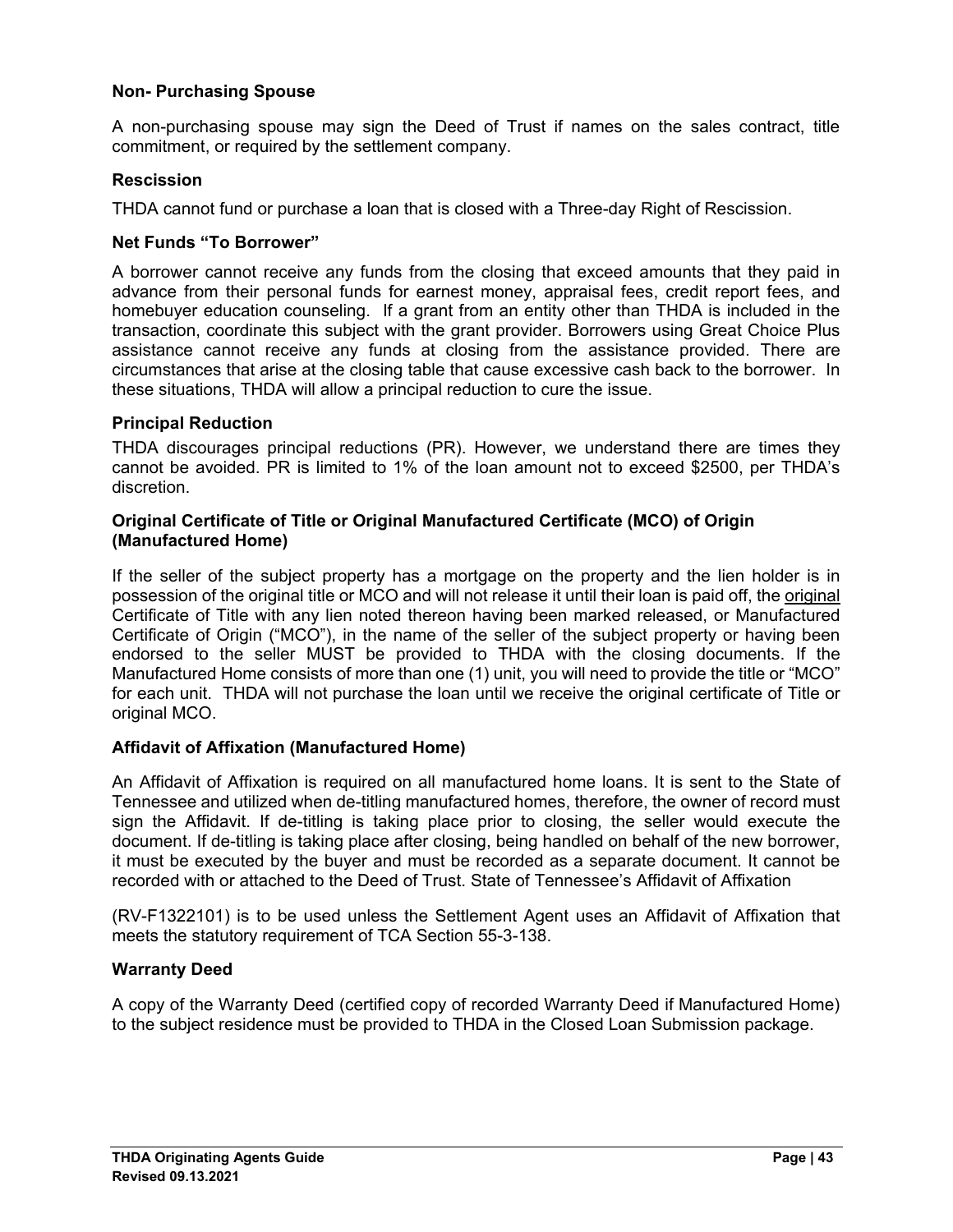# <span id="page-51-0"></span>**CLOSING COSTS**

#### <span id="page-51-1"></span>**Closing Costs and Fees a THDA Borrower May Pay**

- 1. The borrower may pay any and all reasonable and customary fees and costs normally charged in the market place. However, section A, page 2 of the loan estimate/closing disclosure cannot exceed \$1,400 for all Origination Charges. If THDA, in its sole discretion, determines that the borrower has been charged a fee that is exorbitant or not customarily charged in the market place, the Originating Agent will be required to refund these fees to the borrower. Closing Disclosure should not list any fees payable to THDA.Rate lock extension fees are an allowable fee.
- 2. Origination Fee- No origination fee may be charged to the Borrower or seller by the lender

#### <span id="page-51-2"></span>**USE OF MERS SYSTEM – MERS ID#**

Originating Agents who are MERS members, in good standing, may use loan documentation showing Mortgage Electronic Registration Systems, Inc., as the nominee for Originating Agent and Originating Agent's successors and assigns for THDA loans closed on or after July 1, 2006. The THDA loan number must be reflected on all THDA loan documentation in addition to the use of the Mortgage Identification Number (MIN) as may be assigned and required by MERS.

Originating Agents shall cause each deed of trust (with THDA Rider) securing a THDA loan to be properly recorded in the Register's Office of the county in which the property is located and to register such deeds of trust with MERS in accordance with applicable MERS requirements. Originating Agent may sell servicing rights to THDA loans registered with MERS only to THDA approved Servicers who are also MERS members in good standing.

Originating Agent shall, upon THDA's request, obtain and properly record an assignment of any MERS registered THDA loan from MERS to THDA or as THDA may direct. In the event of any dispute regarding a THDA loan registered with MERS, Originating Agent shall take all steps deemed necessary by THDA to protect THDA's interest. All other requirements of this Guide and of the Working Agreement between THDA and Originating Agent shall apply to each THDA loan regardless of registration with MERS.

All second mortgage loans should also utilize the MERS system to assign loans to THDA. THDA Second Mortgage loans and HFA Advantage loans do not need to have the THDA Rider recorded.

# <span id="page-51-3"></span>**SECTION VIII: SHIPPING A CLOSED THDA LOAN**

#### <span id="page-51-4"></span>**ORIGINATION AGENT OBLIGATIONS**

Originating Agents must conform to strict time tables when shipping a closed loan file to THDA. The THDA Closed Loan Transmittal lists the documents that must be provided to THDA with each closed loan file

In order to avoid potential problems in complying with THDA timeliness guidelines and the resulting fees for such, upon receipt of the closed loan file from the Settlement Agent, Originating Agents are strongly encouraged to:

- 1. Audit all documents for accuracy,
- 2. Immediately secure any necessary corrections,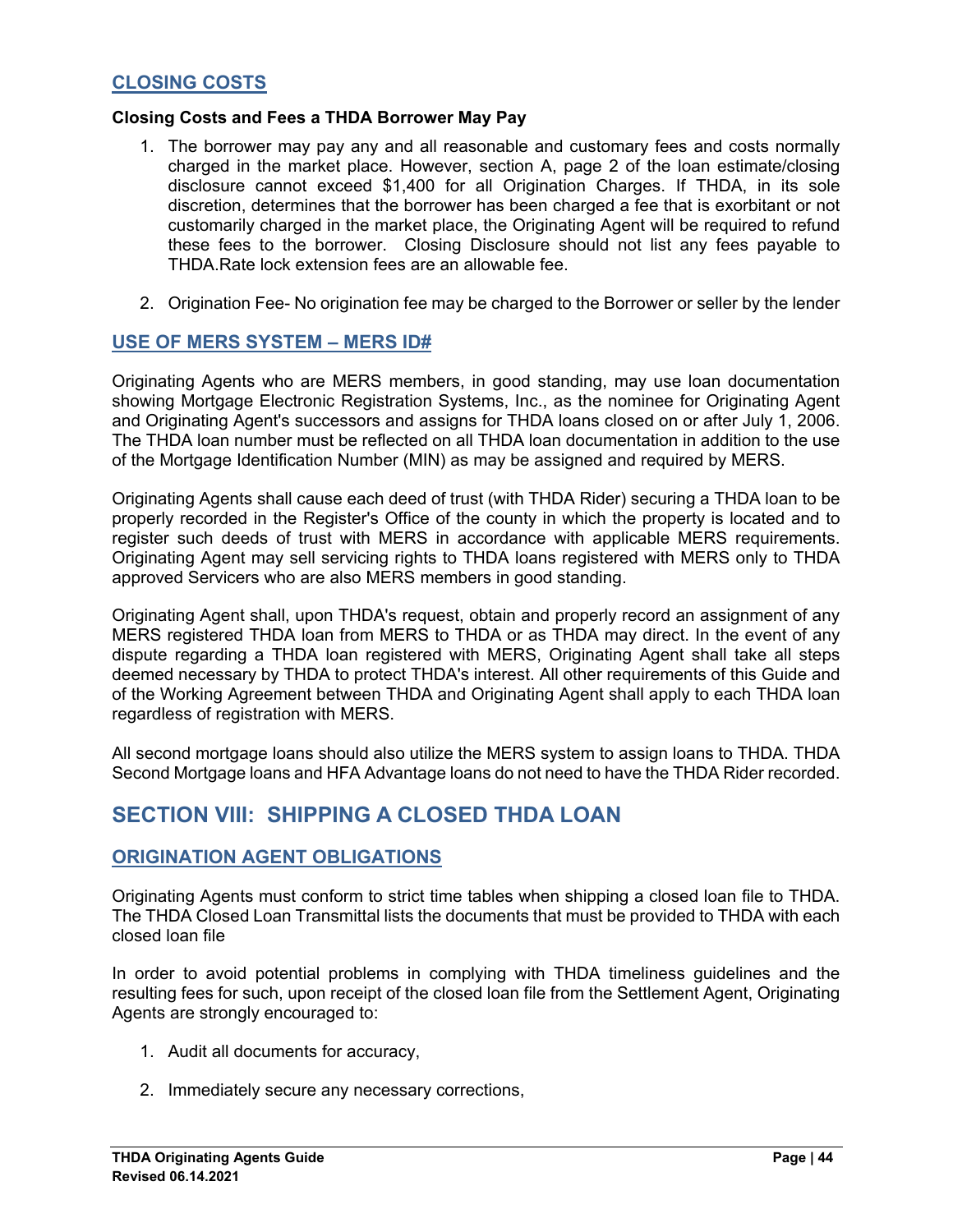- 3. Promptly submit required documents to THDA indicated on the Commitment to facilitate timely onboarding and notification to the Borrower in preparation for the first scheduled loan payment,
- 4. Submit all information and materials required to obtain insurance or guarantee, and
- 5. Comply with THDA delivery deadlines.

If purchase is after first payment due date, provide evidence of payment history. See Form HO-0444 Request for Loan Purchase with Acknowledgement and Certification.

# <span id="page-52-0"></span>**DOCUMENT CAPTION**

When shipping follow-up documents after the initial closed loan file has been delivered, Originating Agents must properly identify all documents being delivered. More than one loan file may be delivered in each envelope; however, documents for each loan file must be clearly identified.

#### <span id="page-52-1"></span>**SHIPPING ADDRESS**

All THDA documents should be submitted through THDA's online portal, with the exception of the mortgage note. When delivering mortgage note, specify "SFLO, Closing Department". Documents delivered without "SFLO" included in the address may be misdirected or lost.

<span id="page-52-3"></span>THDA Attn: SFLO Closing Dept. 502 Deaderick St, Third Floor Nashville, TN 37243

# <span id="page-52-2"></span>**DELIVERY DEADLINES**

Delivery of all THDA closed loan files must conform to the following deadlines:

1. 10 Day Deadline

For all THDA loans, THDA must receive the THDA Closed Loan Transmittal, the original Notes, and all other required initial submission documentation, within ten (10) calendar days following closing. Delays in receiving the closed loan package will delay purchase of the loan and may be subject to non-purchase by THDA if documentation is received after the first payment due date.

2. 120 Day Deadline

THDA must be in receipt of all necessary documentation, including the recorded Deed of Trust, Assignment for the first and second mortgage loans (N/A if MERS documents submitted), Title Insurance Policy, final inspections and insuring or guarantee certificate within 120 days of closing, on all THDA loans.

THDA may grant one extension, for a period not to exceed thirty (30) calendar days, to the delivery deadline to allow for additional efforts to resolve the problems. THDA may consider additional extensions. Any additional extensions must be approved by THDA, in THDA's sole discretion.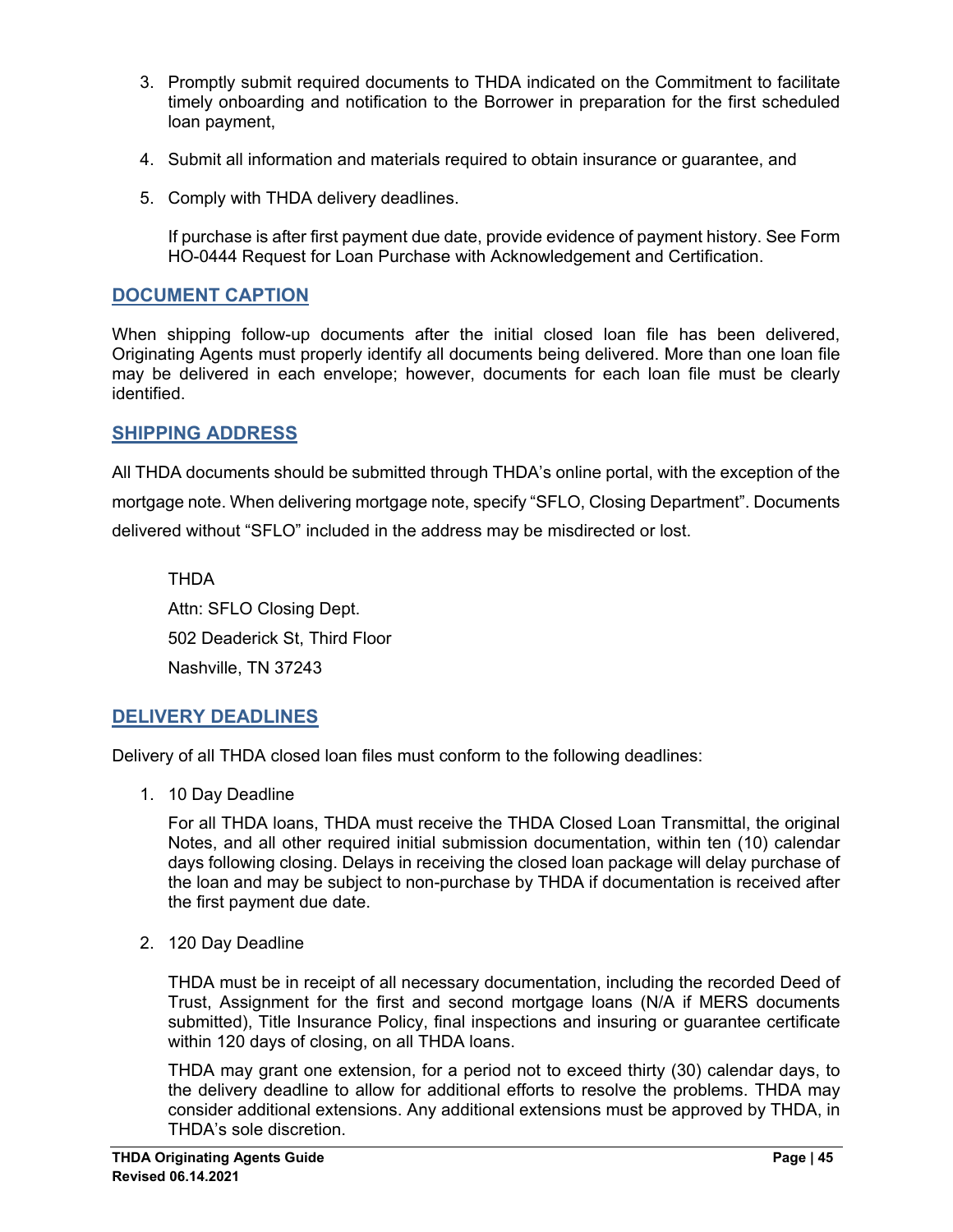THDA may decide to complete a file without all final corrections being received. In those cases, the Originating Agent would receive notification from THDA (OA Liability Letter) of the correction(s) to be made and the Originating Agent will be responsible for completion of the file.

# <span id="page-53-0"></span>**FAILURE TO MEET DELIVERY DEADLINES**

Any loan closing file remaining incomplete on the 151<sup>st</sup> day following closing will result in THDA issuing a demand for repurchase, along with repurchase instructions and deadline, without any further notice to the Originating Agent.

If the loan has not yet been purchased by THDA, it will immediately become ineligible for purchase on the 100<sup>th</sup> day following closing. Loans declared ineligible for purchase by THDA, including Great Choice Plus loans and/or loans repurchased from THDA, are not eligible for subsequent purchase by THDA.

Originating Agents who consistently fail to meet delivery deadlines will be suspended from new loan originating until such time that the delinquent loan closings are completed.

# <span id="page-53-1"></span>**REQUIRED DOCUMENTS FOR A COMPLETE CLOSED LOAN FILE**

#### <span id="page-53-2"></span>**Closed Loan Submission Checklist**

A completed THDA Closed Loan Submission Checklist must be used as the cover sheet when submitting closed loan files to THDA.

#### <span id="page-53-3"></span>**Request for Loan Purchase with Acknowledgement and Certification**

Execute this form and enclose in the order indicated on the Closed Loan Submission form.

Loans closed will be purchased from the Originating Agent by wire transfer. A loan is eligible for purchase when the initial closed loan package, which must include the following documents, has been delivered to THDA:

Original Note for **First Mortgage** Original Note on Great Choice Plus Loan, using correct form, if applicable Copy of Executed Deed of Trust for first mortgage, including any riders Copy of Executed Deed of Trust Great Choice Plus Loan, using correct form, if applicable Title Insurance Commitment Copy of Executed Warranty Deeds Declaration Page of Hazard Insurance reflecting appropriate coverage Final Closing Disclosure Copy of Legally Enforceable Obligation Letter, FHA Loans Only VVOE

#### <span id="page-53-4"></span>**Original Note**

Deliver the original Note, endorsed to THDA by an authorized Originating Agent staff member. THDA will not fund the purchase of the loan until the original note is received.

#### <span id="page-53-5"></span>**Original Note Great Choice Plus Form**

Deliver the original Second Mortgage Note, executed on the correct form, reflecting the correct terms, endorsed to THDA by an authorized Originating Agent Staff member. THDA may not fund the purchase of the loan until the original note is received.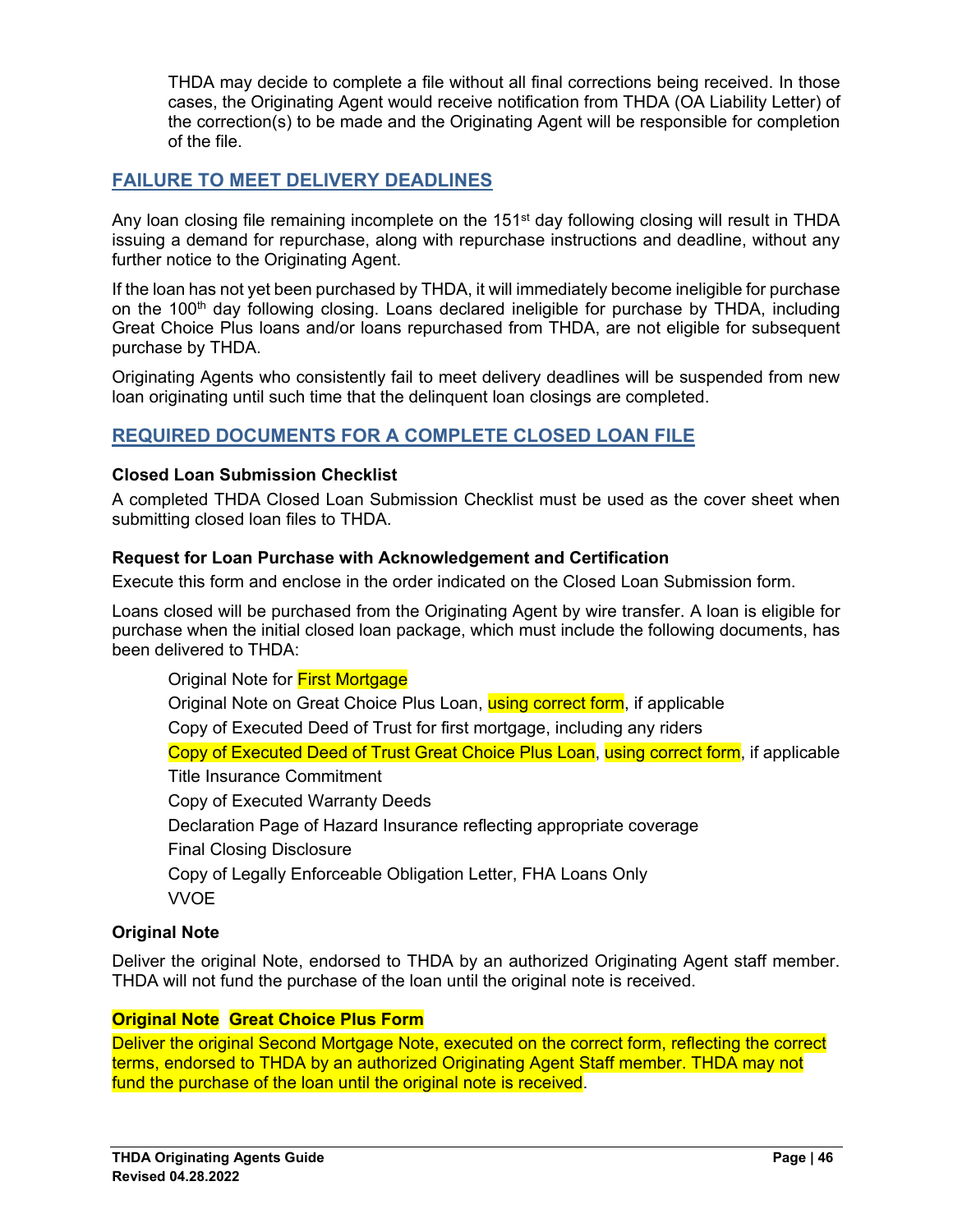# **Deed of Trust**

Enclose the original recorded Deed(s) of Trust and Rider(s), or a copy (before recording) of the fully executed Deed(s) of Trust and Rider(s) which have been certified as a true and exact copy by the Settlement Agent or an authorized Originating Agent staff member.

THDA must receive the original recorded Deed(s) of Trust and Rider(s) on or before the 120 day deadline. Applicant's signature and typed name on the Deed(s) of Trust, Title Insurance Policy and Warranty Deed(s) must match exactly or a name affidavit must be enclosed. The legal description, book, page, time of recording and other critical data must match the Title Insurance Policy and the Warranty Deed(s), as applicable.

#### <span id="page-54-0"></span>**Deed of Trust-Great Choice Plus**

Current subordinant document must be used. Enclose the original recorded Deed(s) of Trust, (THDA Rider should not be included on second mortgages), or a copy (before recording) of the fully executed Deed(s) of Trust which have been certified as a true and exact copy by the Settlement Agent or an authorized Originating Agent staff member.

#### **Affidavit of Affixation (Manufactured Home)**

Enclose the original, fully executed and recorded Affidavit of Affixation.

#### <span id="page-54-1"></span>**Assignment (N/A If MERS Documents Submitted)**

Enclose the original recorded Assignment, or a copy (before recording) of the fully executed Assignment which has been certified as a true and exact copy by an authorized Originating Agent staff member.

THDA must receive the original recorded Assignment on or before the 120 day deadline. The recorded Assignment must indicate the correct book and page reference for the recorded Deed(s) of Trust and any subsequent re-recordings. The Title Insurance Policy or an endorsement must reflect the recording and any subsequent re-recordings of the Assignment.

#### <span id="page-54-2"></span>**Title Insurance Policy/Endorsements**

Enclose the original Title Insurance Policy and all required endorsements. The original Title Insurance Policy must be received by THDA on or before the 120 Day Deadline.

#### <span id="page-54-3"></span>**Warranty Deed**

Enclose a copy (before recording) of the fully executed Warranty Deed(s) that convey(s) the property to the Borrower. A copy of the recorded Warranty Deed(s) is/are required if a Manufactured Home.

#### <span id="page-54-4"></span>**Closing Disclosure**

The Closed Loan Submission Package must include the Closing Disclosure (CD). The CD must be included for Great Choice Plus second mortgage loans.

Great Choice Loan Allowable Fees

#### I. Great Choice Loan:

THDA allows the Originating Agent to charge normal and customary fees, including without limitations, appropriate application fee. If the Originating Agent elects to charge an Application Fee, it must be included on the CD. However, Section A, page 2 of the loan estimate/closing disclosure cannot exceed \$1,400 for all Origination Charges. THDA does not allow origination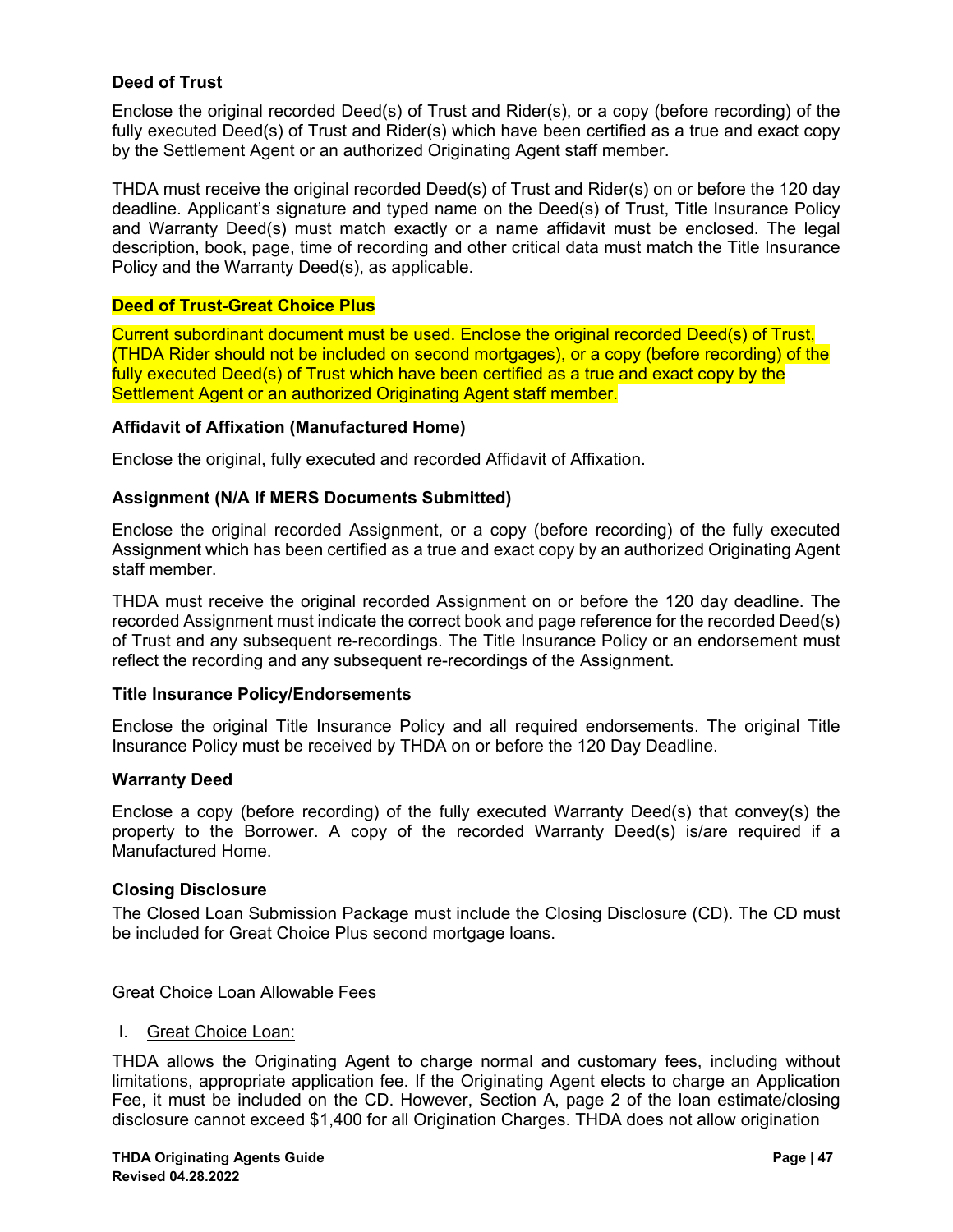points to be charged to the buyer or seller. All Originating Agents are expected to adhere to all timing guidelines as outlined in 12 CFR § 1026.19(f)(1)(ii) for Closing Disclosures

# II. Great Choice Plus Loan:

THDA allows customary recording fees, odd days/prepaid interest, mortgage transfer fee and a loan settlement fee of up to \$200. THDA does not allow Lender title policy on the Great Choice Plus loan. All Originating Agents are expected to adhere to all timing guidelines as outlined in 12 CFR § 1026.19(f)(1)(ii) for Closing Disclosures. The Great Choice Plus Loan-Deferred option does meet 12 CFR § 1026.3 for partial exemption as long as a settlement fee is not charged.

#### <span id="page-55-0"></span>**Hazard Insurance**

THDA must receive a copy of the hazard insurance policy declarations page, or a copy of the Certificate of Insurance, signed by an authorized agent of the insurance company. The original policy or Certificate of Insurance must be sent to the THDA Servicer.

#### <span id="page-55-1"></span>**Termite Inspection/Treatment Certificate (when applicable)**

Termite Inspections/Treatment Certificate provided as required by the insurer, guarantor or the appraiser.

#### <span id="page-55-2"></span>**Flood Insurance (when applicable)**

#### [See Section](#page-48-0) VII

#### <span id="page-55-3"></span>**Commitment Conditions**

Enclose any documents to satisfy, at closing, conditions specified in the Commitment, if not otherwise satisfied with documents listed above.

#### <span id="page-55-4"></span>**MIC/LGC; USDA/RD 3555-17, or As Applicable**

- 1. The MIC must be ordered immediately after closing and provided to THDA within 30 days of closing. FHA connections should reflect insured and holder as THDA.
- 2. The LGC must be ordered immediately after closing. THDA must receive a copy of the LGC within 45 days following closing.
- 3. For USDA/RD loans, enclose the Loan Note Guaranty 3555-17 within 45 days of closing.

Also enclose a copy of RD Form 3555-11, Lender Record Change. The original 3555-11 must be submitted to Rural Development. In the appropriate space, indicate THDA's USDA/RD ID number: 6206001445.

#### <span id="page-55-5"></span>**Final Loan Application and 92900A (URLA)**

The final URLA executed by the borrower(s) and loan officer must be included in the Closed Loan Submission Package. All pages of the 92900A should be executed by the borrower(s) and lender.

# <span id="page-55-6"></span>**LOAN REPURCHASE**

#### <span id="page-55-7"></span>**Repurchase Obligation**

THDA, in its sole discretion, may refuse to purchase any loan and may require an Originating Agent to repurchase any loan(s) when any of the following exist:

- 1. Commitment conditions are not satisfied; or
- 2. The closed loan does not match all elements of the Commitment; or
- 3. The Originating Agent fails to deliver required documents to the THDA Servicer within the THDA Servicer's deadline; or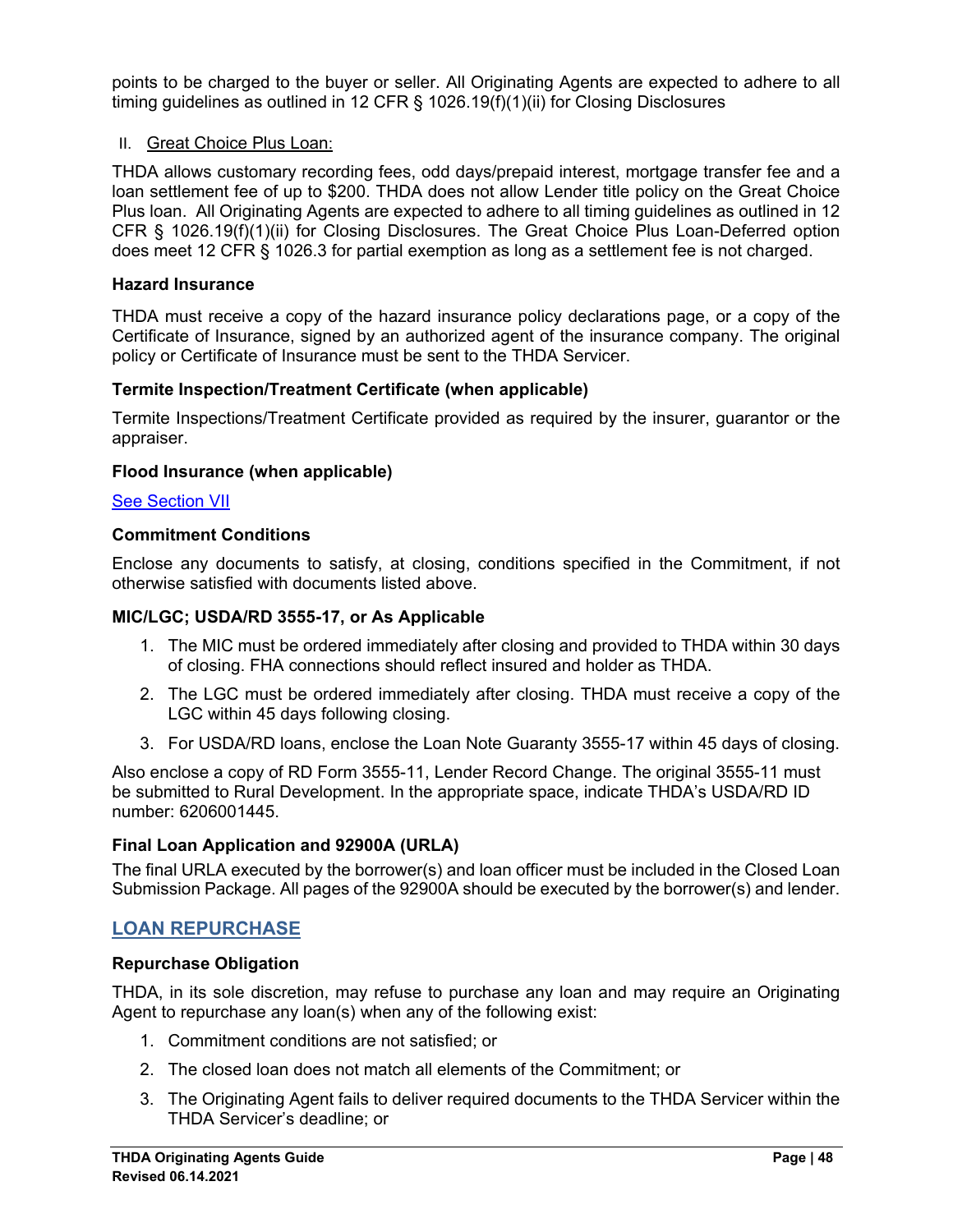- 4. The loan is refused for servicing by the THDA Servicer; or
- 5. The Borrower fails to make the first regularly scheduled loan payment to the THDA Servicer ("first payment default"); or
- 6. The Borrower experiences a first payment default before the MIC, LGC, USDA/RD guarantee or PMI certificate is issued (first payment default is determined by the records of the THDA Servicer indicated on the Commitment); or
- 7. An entity other than THDA or the Originating Agent is named on the MIC, LGC, USDA/RD guarantee (3555-11, 3555-17 or 3555-18) or PMI Certificate;
- 8. The Originating Agent fails to deliver closed loan documentation to THDA within specified deadlines; or
- 9. The loan cannot be insured or guaranteed within 150 days of loan closing or the THDA closing file is incomplete on the 151st day following loan closing; or
- 10. Any material fact discovered subsequent to the closing causes the loan to be ineligible for THDA financing.

An Originating Agent who fails to repurchase loans upon demand may be suspended from submitting new loan applications to THDA, and THDA may pursue other remedies as specified in the Working Agreement.

#### <span id="page-56-0"></span>**Repurchase Price**

The amount necessary to repurchase a loan is:

- 1. The sum of the outstanding principal and interest on the Great Choice loan and the Great Choice Plus loan, if applicable.
- 2. Monthly escrow adjustment.
- 3. Service release premium, if applicable.

#### <span id="page-56-1"></span>**Repurchase Procedure**

In the event THDA demands repurchase of a loan, the following procedures all apply:

- 1. The THDA Servicer will provide instructions for obtaining the repurchase price by a certain deadline.
- 2. The Originating Agent must prepare an Assignment from THDA to the Originating Agent and submit it to the THDA Servicer, who will forward the Assignment to THDA for execution.
- 3. The Originating Agent must wire the required repurchase price to the THDA Servicer according to instructions provided by the THDA Servicer.
- 4. Upon receipt of the repurchase price, THDA will sign and notarize the Assignment and return it to the Originating Agent with the loan file.
- 5. After repurchase, THDA will reimburse Originating Agent for all principal and interest received by THDA after the repurchase date.

Loans declared ineligible for purchase by THDA, and loans repurchased from THDA, are not eligible for subsequent purchase by THDA.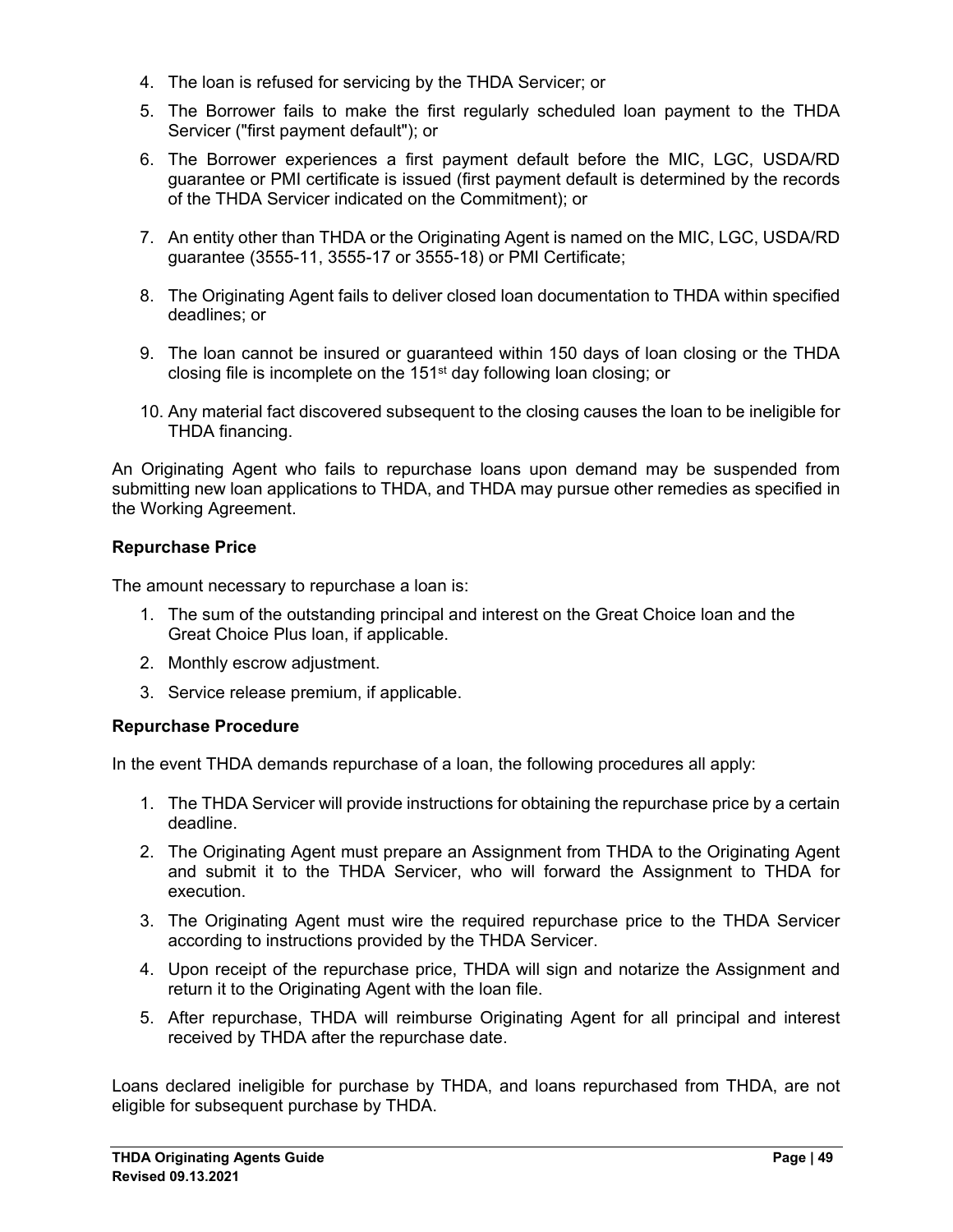# <span id="page-57-0"></span>**SERVICING PROCEDURES**

All loans shall be sold servicing-released to THDA dba Volunteer Mortgage Loan Servicing (VMLS). VMLS servicing effective date is the THDA purchase date.

#### <span id="page-57-1"></span>**Service Release Premium**

THDA will pay a Service Release Premium (SRP) in an amount equal to 1% of the loan amount. Closed loan packages must be received and purchased prior to the first payment due date and meet the delivery deadline described in Section 8.2 of the O. A. Guide. THDA will withhold the SRP amount from the purchase price of the loan. THDA will pay the SRP for a loan once all documents as described in section 7 of the O. A. Guide are received from the lender for that loan. The THDA prepared SRP report will be emailed to the lender each week to the most recent email address THDA has in its files for each lender. THDA will wire the SRP each week to the lender using the most recent wiring instructions THDA has in its files for each lender. It is the lender's obligation to ensure that email addresses and wiring instructions are accurate and up to date.

#### <span id="page-57-2"></span>**Tax Service Fee**

A \$75 tax service fee must be charged on all loans. It can be paid by the borrower or lender and must be reflected accurately on the Loan Estimate and Closing Disclosure. THDA deducts this amount from the SRP and remits the tax service fee to CoreLogic.

#### <span id="page-57-3"></span>**Changing Fees/Compensation**

Compensation and fees may be changed or eliminated at the discretion of THDA.

#### <span id="page-57-4"></span>**Tax and Insurance Escrow**

The initial Escrow Account Disclosure statement must be completed accurately to be sure sufficient funds are collected at closing. The initial escrow funds will be deducted from the purchase of the loan.

#### <span id="page-57-5"></span>**Volunteer Mortgage Loan Servicing Directory**

#### *VMLS Customer Service*

Monday-Friday, 8am-5pm CST 844-865-7378 [custserv@volservicing.com](mailto:custserv@volservicing.com)

#### *Payment Address:*

Volunteer Mortgage Loan Servicing PO Box 305170 Nashville, TN 37230-5170 *Physical Address:* Volunteer Mortgage Loan Servicing 404 James Robertson Pkwy, Suite 1450 Nashville, TN 37219-1536

#### *Primary Escalation Contacts for VMLS:*

Trebia Johns, Director of Mortgage Loan Servicing (615)649-3424 [tjohns@volservicing.com](mailto:tjohns@volservicing.com)

Heather Johnson, Sr. Loan Servicing Advisor (615)649-3420 [hjohnson@volservicing.com](mailto:hjohnson@volservicing.com)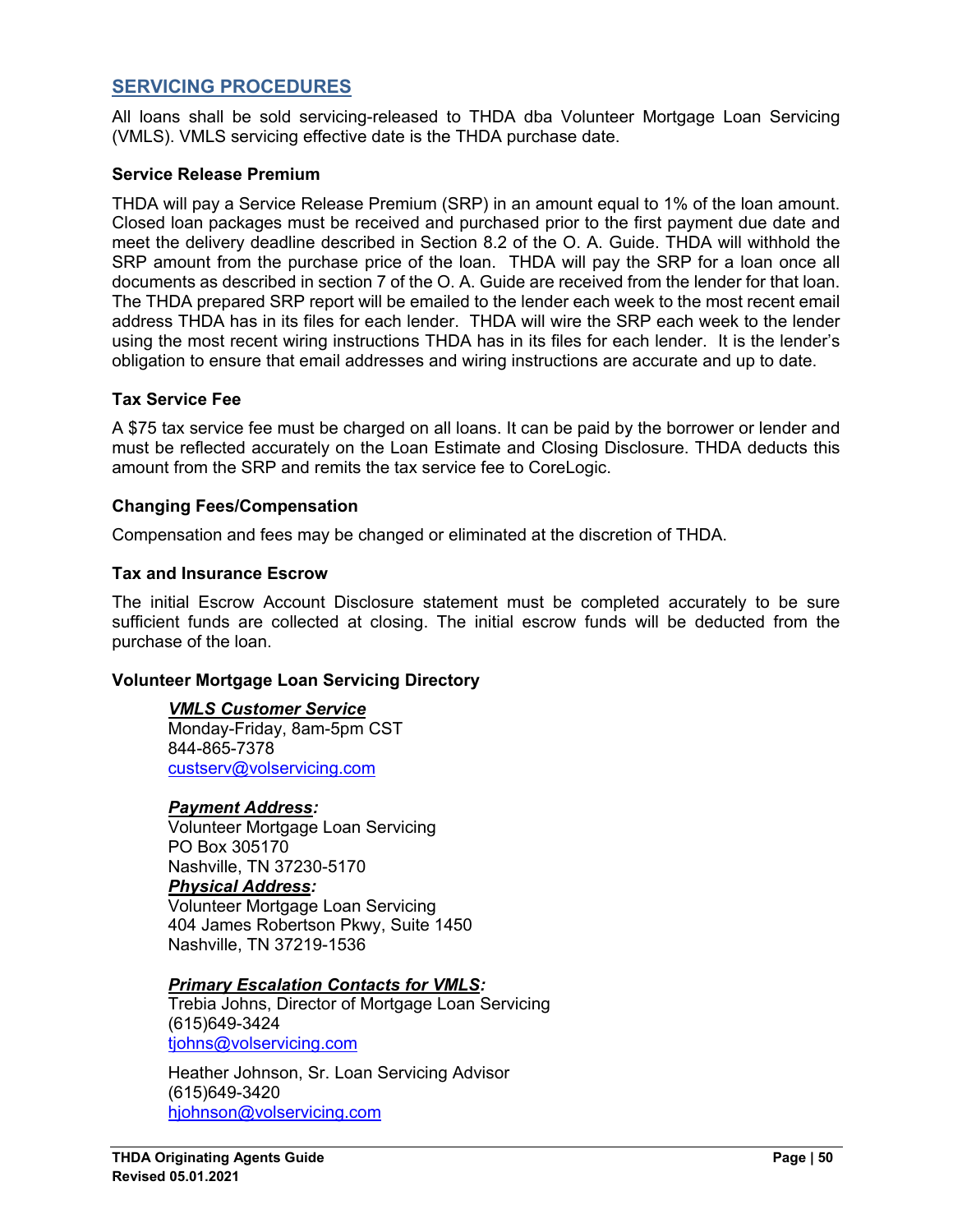## <span id="page-58-0"></span>**Payments Received After Purchase**

In the event the Originating Agent receives a mortgage payment **AFTER** THDA purchases the loan, the payment is to be sent to VMLS immediately.

- 1. Email [payments@volservicing.com](mailto:payments@volservicing.com) indicating the amount received, the date received, and method for transferring the payment in full to VMLS.
- 2. Payment can be mailed to the VMLS Physical Address: Volunteer Mortgage Loan Servicing 404 James Robertson Pkwy, Ste 1450 Nashville, TN 37219-1536
- 3. Or, payment can be wired with a confirmation email sent to [payments@volservicing.com.](mailto:payments@volservicing.com)

#### <span id="page-58-1"></span>**Payments Received Prior to Purchase**

If a payment is received **PRIOR** to THDA Purchase, the Originating Agent is to notify VMLS immediately but retain the payment until THDA purchases the loan. Email **payments@volservicing.com** indicating the amount received and the date received.

#### <span id="page-58-2"></span>**Service Transfer After First Payment Due Date**

In the event the first payment becomes due prior to THDA purchasing the loan, the Originating Agent is responsible for all servicing activities up to the THDA Purchase date and subsequent Service Transfer Effective Date.

- 1. Collect timely payment from the borrower(s); proof of current due date will be required prior to THDA Purchase
- 2. Disburse timely PMI/MIP payments to loan Insurer or Guarantor
- 3. Disburse additional Hazard Insurance, Flood Insurance, or Tax payments that come due prior to the THDA Purchase date
- 4. Complete required Insurer or Guarantor monthly reporting, if applicable
- 5. Send a new Goodbye Letter meeting all RESPA requirements and coordinate the Service Transfer effective date with VMLS
- 6. Immediately following the effective Service Transfer date, Originating Agent is to send the following to VMLS
	- a. Loan History indicating due date, payments received, principal curtailments, suspense balance, escrow disbursements, and escrow balance at transfer
	- b. All payments collected; disbursed escrow may be netted from funds transferred to VMLS
	- c. Copy of notices sent to borrower(s) including Goodbye Letter
	- d. Complete MERS TOB/TOS, if loan is active in MERS

# <span id="page-58-3"></span>**SECTION IX: THDA FORMS AND INSTRUCTIONS**

As a result of Tax Code requirements, THDA must require certain forms. Application files or closed loan packages that do not contain fully executed THDA forms, as required, will not be accepted by THDA. These forms must be included in THDA application files and in THDA closed loan packages as indicated in this Guide. THDA forms are in addition to the typical forms utilized in the mortgage industry. These forms are to be considered part of this Guide.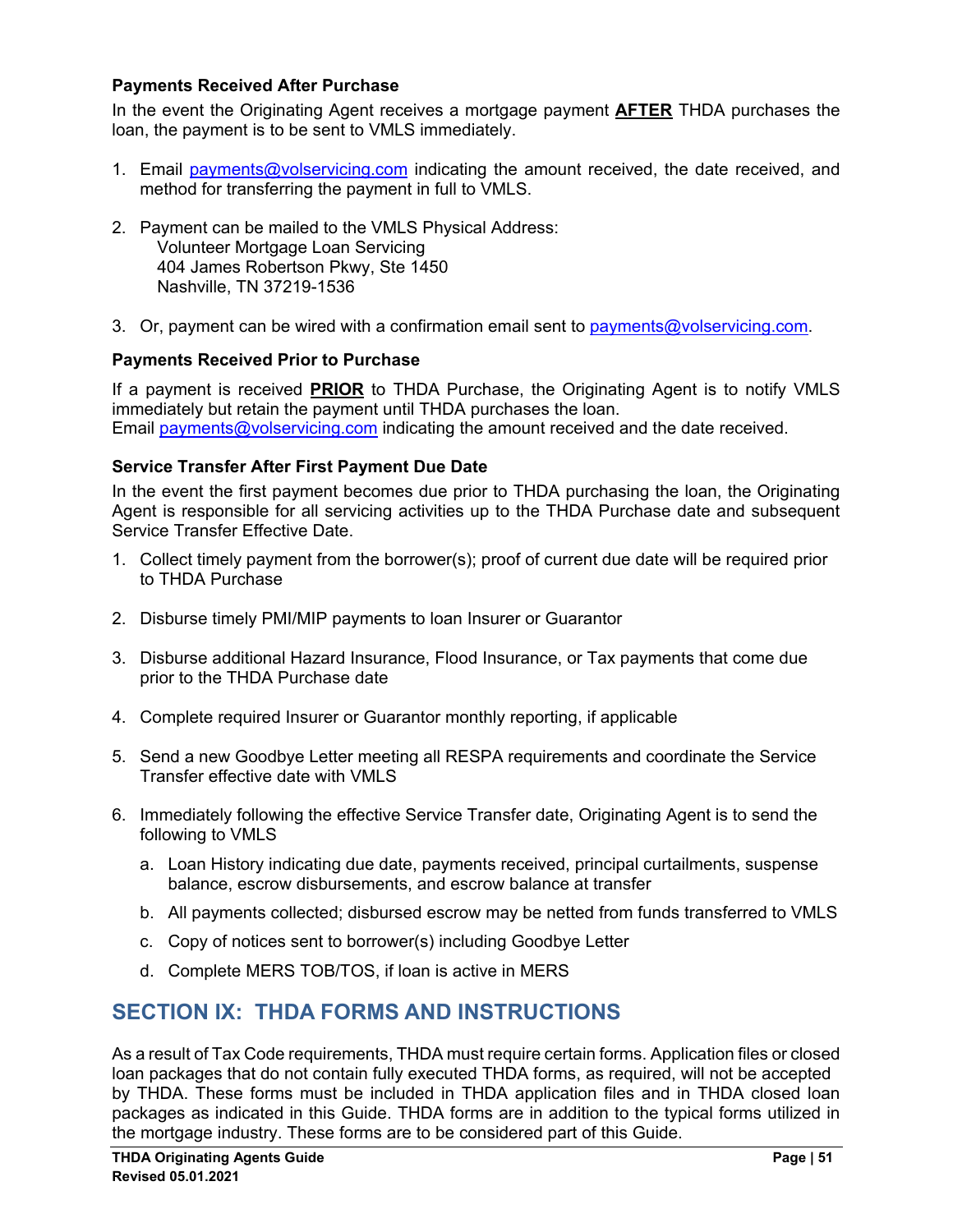THDA forms may not be altered.

THDA forms may not be distributed to a lender who is not an Originating Agent or to any other unauthorized individual or entity.

Detailed instructions for completion of each THDA form follows in the order that they are typically encountered in the lending process:

Application Declaration [HO-0450 \(09.21\)](https://thda.org/pdf/0450-Affidavit-Applicant_fill.pdf)

[Veteran Exemption Application Declaration](https://thda.org/pdf/0460-Veteran-Exemption-Application-Affidavit_fill.pdf) HO-0460 (09.21)

[Notice to Applicants Federal Recapture Requirements HO-0448 \(05.21\)](https://thda.org/pdf/0448-Recapture-Notice_fill.pdf)

[Seller Declaration HO-0451 \(09.21\)](https://thda.org/pdf/0451-Affidavit-Seller_fill.pdf)

[Underwriting Submission Checklist](https://thda.org/pdf/0549-Underwriting-Submission-Checklist_Gr-Choice_-fill.pdf) HO-0549 (09.21)

[Affidavit of Affixation](https://thda.org/pdf/Affidavit-of-Affixation.pdf) RV-F1322101

Legally Enforceable Obligation Letter HO-0476

[Closed Loan Submission Checklist](https://thda.org/pdf/0541-Closed-Loan-Checklist_Gr-Choice_fill.pdf) HO-0541 (09.21)

[THDA Rider HO-0440 \(08.03\)](https://thda.org/pdf/0440-Rider_fill.pdf)

[Request for Loan Purchase with Acknowledgement and Certification](https://thda.org/pdf/0444-Request-for-Loan-Purchase_fill.pdf) HO-0444 (08.20)

Great Choice Plus/ HFA Advantage Plus Amortizing Subordinate Note (Payment)

Great Choice Plus/ HFA Advantage Plus Deferred Subordinate Note (No Payment)

<span id="page-59-3"></span>Great Choice Plus/ HFA Advantage Plus Subordinate Deed of Trust

#### <span id="page-59-0"></span>**APPLICATION DECLARATION HO-0450 VETERAN EXEMPTION APPLICATION DECLARATION HO-0460 (If Applicable)**

The Application Declaration or Veteran Exemption Application Declaration (if applicable Application Declaration must be executed by each applicant and non-qualifying spouse. The MRB income figure to be provided in item #4 is the maximum allowable income for the size of the applicant's household and location of property. The acquisition cost figure for Great Choice is to be provided in item #5 is the maximum THDA acquisition cost for the county in which the property is located.

#### <span id="page-59-1"></span>**NOTICE TO APPLICANTS FEDERAL RECAPTURE REQUIREMENTS HO-0448**

This form is mandatory for all THDA loan applications. The Applicant and all Co-Applicants must sign and date the form at the time of application. Provide a copy to the Applicant. Enclose the original signed and dated form in the application file when submitted for THDA underwriting.

#### <span id="page-59-2"></span>**SELLER DECLARATION HO-0451**

The seller of the property must complete a Seller Declaration for each application file submitted to THDA. The Seller Declaration is to assist in determining whether the purchase of the property involves more than the purchase price specified in the sales contract.

The seller must sign and date the Seller Declaration. Enclose the Seller Declaration in the application file when submitting for THDA underwriting. In the absence of the Declaration at the time of loan approval, a prior to closing contingency will be THDA receipt of the original.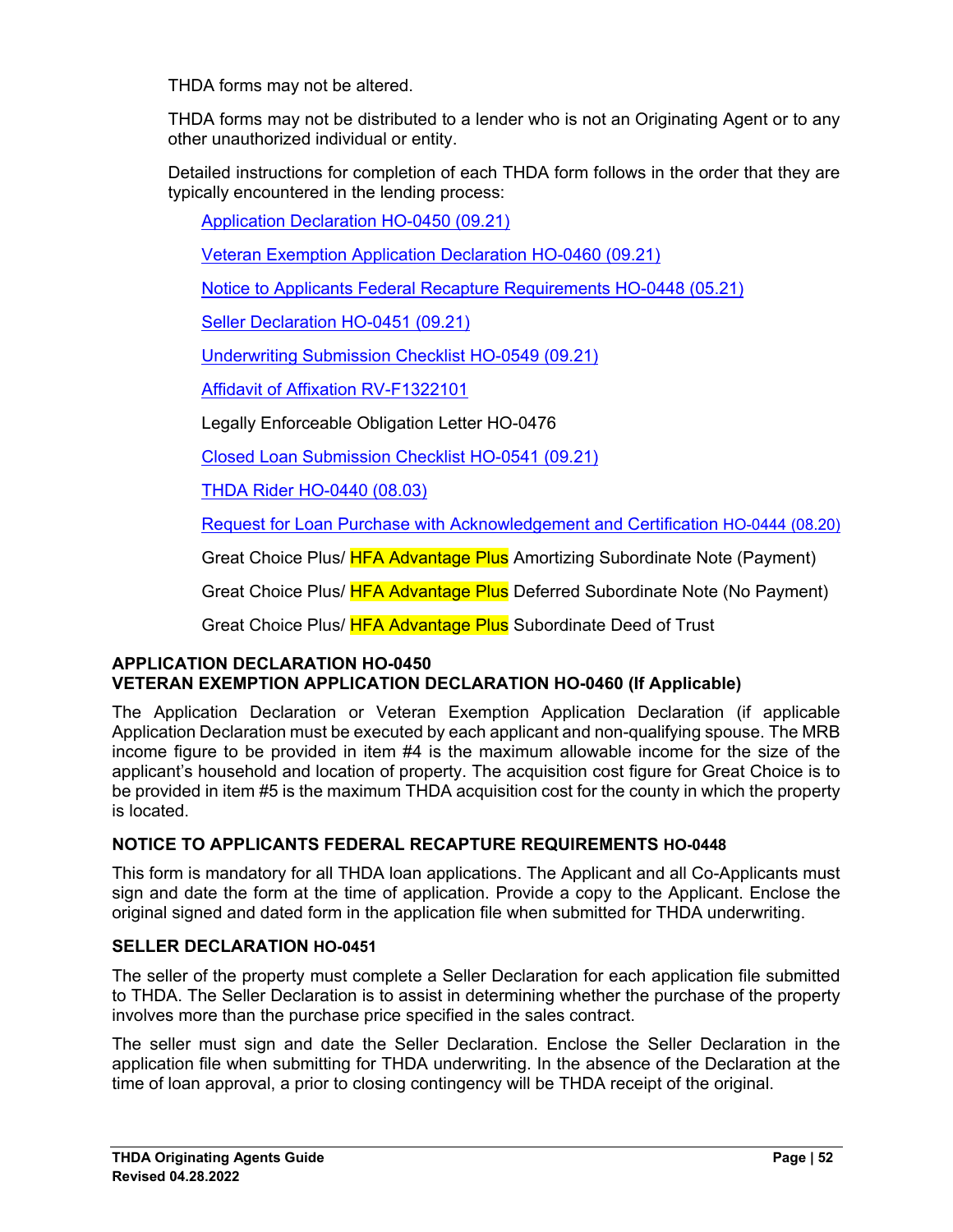# <span id="page-60-0"></span>**UNDERWRITING SUBMISSION CHECKLIST HO-0549**

Use this form as a cover sheet for all application files submitted to THDA.

Follow the checklist closely and complete all information. Items omitted may cause the application file to be returned for completion and resubmission. Do not change the size of this form.

The checklist has three main sections:

- 1. General Information.
- 2. THDA Program Eligibility and Loan Disclosure Documents.
- 3. Great Choice Plus Loans/Down payment/Closing Cost Assistance. Must be documented as indicated, if applicable.
- 4. Credit Package. Must include documentation, as indicated.

Originating Agent Information: Provide complete information

Primary Applicant: Include primary Applicant's name as it will appear on all documents. It must be accurate and consistent.

Property Address: Must be accurate and consistent on all documents.

#### THDA Program Eligibility/Credit Package

A check mark, an "X" or "N/A" must be indicated for each document listed on the form. Refer to Section 6.2 for additional information.

An Originating Agent staff member's signature, printed or typed name and telephone number must appear at the bottom of the checklist. Without this information, the file is considered incomplete. In addition, if this information is omitted, THDA does not know who to call if questions arise.

#### <span id="page-60-1"></span>**AFFIDAVIT OF AFFIXATION RV-F1322101**

An original Affidavit of Affixation is required on all manufactured home loans and must be recorded as a separate document. It cannot be recorded with or attached to the Deed of Trust for recordation.

#### <span id="page-60-2"></span>**LEGALLY ENFORCEABLE OBLIGATION LETTER HO-0476**

For any Great Choice loans insured by FHA/HUD, the Originating Agent will receive a Legally Enforceable Obligation Letter (LEOL) attached to the THDA Loan Commitment. HUD/FHA requires that THDA provide a Legally Enforceable Obligation Letter when THDA has agreed to provide DPA funds in the form of the Great Choice Plus Loan. The Borrower(s) is to sign the LEOL at closing and a copy of the executed LEOL must be sent back to THDA with the initial closing submission package in order for THDA to purchase the Great choice Plus loan.

<span id="page-60-3"></span>The Originating Agent is to retain the original LEOL in their loan file to accompany the FHA insurance application associated with the first mortgage.

#### **CLOSED LOAN SUBMISSION CHECKLIST HO-0541**

Use this form when submitting all closed loan files to THDA, regardless of the source of funding. This form can also be used as a checklist for submission of follow-up documentation. Complete all items on this form. Do not change the size of this form.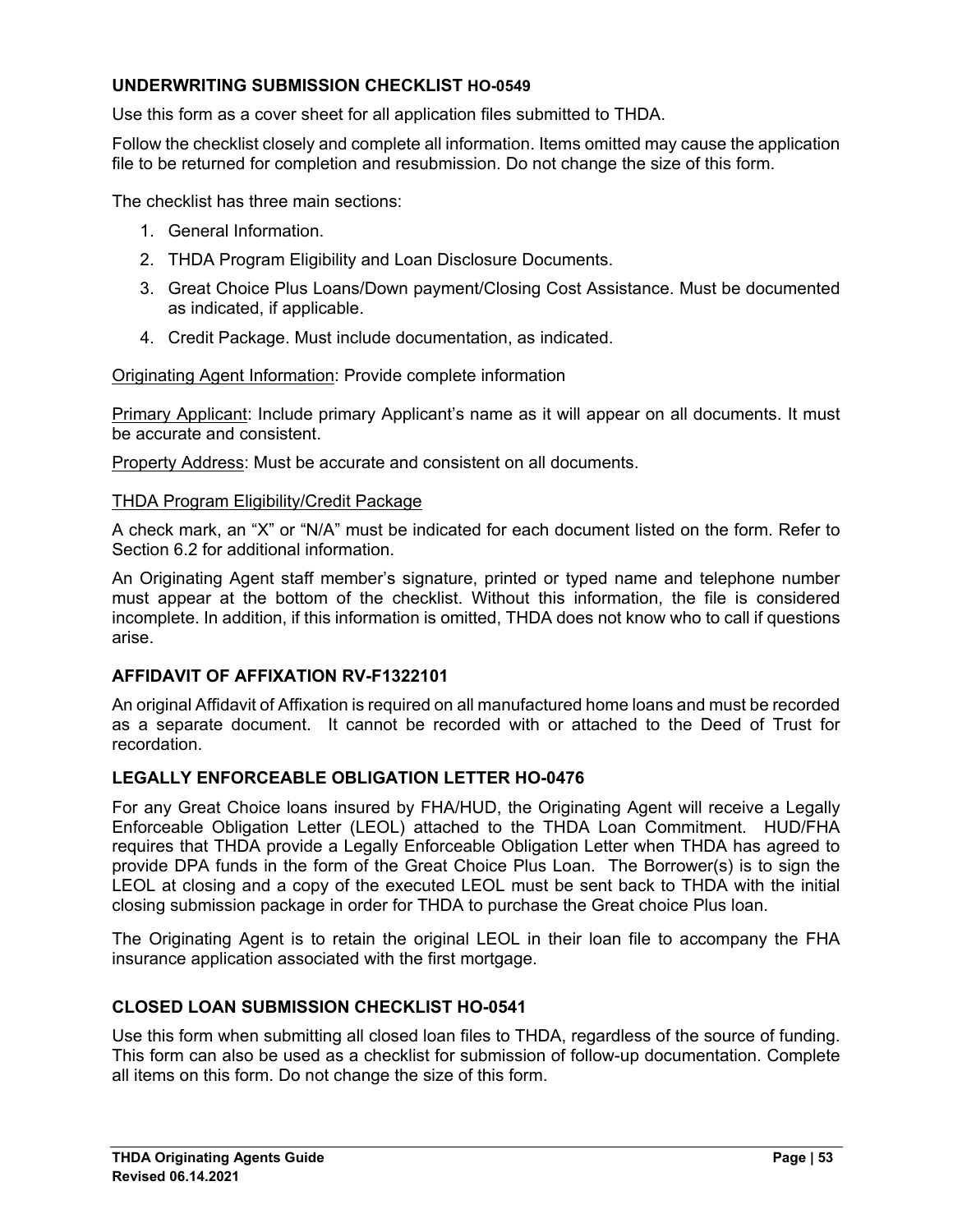#### <span id="page-61-0"></span>**THDA RIDER HO-0440**

The THDA Rider must be completed, executed, attached to and recorded with the deed of trust for all THDA first mortgage loans, regardless of loan type. The THDA Rider must be signed by all Borrowers who are required to sign the first deed of trust and recorded with the deed of trust. THDA Rider is not applicable for any THDA second mortgage loans or HFA Advantage mortgage loans.

#### <span id="page-61-1"></span>**REQUEST FOR LOAN PURCHASE WITH ACKNOWLEDGEMENT AND CERTIFICATION HO-0444**

All loans closed must be accompanied by an executed Request For Loan Purchase with Acknowledgement and Certification when delivered to THDA. The most recent version of the HO-0444 form must be utilized. By submitting a loan file for purchase by THDA, each Originating Agent is deemed to affirm the Acknowledgement and Certification appearing on the master form of the Request For Loan Purchase with Acknowledgement and Certification with respect to each loan file submitted regardless of whether the Acknowledgement and Certification is included with the form submitted with a particular loan file.

*THDA provides a Request for Loan Purchase with the Loan Commitment. Utilizing this version of the form limits the amount of data and errors. Provide all information indicated. Check the appropriate box indicating whether the loan file is* complete in all respects or not. Sign and date where indicated, print name and title, and provide telephone number. Omitted information may cause the loan file to be returned to the Originating Agent.

#### <span id="page-61-7"></span><span id="page-61-2"></span>**GREAT CHOICE PLUS/HFA ADVANTAGE PLUS AMORTIZING SUBORDINATE NOTE (PAYMENT) Form #3295**

All loans that include a THDA subordinate DPA in the amount of 6% of the sales price, interest rate the same as the first mortgage, 30 year term and a monthly payment used for qualification purposes, must use this note at loan closing.

#### <span id="page-61-3"></span>**GREAT CHOICE PLUS/HFA ADVANTAGE PLUS DEFERRED SUBORDINATE NOTE (NO PAYMENT) Form #3296**

All loans that include a THDA subordinate DPA in the amount of \$6,000, 0% interest rate, deferred payment and forgiven at the end of the 30 year term, must use the note at closing.

#### <span id="page-61-4"></span>**GREAT CHOICE PLUS/HFA ADVANTAGE PLUS SUBORDINATE DEED OF TRUST Form #3800.43**

All loans that include a THDA subordinate DPA must use the Deed of Trust at closing

# <span id="page-61-5"></span>**SECTION X: FREDDIE MAC HFA ADVANTAGE® CONVENTIONAL PROGRAM**

# <span id="page-61-6"></span>**OVERVIEW**

This section of the guide is specific to insured conventional Freddie Mac mortgage loans unless otherwise noted.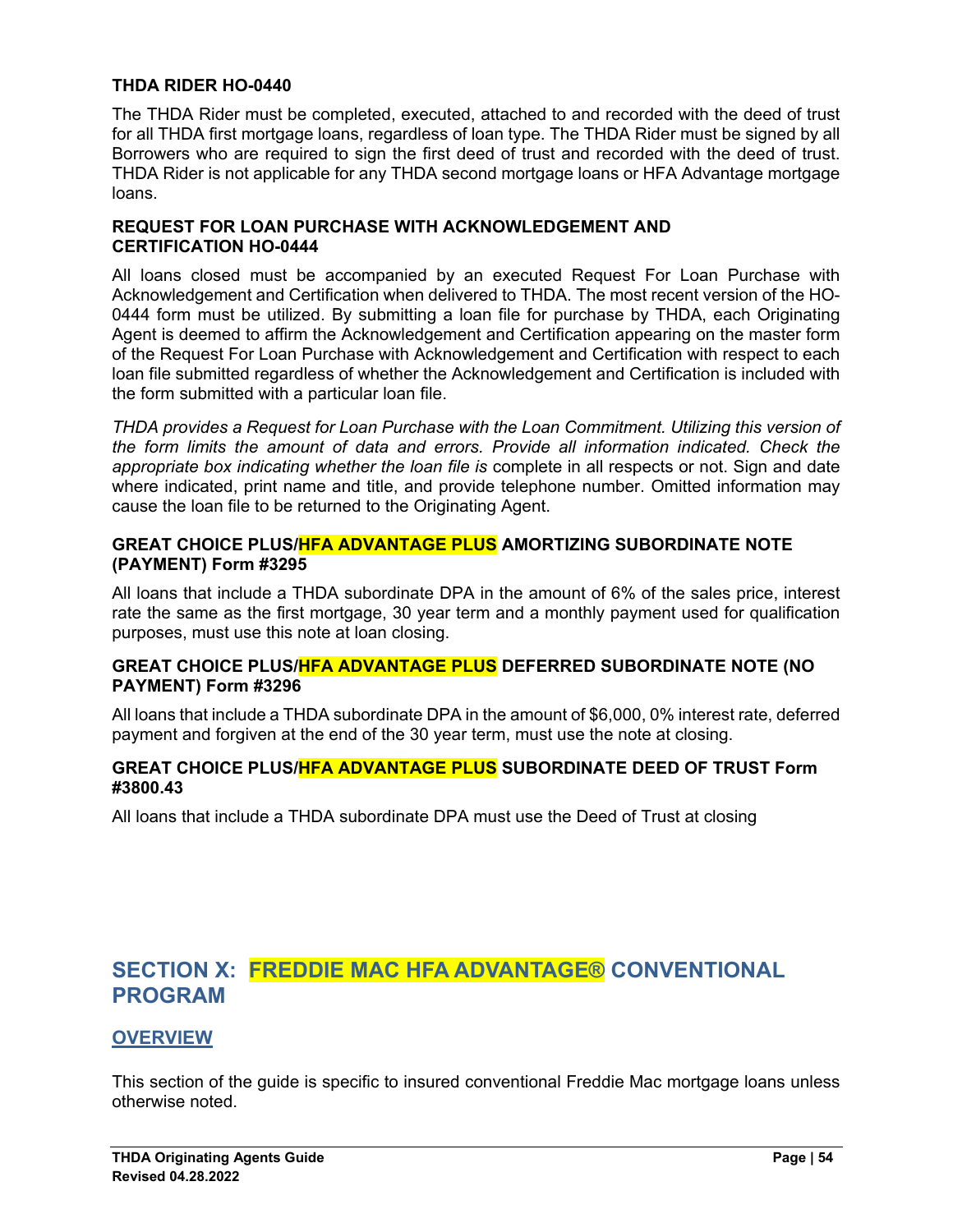#### <span id="page-62-0"></span>**HFA Advantage & HFA Advantage Plus**

This MBS loan offers a choice for down payment and closing cost assistance, one offering has deferred payments and the other has a low interest rate with monthly payments. Both are secured by a second deed of trust. This loan is available only with the HFA Advantage first mortgage loan. The HFA Advantage Plus loan-payment is at an interest rate the same as the first mortgage, monthly payments amortized over a 30 year term, and 6% of the sales price. The HFA Advantage Plus-No Payment is \$6,000 at a 0% interest rate, 30 year term, and must be repaid if the home is refinanced or sold.

| <b>Loan Product Advisor</b>                    | HFA Advantage through Loan Product Advisor (LPA)<br>LPA with "Accept" recommendation is required.<br>LPA A Minus Offering is not allowed.<br>Manual Underwriting is not allowed. |  |  |
|------------------------------------------------|----------------------------------------------------------------------------------------------------------------------------------------------------------------------------------|--|--|
| <b>Maximum Income</b>                          | Varies by County 80% Area Median Income (AMI)<br>See Freddie Mac Limits for Home Possible                                                                                        |  |  |
| <b>Maximum Household</b><br><b>Acquisition</b> | Varies by County                                                                                                                                                                 |  |  |
| <b>Loan Term</b>                               | 30 year fixed on first mortgage                                                                                                                                                  |  |  |
| <b>Debt-to-Income Ratio</b>                    | Maximum 45%                                                                                                                                                                      |  |  |
| <b>Credit Score</b>                            | Minimum credit score of 660 is required for all borrowers                                                                                                                        |  |  |
| <b>Manual Underwriting</b>                     | Not permitted                                                                                                                                                                    |  |  |
| <b>Maximum LTV/CLTV</b>                        | Per Freddie Mac guidelines 97%/105%                                                                                                                                              |  |  |
| <b>Eligible Properties</b>                     | Per Freddie Mac HFA Advantage® allows Single-family, one unit<br>primary residence, condos, PUDS are acceptable.<br>Manufactured homes are not eligible.                         |  |  |
| <b>Mortgage Insurance</b>                      | Per Freddie Mac guidelines                                                                                                                                                       |  |  |
| <b>Buy downs</b>                               | Not permitted                                                                                                                                                                    |  |  |
| <b>Assumable</b>                               | Not permitted                                                                                                                                                                    |  |  |
| <b>Escrow Waivers</b>                          | Not permitted                                                                                                                                                                    |  |  |
| <b>Subject to Recapture</b>                    | <b>No</b>                                                                                                                                                                        |  |  |
| <b>Minimum Investment</b>                      | No minimum borrower investment is required by THDA, unless<br>required by Freddie Mac.                                                                                           |  |  |
| <b>Occupancy Requirement</b>                   | Owner-occupied properties only                                                                                                                                                   |  |  |
| <b>Homebuyer Education</b>                     | Required                                                                                                                                                                         |  |  |
| <b>Origination Fee</b>                         | Not permitted                                                                                                                                                                    |  |  |
| <b>Down Payment</b><br><b>Assistance</b>       | <b>HFA Advantage Plus.</b>                                                                                                                                                       |  |  |

# <span id="page-62-1"></span>**ELIGIBLE BORROWER**

First-time homebuyers and/or Repeat homebuyers are eligible.

#### <span id="page-62-2"></span>**Occupancy**

Per Freddie Mac LPA guidelines: All borrowers must occupy the mortgaged premises as their primary residence. Non-occupant co-signers/co-mortgagors are not permitted.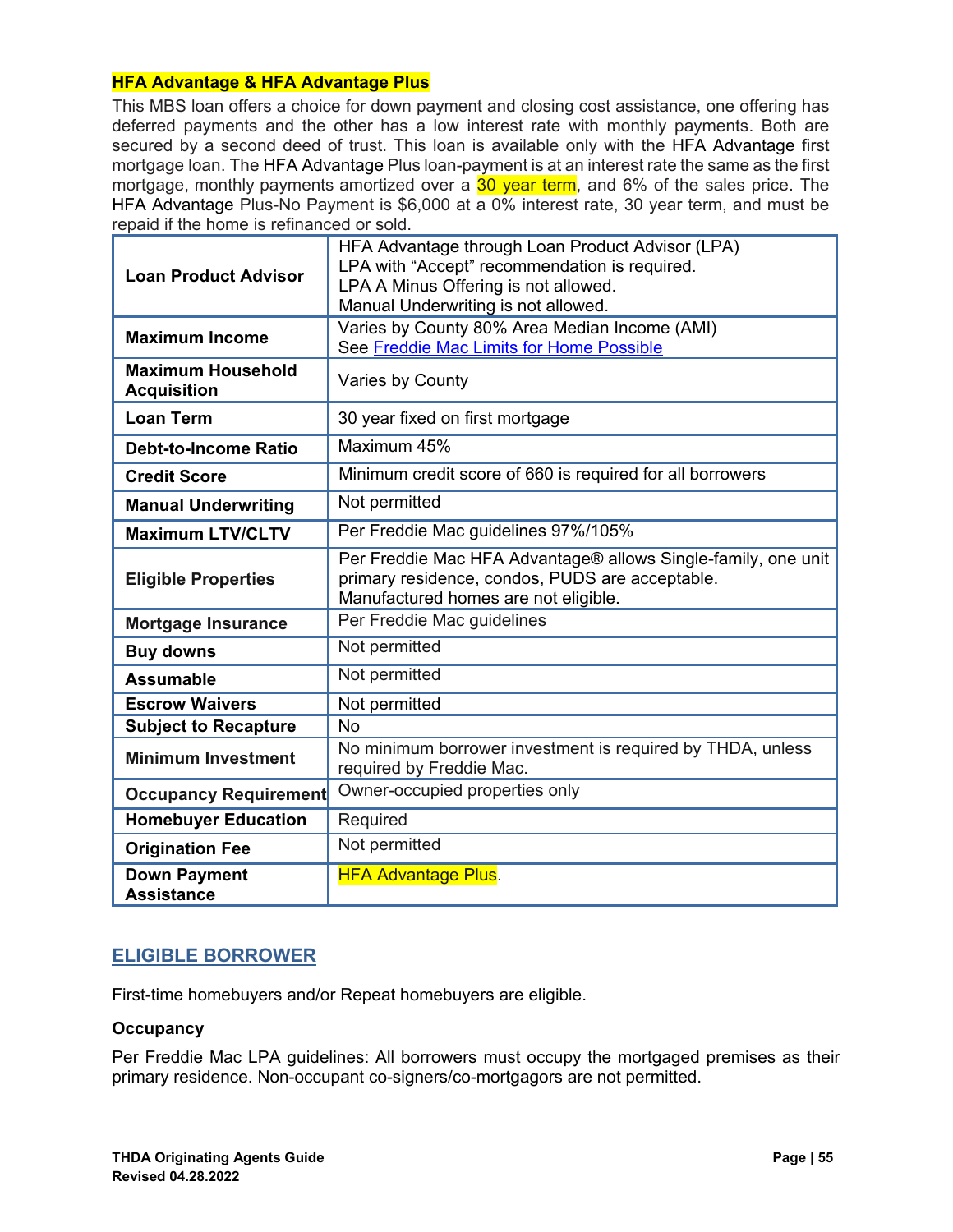## <span id="page-63-0"></span>**Divorce**

If applicable, final divorce must be final for 30 days prior to closing.

#### <span id="page-63-1"></span>**Ownership Interest**

Borrower may not currently have an active THDA/VMLS loan.

## <span id="page-63-2"></span>**PURCHASE PRICE LIMIT**

HFA Advantage follows the same Purchase Price Limits as Great Choice. [Section II.](#page-19-3)

#### <span id="page-63-3"></span>**QUALIFYING INCOME LIMIT**

The income limit for HFA Advantage and HFA Advantage Plus is based upon the income of the qualifying borrower(s) only. Qualifying income inclusions/exclusions per [Freddie Mac guidelines.](https://sf.freddiemac.com/working-with-us/affordable-lending/home-possible-eligibility-map) Qualifying income is a maximum of 80% AMI.

#### <span id="page-63-4"></span>**FIRST MORTGAGE LOAN TERMS AND GUIDELINES**

#### <span id="page-63-5"></span>**Loan Types/Investor Feature Identifiers (IFIs)**

- Freddie Mac HFA Advantage Mortgage Loans only.
- HFA Advantage should be selected in LPA drop down.
- IFI 251 Home Possible Advantage for HFAs should be identified in Loan Selling Advisor.

#### <span id="page-63-6"></span>**Maximum LTV/CLTV**

- First loan mortgage amounts are subject to THDA purchase price limits.
- Maximum Freddie Mac HFA Advantage: 97%/105% for one-unit properties.

#### <span id="page-63-7"></span>**Transaction Type**

- Purchase transactions only.
- Refinance loans are not permitted.
- Construction loan permanent financing allowed.

#### <span id="page-63-8"></span>**Mortgage Loan Rates and Reservations**

Mortgage loan rates and prices will be posted on the THDA website daily between 9:00 AM and 5:30 PM CST on Monday through Friday. These rates and prices are subject to change on a daily or intra-day basis. Lenders reserve loans through THDA Online Reservation system (THELMA).

#### <span id="page-63-9"></span>**Rate Locks and Extension Fee**

Loans reserved through the THELMA system will have a rate lock to the lender of 60 calendar days.

**The mortgage loan must be closed and all closing documentation must be delivered to THDA by the 60th calendar day**. Any loan cancelled during the rate lock period may not be

reserved again for 60 days from the original reservation expiration date or cancellation date for the same borrower purchasing the same property. Pricing for loans re-reserved will result in

<span id="page-63-10"></span>pricing of original rate lock or new rate lock, whichever is higher. Read further in Section X for more related information.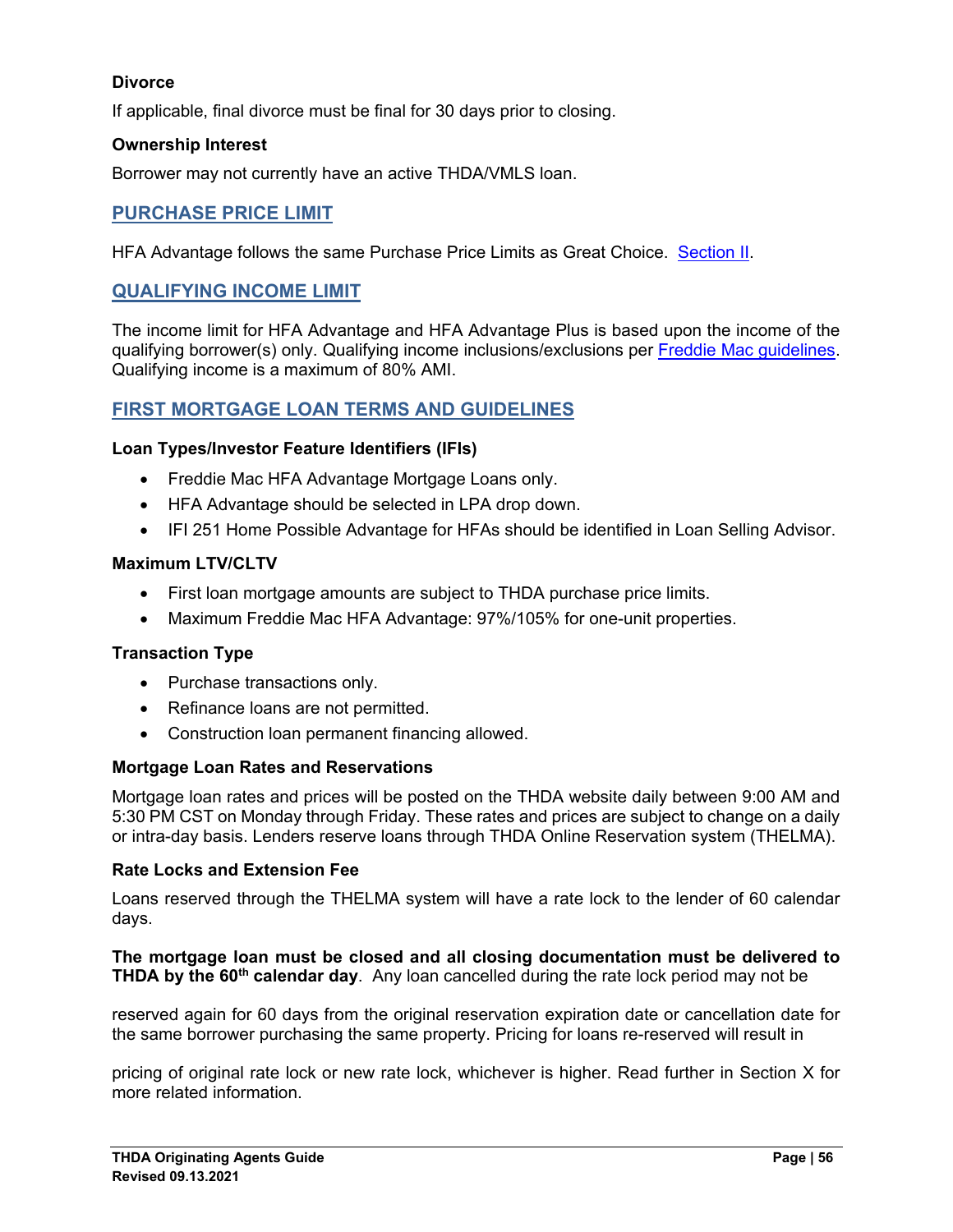# **UNDERWRITING**

#### <span id="page-64-0"></span>**Freddie Mac HFA Advantage®**

Follow Freddie Mac HFA Advantage® guidelines found on their [website,](https://sf.freddiemac.com/working-with-us/origination-underwriting/mortgage-products/hfa-advantage) with the following exceptions:

- Maximum DTI: 45% with Accept from LPA
- Minimum credit score: 660
- Purchase only
- No temporary buy downs
- Acreage limit 5.0 acres
- If primary employment is salary or hourly, the base pay rate for qualification purposes cannot exceed the amount reflected on the most recent pay stub.

#### **Please note the following**:

- LPA feedback should be transferred to THDA at time of loan submission S/SN 210980
- Appraisal may be shared with THDA in the Uniform Collateral Data Portal (UCDP) aggregator ID# GVT276
- Freddie Mac does not allow non-occupying co-borrowers/signers/ mortgagors.
- HFA Advantage must be the Offering Identifier.
- Under General Messages on LPA feedback you should receive a message indicating the loan has been correctly run thru LPA as an HFA loan. A message will also be displayed to determine if the transaction is a Very Low Income Purchase (VLIP) or Low Income Purchase (LIP)
- Loan Prospector Document checklist should be uploaded to THDA with the LPA Feedback results.

#### <span id="page-64-1"></span>**Freddie Mac Resources**

1-800-Freddie (800-373-3343)

- Freddie Mac approved Seller Servicer , please press 1
- For underwriting guideline support, please press 1
- For affordable lending, HFA Advantage, please press 1
- Enter your six-digit Seller Servicer number or seven-digit third party originator number, followed by pound sign.

#### <span id="page-64-2"></span>**Required Mortgage Insurance Coverage**

- 18% charter coverage for 95.01-97% LTV Loans
- 16% charter coverage for 90.01-95% LTV Loans
- 12% charter coverage for 85.01-90% LTV Loans
- 6% charter coverage for 80.01-85% LTV Loans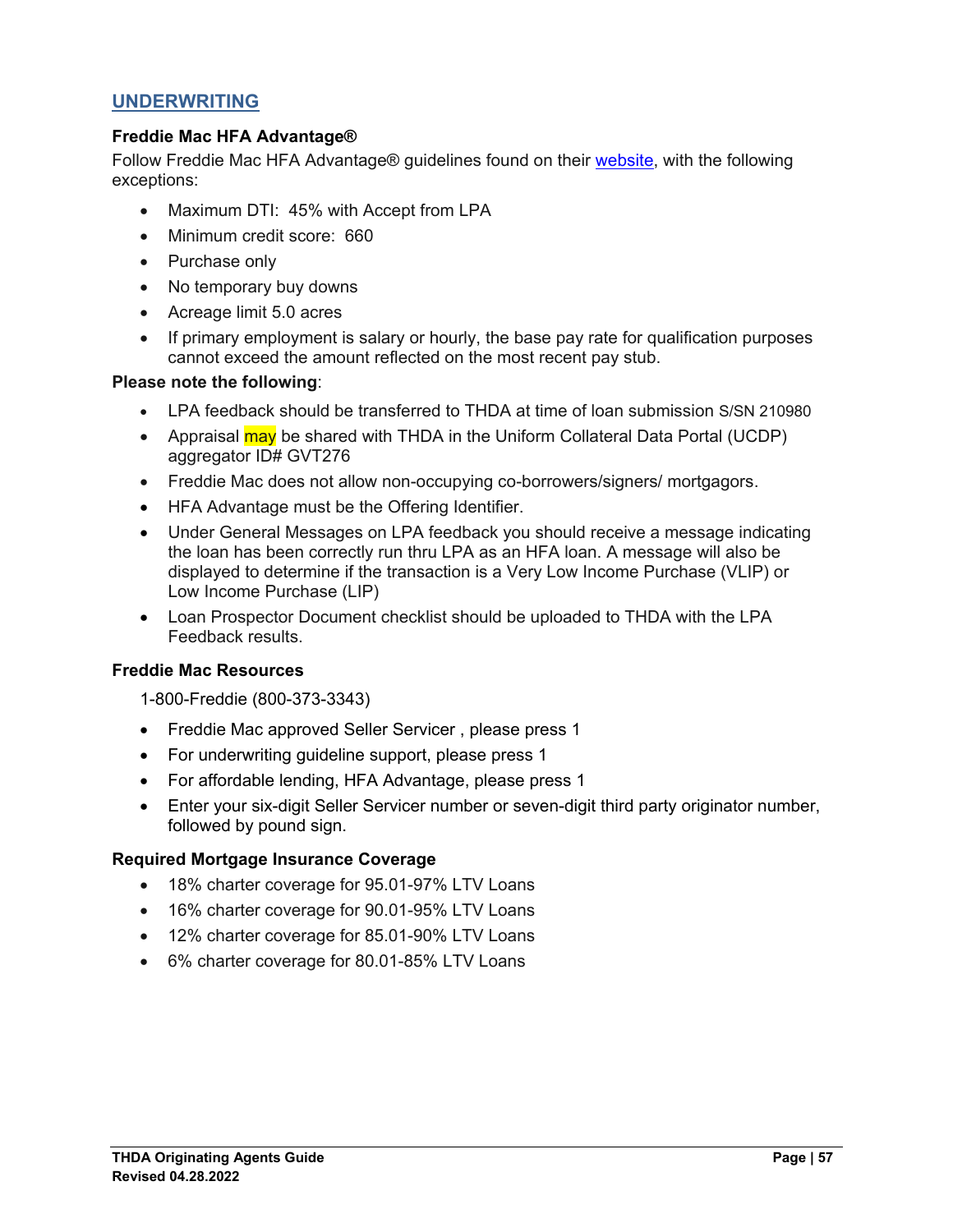<span id="page-65-0"></span>•

# **Private Mortgage Insurance (PMI)**

- Insurers must be acceptable to Freddie Mac
- Lender is responsible for activating any PMI policy and remitting any PMI payments due to the mortgage insurer prior to the sale of the loan to THDA. Lender is also responsible for transferring the PMI policy to THDA after the loan salePMI rates, pricing and guidelines may differ among the participating mortgage insurers and are subject to change. Lenders should consult the current PMI guidelines at each company to determine the terms and conditions by which such loans will be insured.
- THDA program guidelines do not supersede, nor are they a substitute for, the guidelines in place with each mortgage insurer at the time the loan is underwritten.

#### <span id="page-65-1"></span>**Discount Points**

• Not permitted.

#### <span id="page-65-2"></span>**Assumable**

• Not permitted.

#### <span id="page-65-3"></span>**Escrow Waivers**

• Not permitted.

#### <span id="page-65-4"></span>**Acreage**

• Not to exceed 5.0 acres.

# <span id="page-65-5"></span>**DOWN PAYMENT ASSISTANCE (HFA ADVANTAGE PLUS)**

THDA will be offering two second mortgage loan program options available across the entire state, regardless of the sales price, as long as it meets THDA's acquisition limits.

**HFA Advantage Plus-No Payment terms (Deferred):** 

- Loan Amount is equal to \$6,000
- 0% interest rate
- 30 year term, due on sale or refinance
- Deferred payments, therefore no payment for qualifying purposes
- Second mortgage loan will be locked simultaneously with the first mortgage, key words in program description for a successful lock "No Payment".
- Max 105% CLTV
- An Affordable Second that does not require a payment can be entered in the "Total Gift Fund" field in LPA.

**HFA Advantage Plus-Payment terms: (Amortizing)** 

- Loan Amount is 6% of the sales price (or appraised value if less than the sales price)
- 30 year amortizing
- Interest rate is the same as the first mortgage
- Monthly payment must be considered in the debt ratio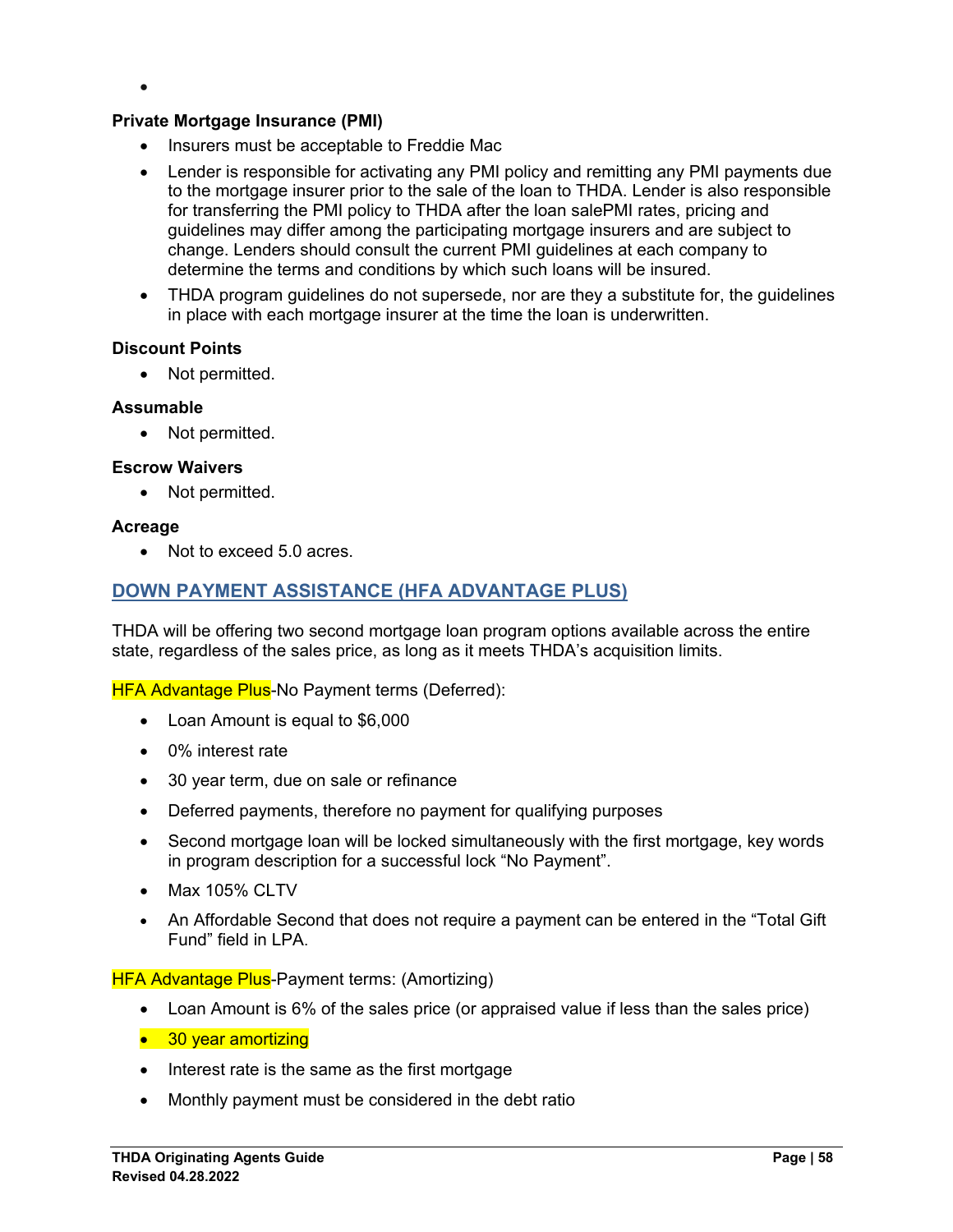- Second mortgage loan will be locked simultaneously with the first mortgage, key word in program description for a successful lock "Payment".
- Max 105% CLTV
- <span id="page-66-0"></span>• This is considered an affordable second in LPA, when entering subordinate lien "Yes" should be selected for Affordable Second and monthly payment should be entered.

Late fee is 5% of the overdue payment after the 15th calendar day.Lender Advance

Lenders will advance the second loan at the loan closing for the benefit of the borrower, which will be reimbursed based upon the purchase of the mortgage loan by THDA.

# <span id="page-66-1"></span>**Compliance Issues**

The second loan is evidenced by a second mortgage note and secured by a subordinate deed of trust. See TRID section below for disclosure procedures and documentation.

# <span id="page-66-2"></span>**Limitations on Down Payment Assistance**

At closing, an Eligible Borrower may not receive cash back except for the following reason, reimbursement of fees and/or expenses paid outside of closing, including but not limited to earnest money deposit, appraisal fees, home inspection fees, credit report and homebuyer education expenses charges.

The eligible borrower may be reimbursed up to the amount of overpayment with documented expenditures. In the event of remaining funds after the eligible borrower has been reimbursed for appropriate requested amounts, the borrower shall not receive the additional funds. However, surplus funds may be applied as a principal curtailment on the first mortgage and be documented on the closing disclosure.

# <span id="page-66-3"></span>**TRID**

#### <span id="page-66-4"></span>**Loan Estimate**

All assisted loans will require a Loan Estimate (LE). Lenders can generate one from their LOS system that contains the appropriate terms. Only recording fee, odd days/prepaid interest, mortgage tax fee, and a loan settlement fee of up to \$200 may be listed. ). All Originating Agents are expected to adhere to all timing guidelines as outline in 12 CFR § 1026.19(e)(1)(iii)(A) for the Loan Estimate.

#### <span id="page-66-5"></span>**Closing Disclosure**

Lenders are required to provide a Closing Disclosure at closing listing only the recording fee, odd days/prepaid interest, and mortgage tax fee for the second mortgage for all loans reserved. Any fees in addition to the recording fee, odd days/prepaid interest, and mortgage tax fee listed on the second mortgage CD will be required to be refunded to the borrower prior to purchase approval. Any excessive recording fees charged will require a detailed explanation. Any fees not proven to be for recording will require a refund to the borrower prior to purchase approval. All Originating Agents are expected to adhere to all timing guidelines as outlined in 12 CFR § 1026.19(f)(1)(ii) for Closing Disclosures.

# <span id="page-66-6"></span>**HOMEBUYER EDUCATION**

<span id="page-66-7"></span>A pre-purchase certificate from a THDA approved agency or HUD-approved counseling agency issued within the previous 12 months. Each person on the loan is required to obtain homebuyer education, even non-first time homebuyers. Required to be completed prior to commitment approval. See Section V, [Homebuyer Education,](#page-33-1) for additional information.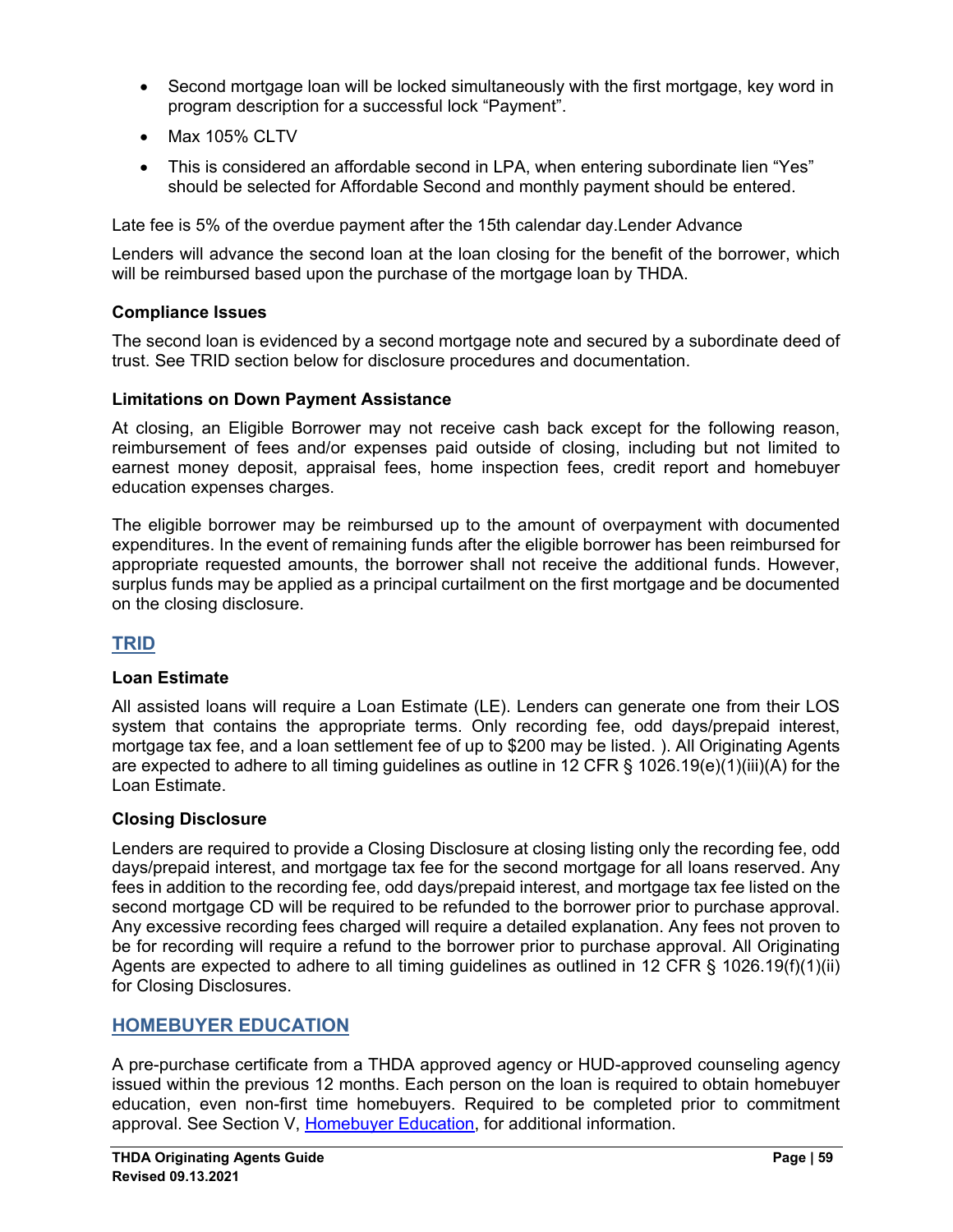# **LENDER PROCESS**

#### <span id="page-67-0"></span>**Application and Reservation**

Lender determines borrower eligibility per Freddie Mac and THDA guidelines, credit score minimum, debt-to-income, income limits and purchase price limits. Lender reserves the loan through THDA's online lender portal THELMA. When loan is reserved the rate is locked. Lender processes the loan, gathers documentation, obtains the appraisal and lender issues approval on file. Lender submits approved loan to THDA's online lender portal THELMA to receive commitment from THDA.

If incorrect program type has been selected at rate lock, loan must be withdrawn and resubmitted under correct program type. If submission is in error, loan will be locked at current secondary rate. Subject to THDA review of original disclosures.

Lender is responsible for uploading the appraisal into Uniform Collateral Data Portal (UCDP). LPA feedback certificate should contain Home Value Explore (HVE) results. Lender is responsible for assigning the final LPA to THDA upon loan submission to THDA.

#### <span id="page-67-1"></span>**Commitment Compliance Package**

Within 25 calendar days from the loan reservation date, the lender should upload the loan package to THDA through the lender portal THELMA per the HFA Advantage Underwriting Submission Checklist. Please submit all documents on checklist in proper stacking order and indicate the LPA results have been transferred to THDA.

THDA will either approve the compliance package, issue prior to closing conditions, or decline the file. If conditions are issued, please submit immediately to expedite the approval. Once the underwriting compliance package is approved, THDA will email the commitment to the processor submitting the file and it is also available for review/download in the THELMA system. The lender is authorized to proceed with the loan closing once approval commitment has been issued. Commitment will expire on lock expiration date.

#### <span id="page-67-2"></span>**Purchase Compliance Package**

Lenders must submit a closed loan package to THDA after closing and prior to the loan being eligible for purchase by THDA, per the HFA Advantage [Closed Loan Submission Checklist.](https://thda.org/pdf/0542-GC97-Closed-Loan-Submission-Checklist.pdf) Included on the checklist is [Form SSA-89,](https://thda.org/pdf/Form-SSA-89.pdf) Authorization to Release SSN, which must be signed by the borrower at closing. Lender is responsible for proving UCD and LQA results. Once the closed loan package is approved by THDA, and the original note received, THDA may purchase the mortgage loan.

#### <span id="page-67-3"></span>**COMPENSATION AND FEES**

#### <span id="page-67-4"></span>**Lender Compensation**

Lenders are not permitted to charge borrower or seller origination or discount fees, however a rate lock extension fee can be charge to the borrower.

Compensation of 1.75% will be paid at the time of purchase on all first Mortgage Loans that are closed and delivered in purchasable condition within the 60 day lock period. Loans over 60 days are subject to applicable extension fees.

Lender may receive a Service Release Premium (SRP) equal to 1.0% of the first mortgage loan amount paid by THDA at the time of loan completion. Delivery deadline must be met. See section VIII, [Service Release Premium.](#page-57-1)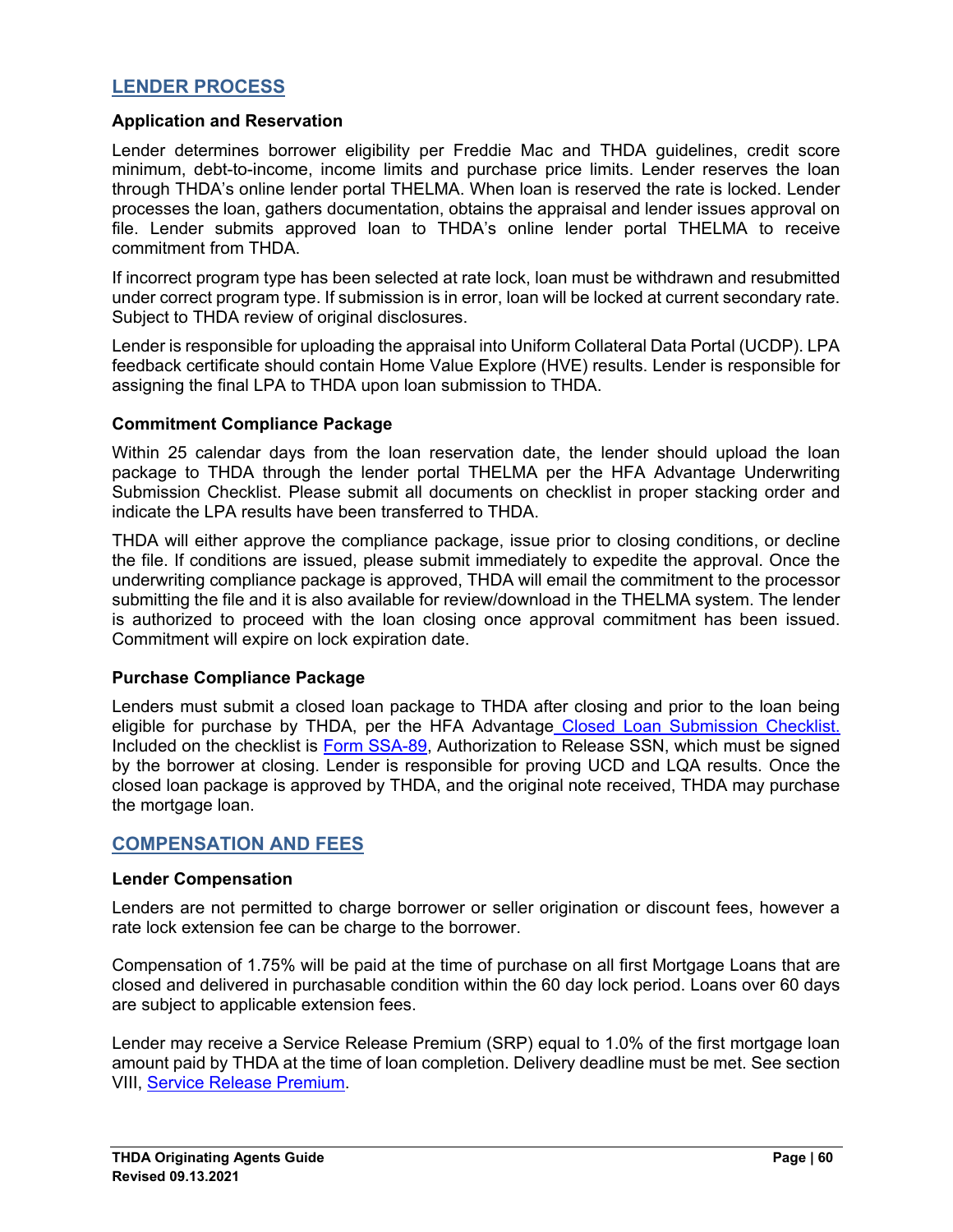# <span id="page-68-0"></span>**Allowable Fees**

Reasonable and customary fees not to exceed \$1400, and closing costs may be charged as long as such compensation payments are fully disclosed to the borrower in accordance with federal, state and local laws and regulations. Rate lock extension fee is an acceptable fee.

#### <span id="page-68-1"></span>**Non Delivery Fee**

If an extension is elected, but the related Mortgage Loan is not sold to THDA, the Lender may be billed for the extension fee.

# <span id="page-68-2"></span>**CLOSING/DELIVERY INFORMATION**

#### <span id="page-68-3"></span>**Uniform Closing Dataset (UCD)**

THDA requires a Freddie Mac UCD Findings Report in every conventional loan file. The report must reflect "successful result" with transfer to THDA, an embedded CD, and no Fatal Error Edit warnings.

#### <span id="page-68-4"></span>**Delivery of Mortgage Loans**

Mortgage Loans must be delivered and ready for purchase within 60 calendar days of the loan reservation/rate lock date. Failure to comply with the 60 day delivery deadline will be subject to a 0.25% extension fee for 30 days beyond the original 60 days. Extension Fee will be netted from the Loan Purchase compensation when the Mortgage Loan is purchased from the Lender.

Loans that are not purchased at 100 days after closing are subject to cancellation or a price adjustment.

All closing packages should be uploaded into the THELMA portal, original notes must be sent to the following address:

THDA Attn: Single Family Loan Operations 502 Deaderick St., Third Floor Nashville, TN 37243

#### <span id="page-68-5"></span>**Loan Quality Advisor**

<span id="page-68-6"></span>All loans must be evaluated using Freddie Mac's Loan Quality Advisor (LQA). LQA uses the ULDD file format the THDA requires for loan delivery. It provides a Loan Evaluation Summary which includes loan-level information and results. This summary should be submitted THDA in the closed loan package. The only critical edit acceptable is for the HFA Advantage Loan Offering. THDA will clear this edit.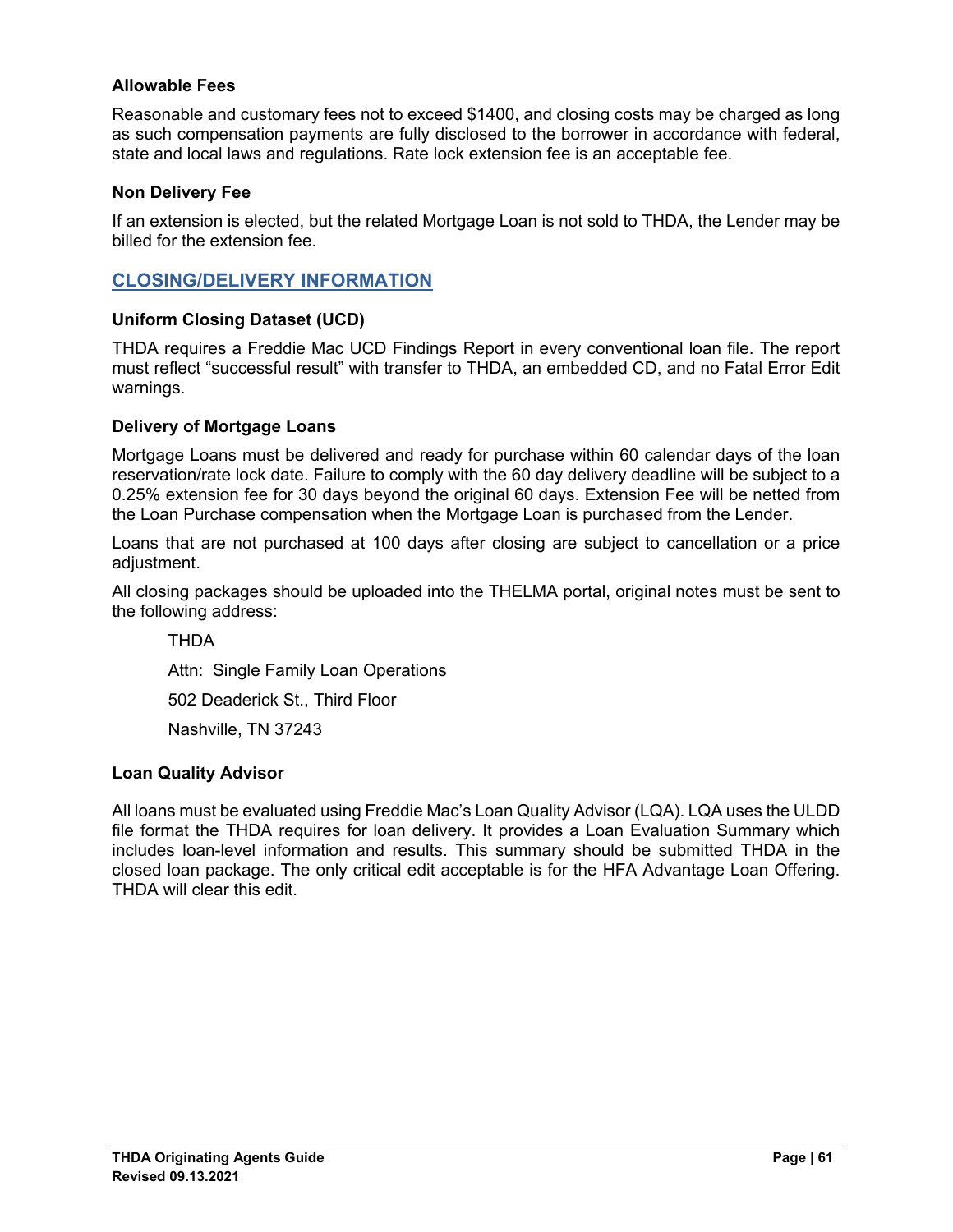# **Uniform Loan Delivery Dataset (ULDD)**

THDA requires lenders to deliver final ULDD data points required for HFA Advantage mortgage in accordance with Freddie Mac Guide Sections 6302.14 & 6302.34.

In addition, lender must ensure the following program specific ULDD data points are included, as applicable:

| <b>ULDD Data Point</b>                                                                                  | <b>Valid Value</b>                                             |
|---------------------------------------------------------------------------------------------------------|----------------------------------------------------------------|
| Loan Program Identifier                                                                                 | HFA Advantage or Home<br>Possible Advantage for<br><b>HFAs</b> |
| Loan Manual underwriting Indicator                                                                      | False                                                          |
| Loan Affordable Indictor in "Product Information" Section                                               | True                                                           |
| <b>Automated Underwriting</b><br>Recommendation<br>Description                                          | Accept                                                         |
| <b>Investor Feature Identifier</b><br>VLIP $AMI < 50\%$<br>$LIP$ AMI < 80%                              | H <sub>56</sub><br>H <sub>55</sub>                             |
| Lien Priority Type in "Secondary Financing/Related Loan<br>Information" Section                         | <b>Second Lien</b>                                             |
| Loan Affordable Indicator Located in "Secondary Financing /<br><b>Related Loan Information" Section</b> | <b>True</b>                                                    |
| HELOC Indictor in "Secondary Financing/Related Loan<br>Information" Section                             | False                                                          |
| Combined LTV Ratio Percent in "Additional LTV Details"<br>Section                                       | Must combine all mortgages                                     |

#### <span id="page-69-0"></span>**Original Mortgage Notes**

Deliver the original Note(s), endorsed to THDA by an authorized Originating Agent staff member. THDA will not fund the purchase of the loan until the original note is received. Subordinent lien must be on the appropriate form

#### <span id="page-69-1"></span>**Non Delivery Fee**

If the Lender elects an extension fee of .25% for a 30-day extension for a Mortgage Loan, such extension fee may be due whether or not a Mortgage Loan is ultimately delivered and/or purchased by THDA. Any Lender with total outstanding extension fees of \$5,000 may be ineligible to participate in the Program until the unpaid balance of extension fees is paid in full.

#### <span id="page-69-2"></span>**Final Document Delivery**

<span id="page-69-3"></span>Final document delivery information and checklist are posted on www.thda.org. Late delivery more than 120 days from closing may result in 0% SRP payment.